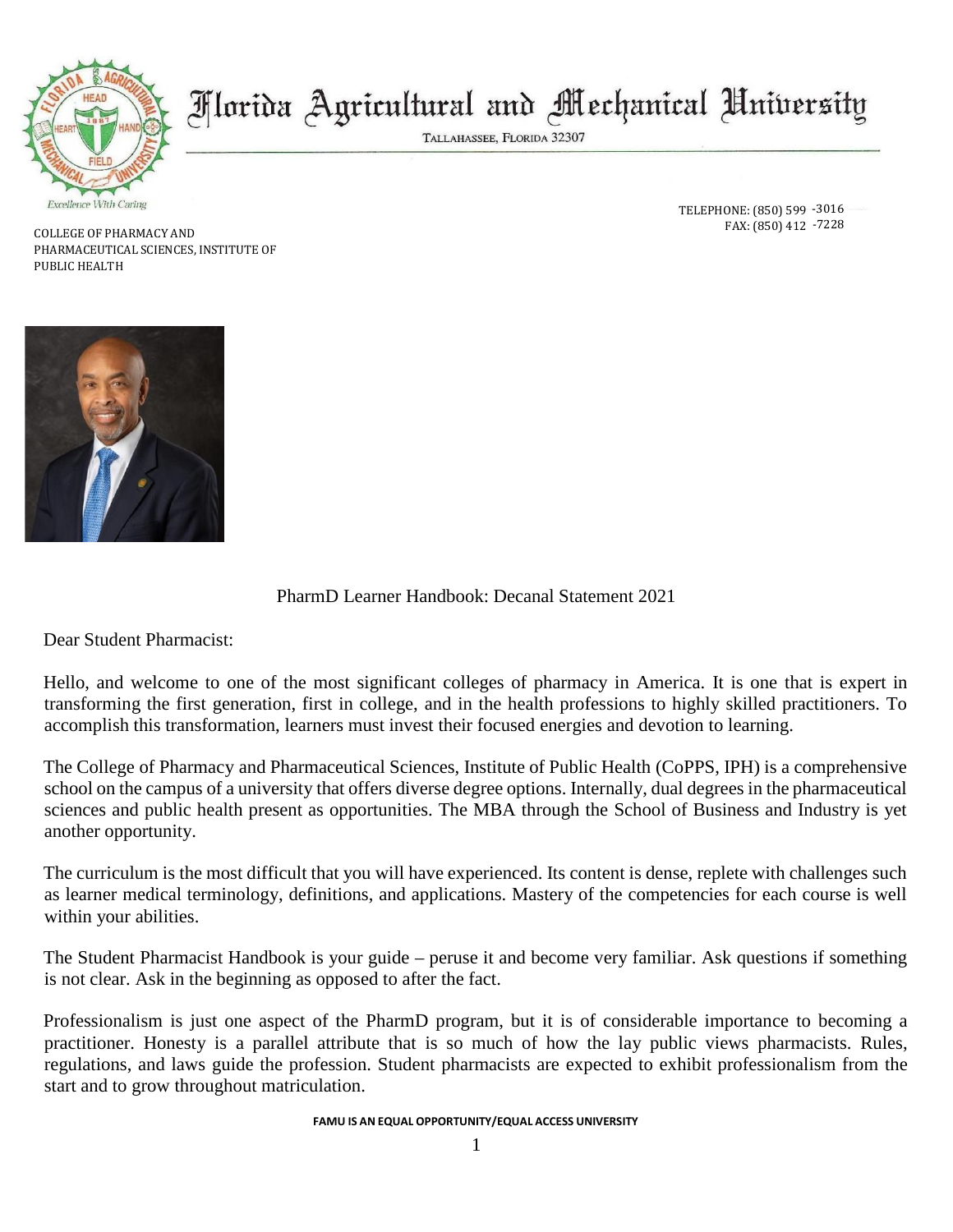Please become very familiar with the useful information contained in this Doctor of Pharmacy (PharmD) Academic Policy Handbook. You will find it to be most useful for your progression.

Also contained in this handbook is information regarding the various student organizations, the annual Career Fair, and Community Outreach and the Service-Learning Program. These opportunities, especially membership in and leadership posts in student organizations, are key to a well-rounded pharmacy school experience, and to laying the foundation for success. Success in both competing for a practice position, and in seeking to become a clinical specialist. To accomplish the latter, learners must exhibit more than success in academics. The College has experienced tremendous success in placing graduates in residency training. And, placement in second-year postgraduate training slots are populated by FAMU alumni.

Staff and faculty are investors in your success. The role of learners is to engage them and to seek advice and counsel as soon as difficulty in life or academics occurs. By doing so, the College can assist you in altering what would otherwise be an obstacle to timely progression.

Very truly yours,

Johnnie L. Early, II, PhD, RPh, Fellow NPhA Dean and Professor

**FAMU IS AN EQUAL OPPORTUNITY/EQUAL ACCESS UNIVERSITY**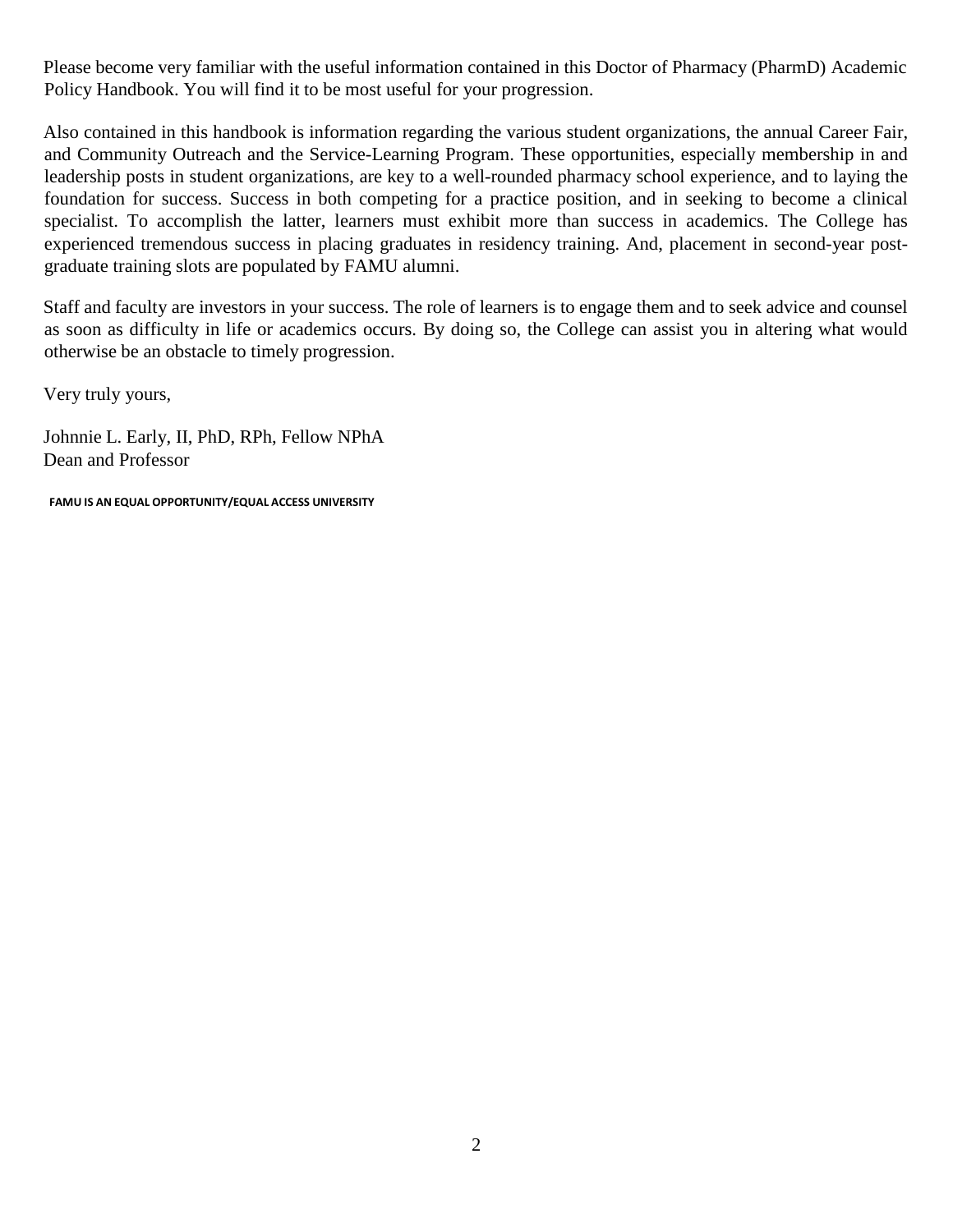## **Florida A&M University CoPPS, IPH Student Handbook**

Florida A&M University's College of Pharmacy and Pharmaceutical Sciences, Institute of Public Health offers the Doctor of Pharmacy degree (PharmD) which is fully accredited by the Accreditation Council for Pharmacy Education (ACPE).

Take note of this important disclaimer: The statements set forth in this handbook are for informational purposes only and should not be construed as the basis of a contract between a learner and Florida A&M University (FAMU) College of Pharmacy and Pharmaceutical Sciences, Institute of Public Health (CoPPS, IPH).

While the provisions of the handbook will ordinarily be applied as stated, the College reserves the right to change any provision listed, including but not limited to academic requirements for graduation, without actual notice to individual learners. Every effort will be made to keep learners advised of any such changes. However, it is especially important that each learner note that it is his/her responsibility to keep himself/herself apprised of current graduation requirements by regular consultation with his/her academic advisor. Each learner should familiarize himself/herself with the policies and procedures herein.

Learners are responsible for regularly monitoring all ACADEMIC NOTICES posted on the bulletin boards located in College facilities in Tallahassee, Crestview, Davie, Tampa, and Jacksonville, and on the College's website located at [www.pharmacy.famu.edu.](http://www.pharmacy.famu.edu/)

This student handbook supersedes all previous handbooks, documents, and directives where they may be in conflict. The handbook is the governing document for all CoPPS, IPH program-related information.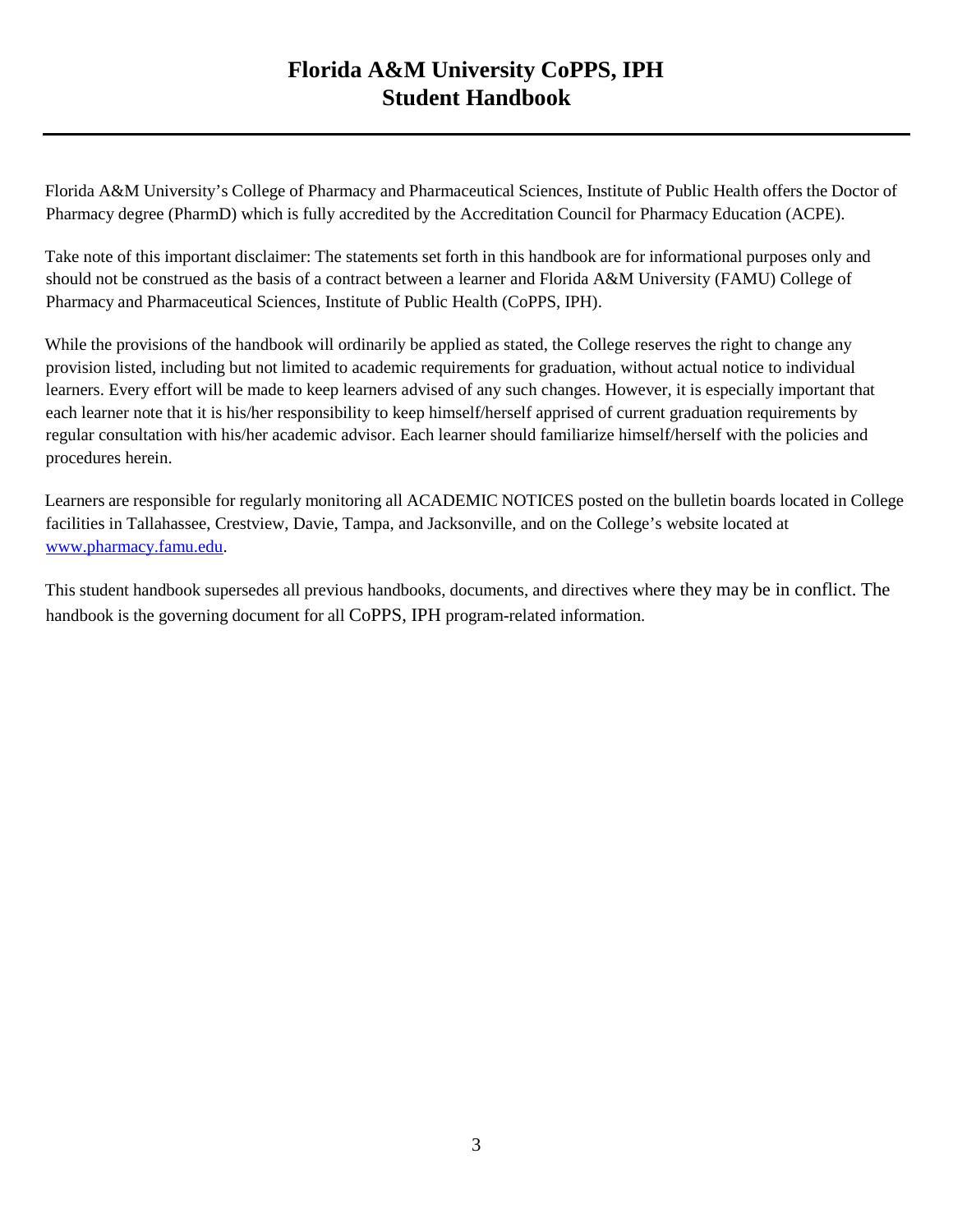\_

Our country is still navigating a very real public health emergency and members of the University community must conduct themselves accordingly. Failure to follow required behavioral expectations and University policies and regulations related to COVID-19, including face covering and training requirements, is considered, at a minimum, a basis for violation of section 9.5 of the Student Code of Conduct (learners).

The University has established guidelines and protocols in response to COVID-19, which all members of the University community, vendors and visitors are expected to follow. Screening as many individuals as possible who access the campus is critical. Faculty, staff, and learners are expected to participate in daily self-screening for COVID-19 symptoms and temperature checks at least once prior to leaving home each day, ideally through use of the FAMU mobile app or alternative partnerships. A temperature and symptom log is available for those unable to access the app. Individuals that indicate the need for follow-up will be contacted by Student Health Services or designee. Employees are also expected to self-disclose travel to/from geographic areas with significant community transmission.

The University continues to provide access to high quality services as well as face-to-face and remote instruction. Learners will be provided with one disposable and two reusable face coverings as well as two personal sized containers of hand sanitizer that can be refilled on campus. "Return Kits" (complimentary face coverings, resources, and hand sanitizer).

Messaging surrounding social/physical distancing expectations and the testing and contact tracing procedures required of members of the University community will be emphasized through signage and consistent communication on a variety of mediums, throughout campuses and locations.

The health and safety of our University and local community members is only achievable through the shared efforts of us all. The University recognizes that reinforcing prevention behaviors is essential on campus and throughout our local community. The University continues to partner with law enforcement, hospitals, health care providers and the business community to reinforce social norms in a COVID-19 world. Florida A&M University's Operational Plan for fall 2020 is a living document, allowing for flexibility and change as developments in the state of the pandemic unfold.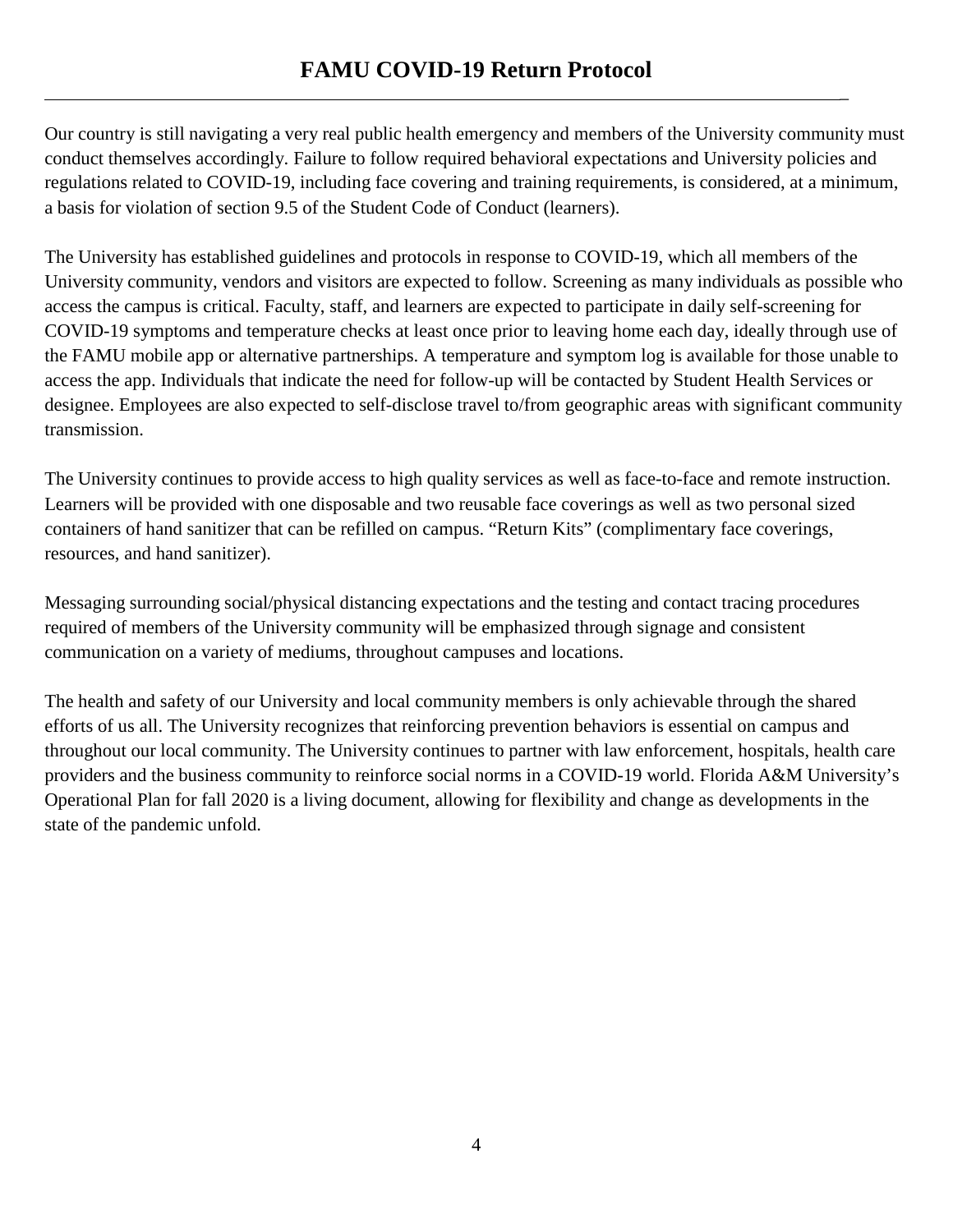#### **FLORIDA A&M UNIVERSITY**

**REGULATION ARTICLE XII: ANTI-HAZING (2.028)** Section 7 (c), Article IX, Florida Constitution; Sections 1006.60, 1006.61, 1006.62, and 1006.63, Florida Statutes and Florida Board of Governors Regulation 1.001

#### A. **2.028 Anti-hazing.**

- a. (1) It is the policy of Florida Agricultural and Mechanical University that any student(s), group(s) of students, or student organization(s) affiliated with the Florida Agricultural and Mechanical University are prohibited from engaging in any form(s) of hazing activities.
- b. (2) The term hazing shall include, but not be limited to, pressuring or coercing the student into violating state or federal law, any brutality of a physical nature, such as striking in any manner, whipping, beating, branding, exposure to the elements, forced consumption of food, liquor, drugs, or other substances, or other forced physical activities that would adversely affect the health or safety of the student and also includes any activity that would subject the student to extreme mental stress, such as sleep deprivation, forced exclusion from social contacts, forced conduct that would be demeaning or results in extreme embarrassment or any other forced activity that could adversely affect the mental health or dignity of the student. Hazing does not include customary athletic events or other similar contests or competitions or any activity or conduct that furthers a legal and legitimate objective. For purposes of this section, any activity as described above, or any action or situation that recklessly or intentionally endangers the mental or physical health or safety of a student for purposes, including, but not limited to, initiation or admission into or affiliation with a university sanctioned organization, shall be presumed to be hazing and a "forced" activity, the willingness or consent of an individual to participate in such activity notwithstanding.
- c. (3) Penalties Any student(s), student group(s), or student organization(s) which are affiliated with the Florida Agricultural and Mechanical University, on campus or off-campus, that are found responsible for hazing will be subject to appropriate sanctions by the university, which may include the imposition of fines; withholding of grade(s), transcripts and/or diplomas pending payment of fines or pending compliance with the current Student Code of Conduct, Regulation 6C3-2.012, F.A.C., of which this Regulation becomes a part of; the imposition of counseling, probation, suspension, dismissal or expulsion of said person(s) or organization(s), and/or the rescission of permission for the University 3 sanctioned organization(s) to operate on the Florida A&M University campus or to otherwise operate under the sanction of the University.
- d. (4) All penalties imposed by the University do not absolve the student(s), group(s) of students, or student organization(s) from any penalty imposed for violation of criminal laws of the State of Florida, including but not limited to such criminal penalties prescribed in s. 1006.63, Florida Statutes, for penalties imposed in civil proceedings or for violation of any other university Regulation(s) to which the violator(s) may be subject. It shall not be a defense that the consent of the victim to participate was obtained, the conduct or activity that resulted in the death or injury of the person was not part of an official university organizational event or was not otherwise sanctioned or approved by the university organization or the conduct or activity that resulted in death or injury of the person was not done as a condition of membership to a university organization.
- e. (5) All existing university sanctioned organizations are required to amend their existing by-laws to include an antihazing section, and all future university sanctioned organizations must include the same in their by-laws. A copy of the by-laws shall be kept on file in the Office of Student Activities. Advisors and each member of a university sanctioned organization must attend one Fall semester and one Spring semester hazing workshop each academic year.
- f. (6) Any person, including trustees, administrators, faculty, staff, students, members of direct support organizations, vendors, guests and volunteers having knowledge of or receiving information regarding any activity which may constitute hazing or a violation of this regulation must contact the FAMU Department of Public Safety within twenty-four (24) hours at (850) 599-3256. Any person who fails to report any activity of hazing shall be in direct violation of this regulation.
- g. (7) It shall be expressly prohibited for any person, including trustees, administrators, faculty, staff, students, members of direct support organizations, vendors, guests and volunteers, to retaliate against a person because that person has been a victim of hazing, reported hazing, refused to participate in hazing, assisted in the investigation of hazing, or participated in the prosecution of any alleged hazing.
- h. (8) Any person who has experienced retaliation for reporting any activity, which may constitute hazing or a violation of this regulation, shall have the right to file a retaliation complaint with the Division of Audit and Compliance within twenty-four (24) hours of becoming aware of the act of retaliation at (866) 445-4968.
- i. Specific Authority: Article IX, Section 7(c), Florida Constitution 001.74(4)FS. Law Implemented 1001.74(10)(d), (e), 1006.60, 1006.61, 1006.62, 1006.63 FS. History–New 4-3-83, Formerly Rule 6C3-2.028, Amended 1-26-04, -12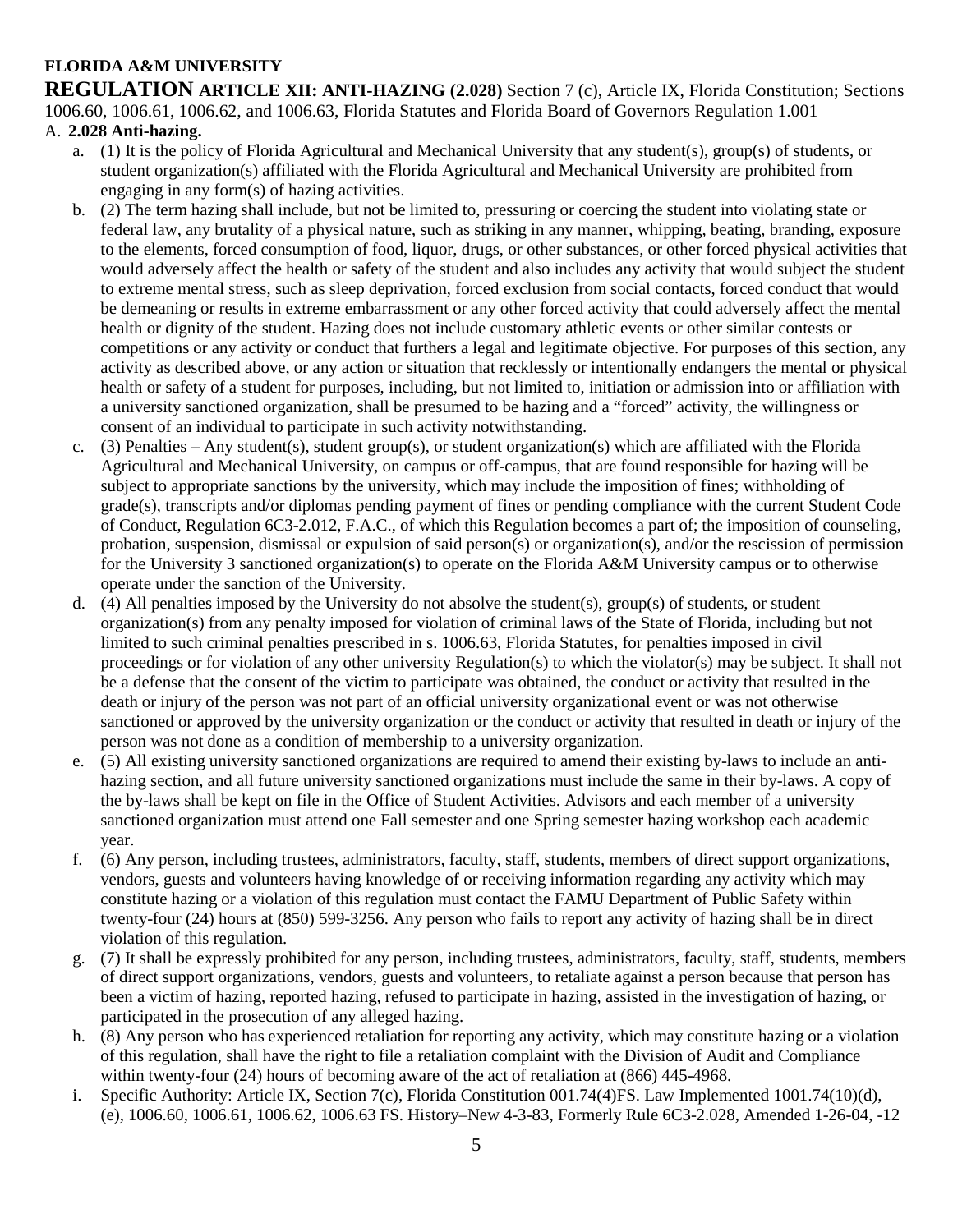## **Table of Contents**

| .42 |
|-----|
|     |
|     |
|     |
|     |
|     |
|     |
|     |
|     |
|     |
|     |
|     |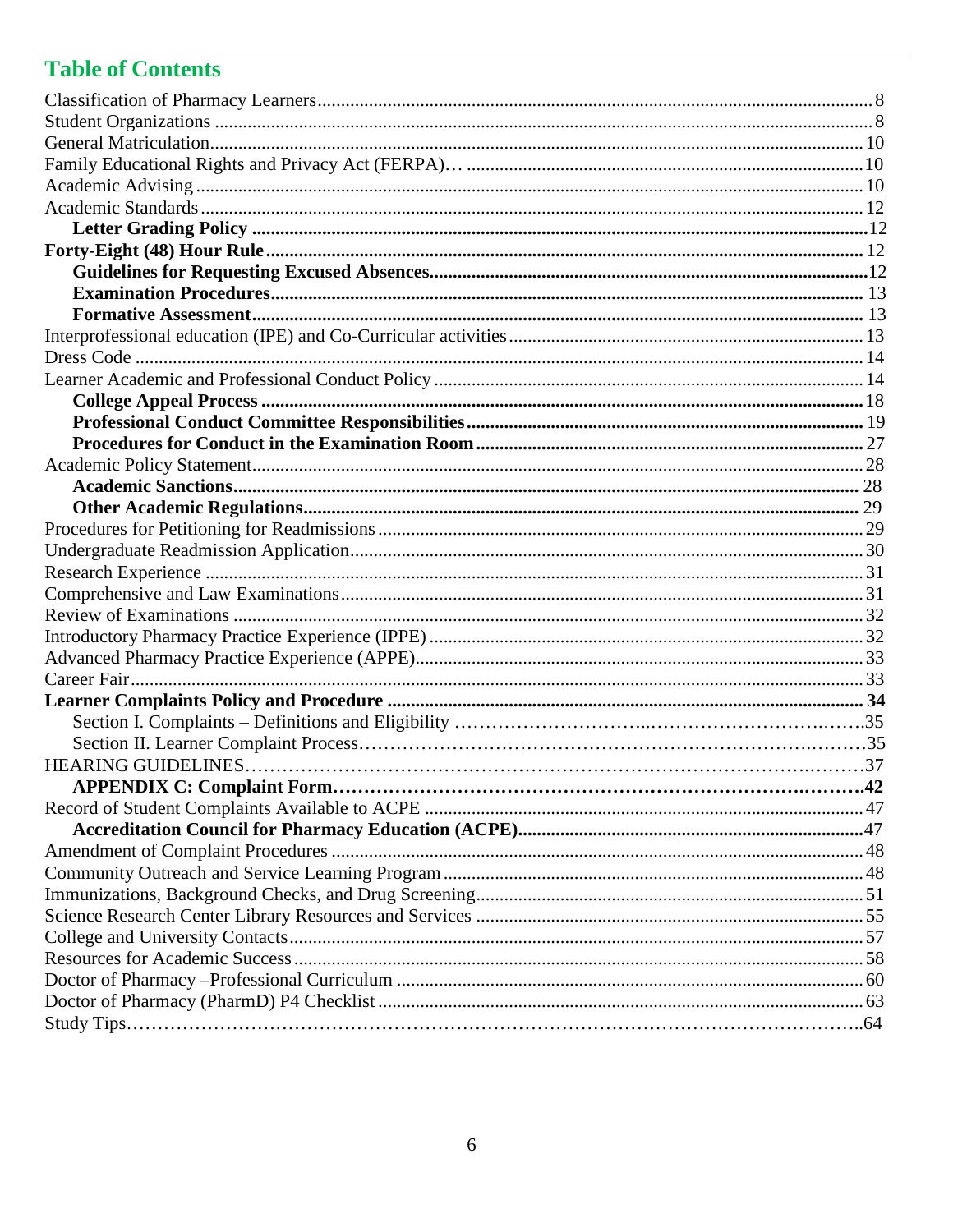## <span id="page-6-0"></span>Classification of Pharmacy Learners

**Pre-Professional**<br>First (1<sup>st</sup>) Pre-professional Year- PP1 First (1<sup>st</sup>) Professional Year – P1 First (1<sup>st</sup>) Pre-professional Year- PP1<br>Second (2<sup>nd</sup>) Pre-Professional Year – PP2

Second  $(2<sup>nd</sup>)$  Professional Year – P2 Third  $(3^{rd})$  Professional Year – P3 Fourth  $(4<sup>th</sup>)$  Professional Year – P4

### <span id="page-6-1"></span>Student Organizations

### **College Focused Student Groups**

### **Pharmacy Student Council**

The Pharmacy Student Council (PSC) serves as the governing body for students within the College and, subject only to the statutory regulations of the COPPS administration and administration of the University at large. The Pharmacy Student Council is composed of its own executive board along with the president of each pharmacy class, the president of each recognized pharmacy student organization, Mr. & Miss College of Pharmacy and the entire College of Pharmacy Student Body. The Student Body is comprised of all students currently enrolled (Full-Time) at Florida A&M University College of Pharmacy and Pharmaceutical Sciences. The Student Council coordinates student participation in college activities and administers the budget derived from student activity fees. (Student activities include a Student/Faculty Retreat, Pharmacy Day, Awards Banquet, and Coronation.) The council meets on a monthly basis during the fall and spring semesters.

#### **The Deans' Student Council**

The Dean´s Student Council consists of the leaders in each class and for each student organization of the College. The purpose of this Council is to advise the Dean regarding student concerns and for the Dean to communicate and update students relative to key issues within the College.

#### **Pharmacy Student Preferred Organizations**

Membership in the Academy of Student Pharmacist/Student National Pharmaceutical Association (ASP/SNPhA) and Student Society of Health-Systems Pharmacists (SSHP) is encouraged for each year of upper division matriculation in the College. Membership begins in September; applications will be made available to students prior to and during the academic year. Currently, the membership fee is \$160.00. This fee covers membership in the following organizations: Academy of Student Pharmacist (ASP), Student National Pharmacist Association (SNPA), Florida Pharmacy Association (FPA), Student Society of Health-Systems Pharmacists (SSHP) and the Florida Society of Health System Pharmacist (FSHSP).

The College of Pharmacy and Pharmaceutical Sciences encourages student membership and student involvement in ASP/SNPhA and SSHP as these are preferred organizations. Students should also consider becoming involved in other professional associations in addition to ASP/SNPhA and SSHP.

Because all students are strongly encouraged to participate actively in one or more organization, Pharmacy Student Council serves as the primary student organization in the College.

#### **Student National Pharmaceutical Association (SNPhA)**

The Student National Pharmaceutical Association (SNPhA) was founded in 1972 on the campus of Florida A&M University as the student affiliate of the National Pharmaceutical Association (NPhA). SNPhA is an educational service association of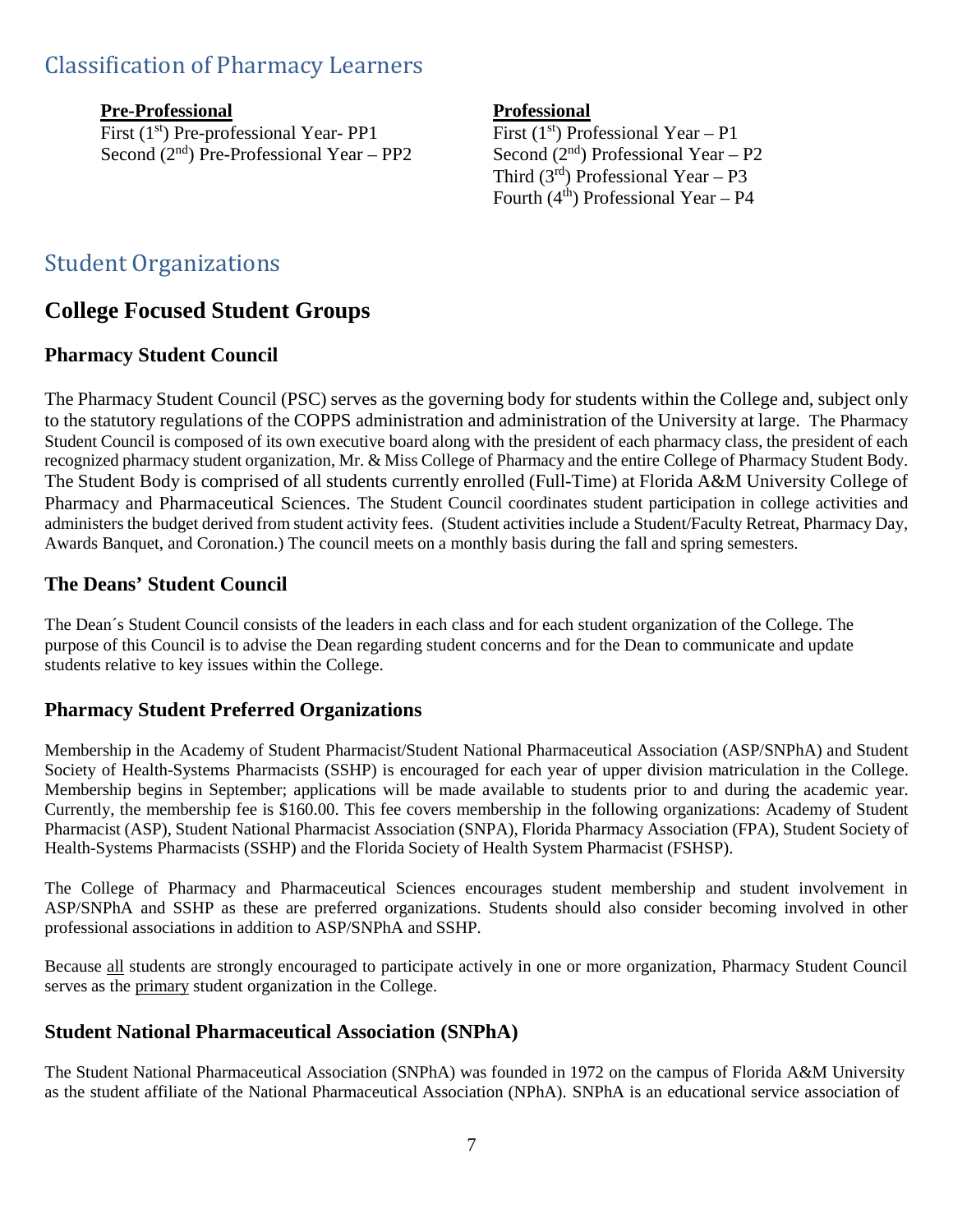student pharmacist who are concerned about pharmacy and healthcare-related issues, and the poor minority representation in pharmacy and other health-related professions.

The purpose of SNPhA is to plan, organize, coordinate and execute programs geared toward the improvement of the health, educational, and social environment of the community. The objectives of SNPhA are:

- To offer student members the opportunity to develop leadership and professional skills;
- To educate students about and promote active participation in national health care issues;
- To develop the role of the minority health professional as a vital member of the health care team;
- To develop within communities a positive image of minority health professionals;
- To educate communities on better health practices and to increase awareness and understanding of diseases.

#### **Academy of Student Pharmacists**

The Academy of Student Pharmacists (ASP) is the largest of the student professional organizations and is the student branch of the American Pharmacists Association (APhA). Members of ASP receive a number of benefits including: a monthly newsletter; the ability to purchase publications at reduced rates; participation in a national placement service, and the opportunity to attend local, regional, and national professional meetings. The College of Pharmacy and Pharmaceutical Sciences has converted ASP/SNPhA into a combined organization.

#### **SSHP**

The Student Society of Health-Systems Pharmacists (SSHP) is an organization of pharmacy students who feel passionately about pharmacy as a clinical profession. SSHP is the student branch of the American Society of Health-Systems Pharmacists. The mission of the organization is to provide students with programs and services which add to the educational experiences of the college curriculum, to promote pharmacy as an integral part of the healthcare team, and to represent its members before private and public agencies as well as other healthcare organizations.

### **Pharmacy Student Professional Fraternities**

#### **Delta Iota Chapter of Kappa Psi**

The Delta Iota Chapter of Kappa Psi – the largest and oldest national pharmacy fraternity founded in 1879- was inaugurated in 1975. A major service function of this organization is the education of elderly about their medications.

#### **Alpha Xi Chapter of Kappa Epsilon**

The Alpha Xi Chapter of Kappa Epsilon was founded February 13, 1971. Kappa Epsilon has had a significant impact on the profession of pharmacy, especially women in pharmacy. For over 80 years, Kappa Epsilon has supported personal and professional development, provided networking opportunities, promoted pharmacy as a career, and participated in various breast cancer awareness efforts.

### **Pharmacy Student Honor and Leadership Societies**

### **Beta Sigma Chapter of Phi Lambda Sigma Leadership Society**

Phi Lambda Sigma also known as the National Pharmacy Leadership Society is a national honor society established to promote and recognize leadership among pharmacy students. The society was established at Auburn University in 1965. The Beta Sigma Chapter of Phi Lambda Sigma Leadership Society was initiated in 1990 at Florida A&M University.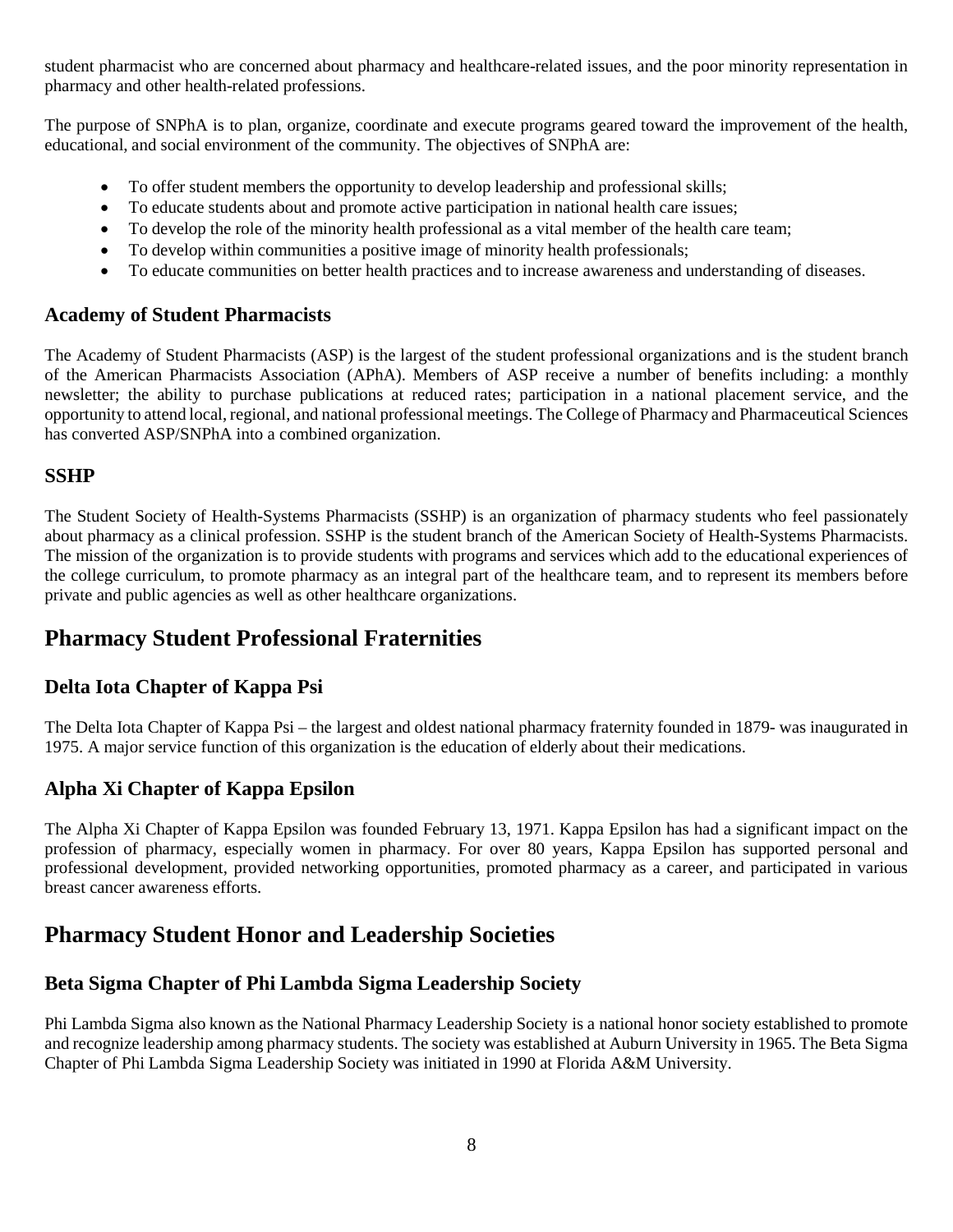### **Gamma Zeta Chapter of Rho Chi Pharmacy Honor Society**

Rho Chi is the principle national honor society of pharmacy and was founded at the University of Michigan in 1917. The Gamma Zeta Chapter of Rho Chi Pharmacy Honor Society at Florida A&M University was established in 1990. Membership in this prestigious society is by invitation to those with an outstanding record of academic performance. Invitations may be extended to students who have completed the fall semester of the second professional (P-2) year, maintained at least a B (3.0) average, and rank in the upper twenty percent of their class.

## <span id="page-8-0"></span>General Matriculation

#### **Rules and Guidelines**

- 1. All learners are required to have two years of foreign language study prior to graduation from Florida A&M University. Two years of foreign language study is defined as two years in high school or eight to ten semester hours in one foreign language or American Sign Language. Transfer learners are exempt from the foreign language requirement if they hold an AA or BS degree.
- 2. Learners should be aware that the University Forgiveness Policy does not negate the counting of a professional course as a failure if a "D" or "F" is received even though the grade points are not used in the GPA calculation.
- 3. The faculty of the College of Pharmacy reserves the right to revise the curriculum at any time to assure that learners acquire the most current and relevant training possible. If curricular changes become necessary, every effort will be made to apprise learners of the changes and how it impacts their course of study. However, assurance of well-prepared graduates will prevail as the primary concern.
- 4. All learners must successfully complete 200 hours of community service as well as complete the required Interprofessional Education and Co-Curricular Activities. Learners who do not complete all activities as required will not be certified for graduation.
- 5. Learners are expected to enroll in and complete courses in sequence, adhering at each point to all prerequisites. It is essential, then, that learners keep up with the progression of their course of study in order to stay in proper sequence to complete requirements on schedule. No learner is allowed to take courses out of sequence or without completing prerequisites; learners are not permitted to enroll in an advanced level of sequential courses without having completed the lower-level course(s). (i.e. All P1 courses must be completed before any P2 courses are attempted).
- 6. Learner attendance in classes is compulsory, NOT optional. A learner accumulating more unexcused absences from a class than the class carries semester credit hours may be dropped from the class and receive an "F" grade in the course. A maximum of five (5) minutes grace period **may** be allowed, at the discretion of the instructor, before the absence is received at the beginning of the class period.
- 7. All pharmacy courses require a "C" grade or better in order for it to be successfully passed. A minimum average score of 70 percent is required for passing all pharmacy courses.
- 8. A learner may be dismissed from the College, after due process, by reason of conduct unbecoming of a professional learner.
- 9. The College will graduate only those learners ready to accept morally, ethically, and professionally, the practice of pharmacy. The College reserves the right to withhold recommendations for graduation of any learner who does not conform to these standards of readiness.
- 10. Learners will not be allowed to satisfy the requirement of a non-elective course through the completion of the Directed Individual Study (DIS)—PHA 4905. All professional courses must be taken at FAMU College of Pharmacy.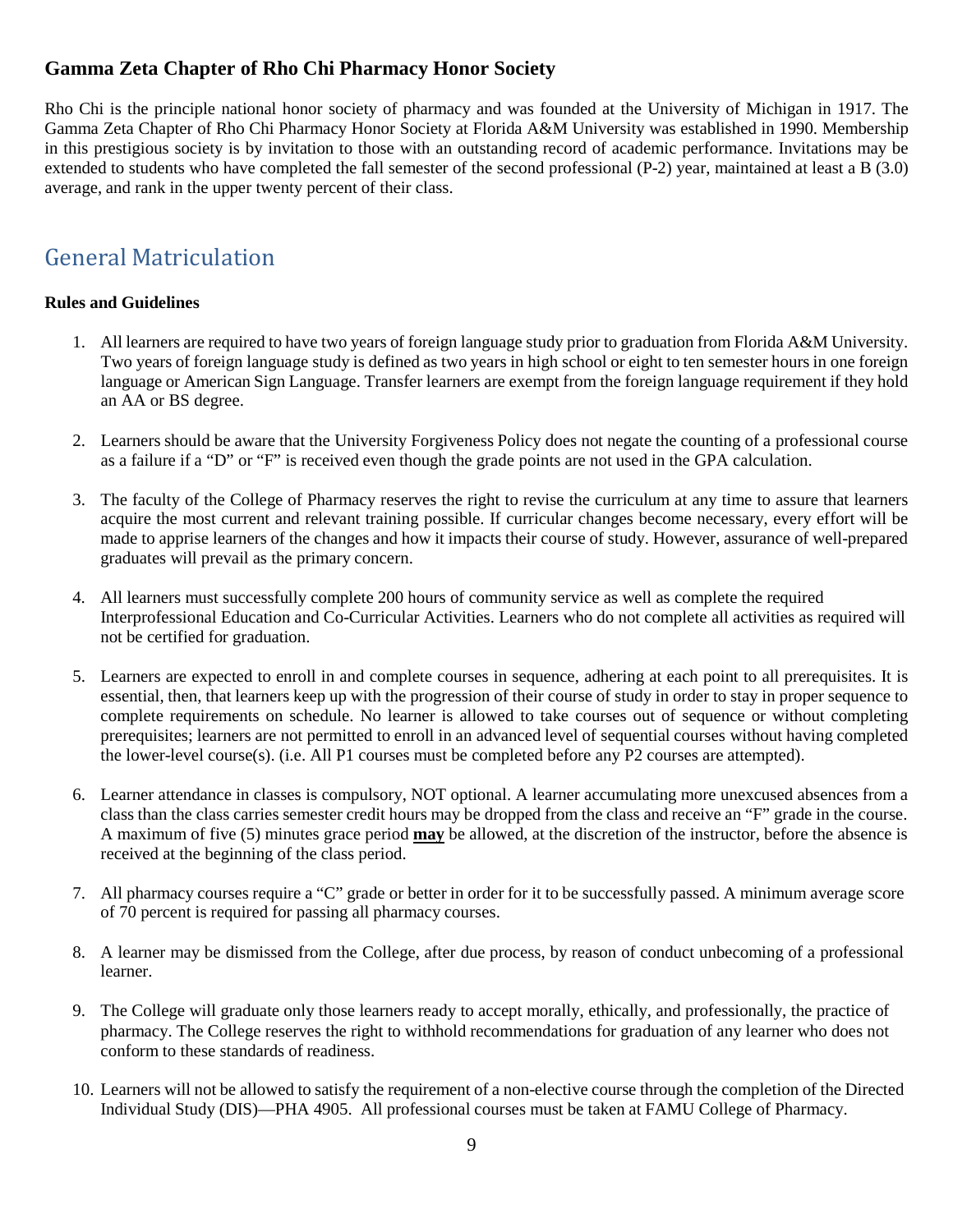- 11. Retroactive or term withdrawals learners should know that the receipt of retroactive and/or term withdrawals will not automatically guarantee reconsideration or readmission to the pharmacy program. Learners are expected to seek guidance and assistance, as life events occur, so that appropriate measures can be considered in a timely manner. Learners must expect adverse consequences if they choose not to seek assistance and/or guidance through the College of Pharmacy, Office of Student Affairs. Learners are allowed to apply a retroactive and/or term withdrawal to the outcome of academic policies once during their matriculation in the Professional Program. More than one (1) retroactive and/or term withdrawals application will NOT reverse any academic sanction levied by the Admissions and Academic Standards Committee.
- 12. The Advanced Pharmacy Practice Experience (APPE) and Introductory Pharmacy Practice Experience (IPPE) phases of the curriculum may be conducted at Instructional Sites other than the main campus located in Tallahassee, Florida. Learners may be required to relocate to their assigned APPE and IPPE site (Davie, Jacksonville, Orlando, Tampa or Crestview/Pensacola area) at their expense in order to complete the APPE and IPPE phases of the program. Learners are responsible for relocation to their assigned training site, transportation, housing and other living expenses during this training period.
- 13. The Instructional Sites are assigned by the College, allowing learners to select potential APPE and IPPE sites is extended as a courtesy and NOT an obligation. Due to limited space, if learners are allowed to select APPE/IPPE sites there is NO guarantee that they will be assigned to the experiential site of their choice. Providing documentation does NOT guarantee that you will be assigned to the experiential sites of your choice.
- 14. All learners must take the NAPLEX-style Comprehensive Examination and score 75 percent or better prior to graduation.
- 15. Any request for disability accommodations must be handled through the university Center for Disability Access and Resources (CeDAR), 1735 Wahnish Way, Suite 102, Tallahassee, FL 32307 ~ Office Phone 850-599-3180.
- 16. Requirements for matriculation are the same for all learners regardless of the instructional site. Each learner must take examinations at the site where they have been assigned (any exceptions must be approved by appropriate Division Directors).

## Family Educational Rights and Privacy Act (FERPA)

The Family Educational Rights and Privacy Act (FERPA) is a federal law that protects the privacy of student education records. The law applies to all schools that receive funds under an applicable program of the U.S. Department of Education.

FERPA gives parents certain rights with respect to their children's education records. These rights transfer to the student when he or she reaches the age of 18 or attends a school beyond the high school level. Students to whom the rights have transferred are "eligible students."

For more information about the Student Consent Form (FERPA), please contact the Office of Student Affairs at 850- 599-3016.

## <span id="page-9-0"></span>Academic Advising

Academic advisement is vital to the academic success of each learner. The overall objective of academic advising is to assist learners realize the utmost educational benefits available to them. Academic advising may include all aspects of academic program planning, to include course selection; the use of midterm grade information; change of major, decisions about extraclass activities; etc.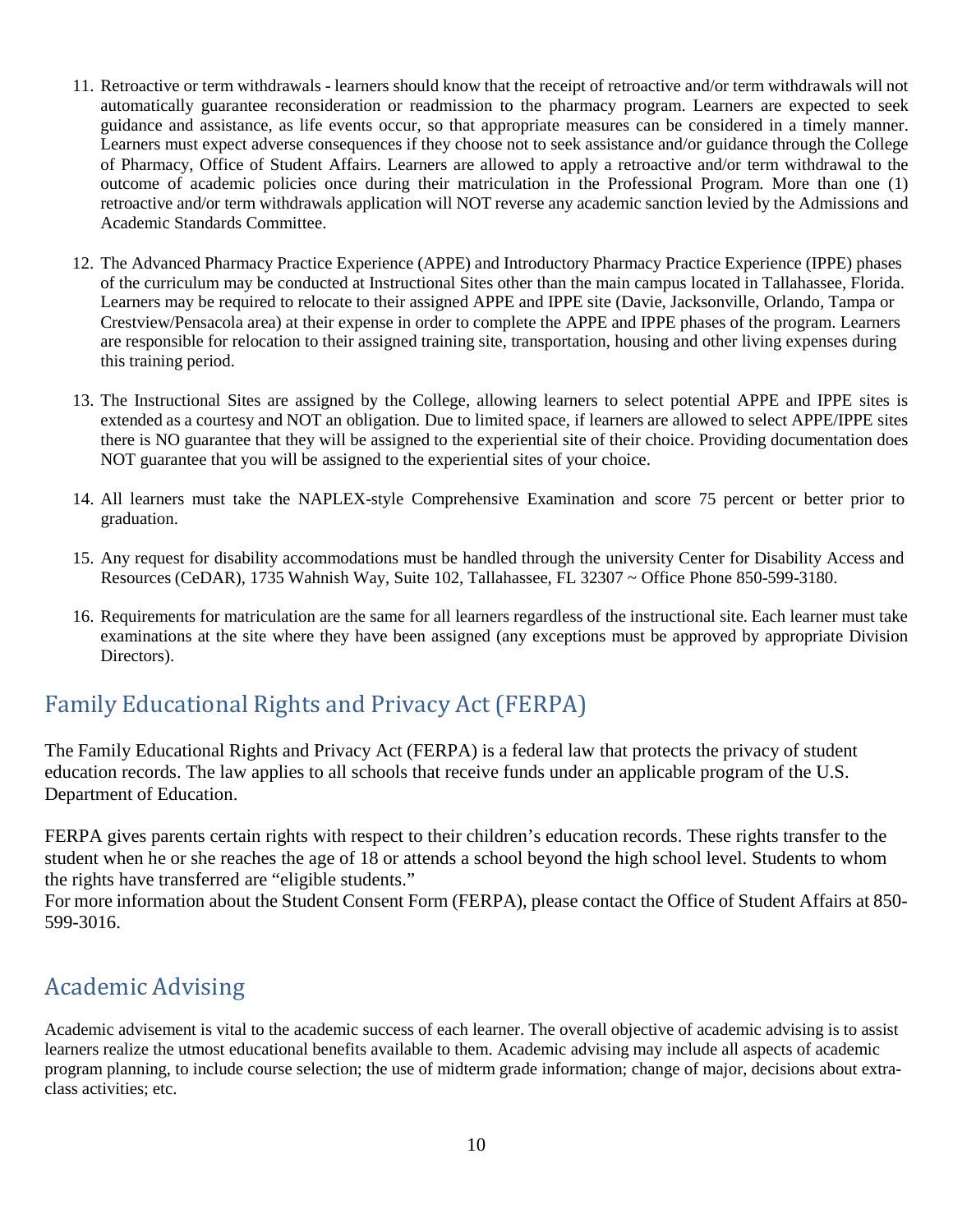#### **The components of the academic advising system work together to achieve goals and objectives that include:**

- helping learners develop an individual educational plan and choose an appropriate course of studies to meet their academic and life objectives;
- ensuring that learners are aware of opportunities and resources that can assist in achieving their educational goals;
- assisting learners in interpreting university policies and procedures, and applying general rules to their specific cases;
- facilitating resolution of academic problems, conflicts and concerns, as appropriate;
- referring learners as necessary to other resource entities; and
- collecting and disseminating information on learner needs, wants, perceptions, and trends in order to enhance institutional effectiveness and adaptability.

#### **Goals of Academic Advisement:**

- to identify activities that support retention, progression, and graduation
- to aid in the forecast of enrollment trends (past and future)
- to create happier learners
- to create and foster a climate of excellence with caring
- to build a culture of learner retention

#### **Academic Advising in the College of Pharmacy**

#### *What is Academic Advising?*

Academic Advisors help learners navigate the educational system and requirements at College of Pharmacy and Pharmaceutical Sciences. There are great resources about the policies and procedures you will need to know in order to be a successful learner. Advisors are partners with learners. As a learner, it is your responsibility to make regular advising appointments and keep up with your professional pharmacy core requirements.

#### *Where are the Advisors located?*

College of Pharmacy and Pharmaceutical Sciences Office of Student Services 300 New Pharmacy Building Tallahassee, Florida 32307 Office Hours: Monday - Friday 8:00AM – 5:00PM Office: (850) 599-3016

*Learners are welcome to call or come in any time, although scheduling an appointment is recommended. \*Given University protocol for the unprecedented pandemic, please call ahead to make an appointment.*

#### *How can learners make an advising appointment?*

Contact Information: College of Pharmacy and Pharmaceutical Sciences Office of Student Affairs 300 New Pharmacy Building Tallahassee, FL 32307 Office: (850)599-3016

#### *When should I see an Advisor?*

You should schedule at least once a semester. There are some minimum requirements for advising:

Any learner on University Academic Warning, Academic Probation, or recently reinstated from Academic Suspension must meet with an advisor every term until they return to good academic standing.

#### *What should I take to an Advising appointment?*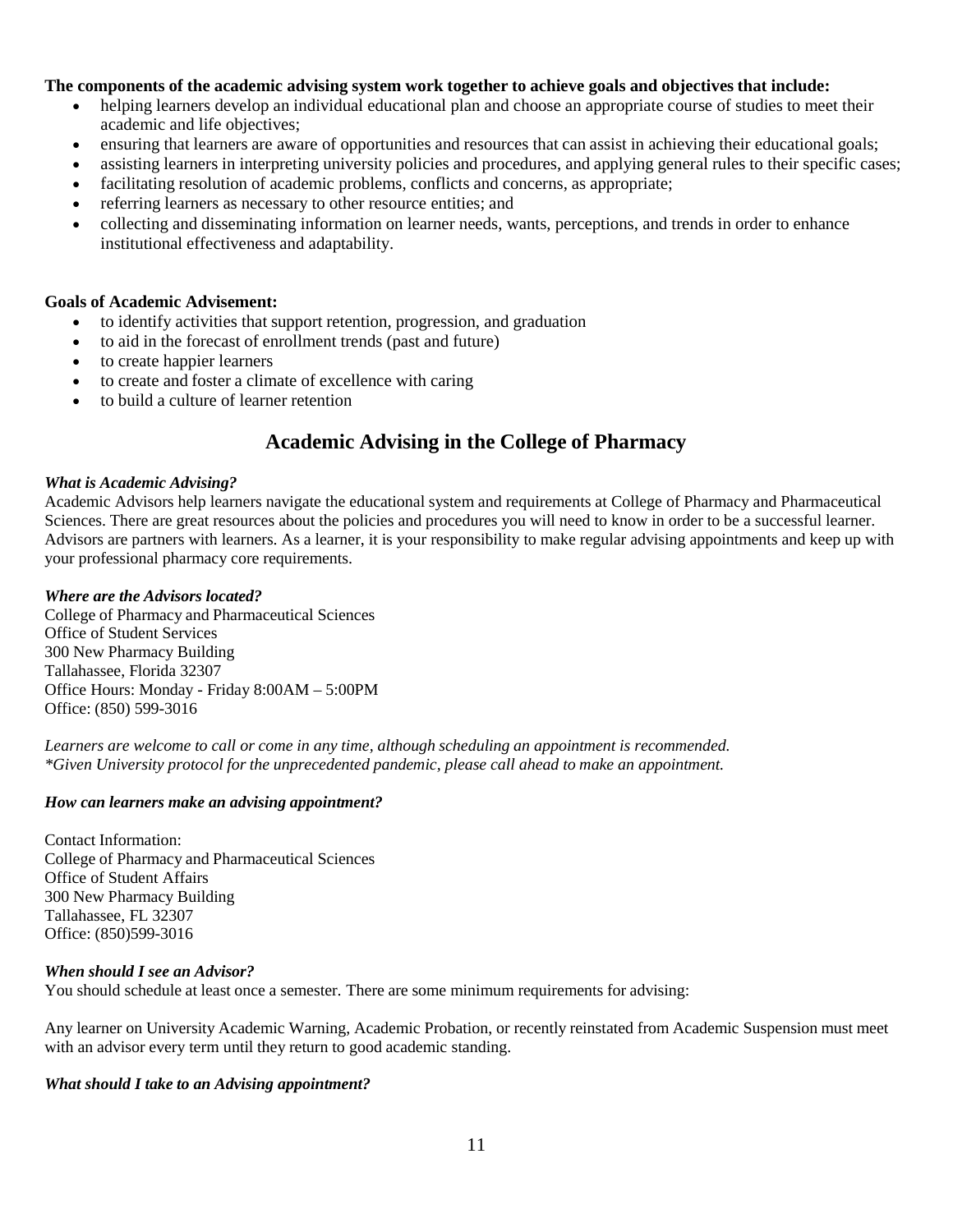Learners are encouraged to start a folder in which they keep all material related to advising, including this handbook and updates received during the course of their time in the College of Pharmacy. It is a good idea to bring a list of any questions you have for your advisor.

#### *Tips for successful advising appointments:*

- See your advisor every term, even if it isn't required. Remember Halloween, Valentine's Day and Cinco de Mayo as dates to call and schedule your advising appointment for the next term.
- Come prepared for your advising appointment by bringing any questions you may have so your advisor can address them.
- Arrive on time for your appointment. When you are late, you are cheating yourself of time with your advisor. Call to cancel an appointment you cannot keep.
- Beware of "sidewalk advising" from your friends, siblings, or classmates. They may have some great ideas, but they do not always know all the "ins and outs" of your program.
- Use your advisor as a resource. Advisors are familiar with many programs and services on campus. If you do not know where to go for help, start with your advisor and they can point you in the right direction.
- Develop a good relationship with your advisor. They can become a mentor, inform you of scholarships, and can write letters of recommendation for scholarships and graduate school.

### <span id="page-11-1"></span><span id="page-11-0"></span>Academic Standards

#### **Letter Grading Policy**

The standard grading scale of "A, B, C, D, F" is used in the awarding of grades. The minimum grading scale is as follows: 90-100=A; 80-89=B; 70-79=C; 60-69=D; 59 & below=F

### <span id="page-11-2"></span>**Forty-Eight (48) Hour Rule**

Learners have up to 48 hours to contest/grieve an assigned grade or to inform faculty about an excused absence. Beyond this time, faculty may not accept any issues relating to grade complaints. Learners may be issued an excused absence only from the Office of Student Services.

### <span id="page-11-3"></span>**Guidelines for Requesting Excused Absences**

Responsible behavior is expected of pharmacy learners at all levels; consequently, excused absences are issued to learners in order to prevent negative academic repercussions from a legitimate life event. It is not designed to accommodate learners *who have not* acted responsibly.

#### *The following guidelines will be used in determining the appropriateness of an excuse being issued:*

- 1. Learners should notify their Advisor concerning any event that may cause their absence(s) from any class, lab or scheduled session. This notice should occur as soon as the learner is aware of the event. Notice should be givenin person when possible or by telephone if necessary.
- 2. All requests for excused absences must be made within 48-hours after a learner is physically able to return to school. Requests after this period may or may not be considered.
- 3. In order to receive consideration for an excused absence for illness, the learner must submit an original statement from a doctor or clinic official on their letterhead. **The statement must be clearly dated and signed.** If the illness does not warrant a trip to Student Health Services on Campus and/or a doctor's office, the learner must notify their advisor if he/she is ill and unable to attend class(es). For major scheduled exams and assignments, a physician's statement will be required. All official statements *must* be submitted to the advisor within 48-hours after the scheduled exam(s) and assignment(s) or within 48 hours of returning to school. Any effort to circumvent the aforementioned requirements, and/or the altering of documentation will be construed as academic dishonesty.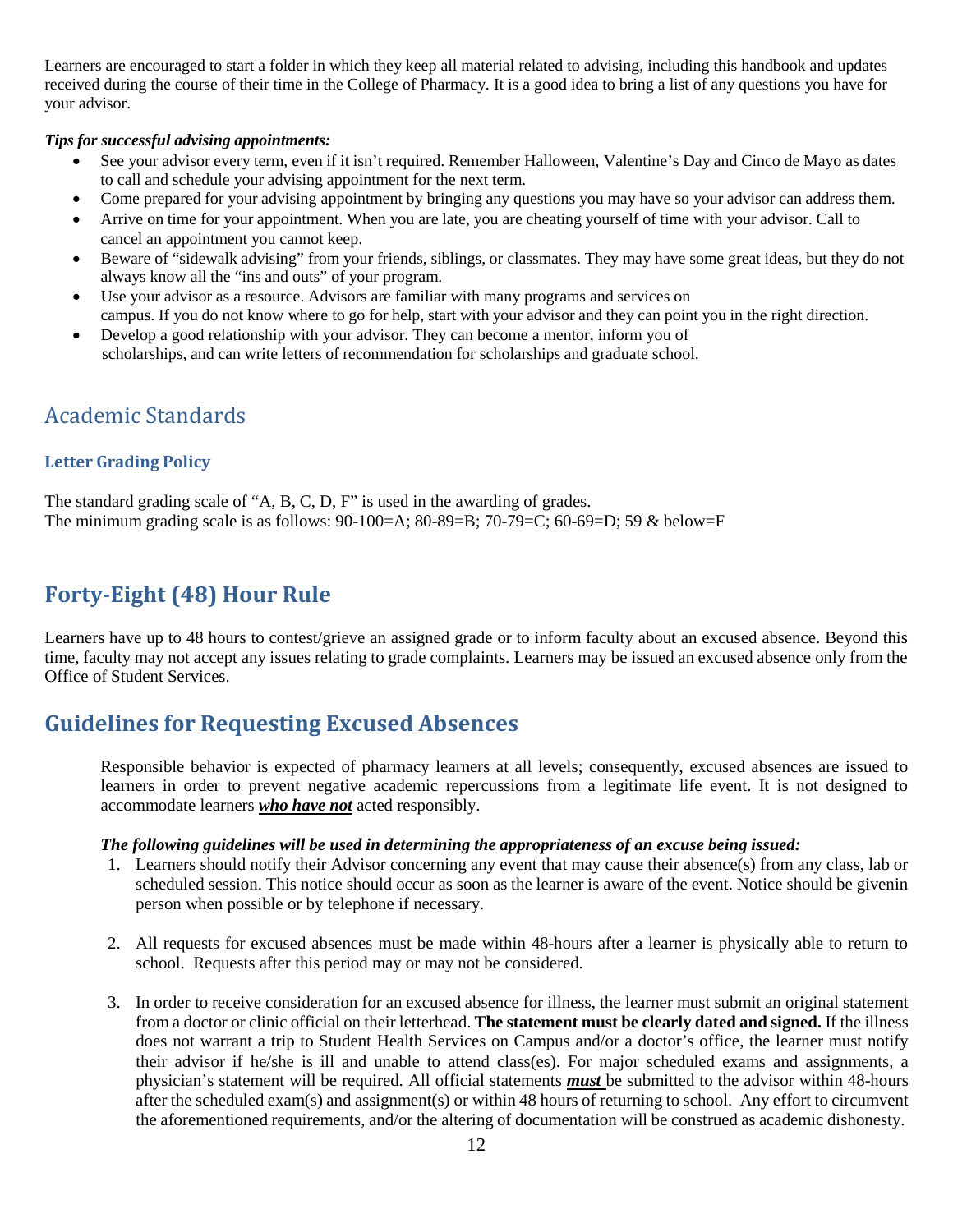All offenders will be referred to the College of Pharmacy Professional Conduct Committee and University Judicial Committee for appropriate actions.

- 4. If there is illness or death of one's immediate family member(s), the Advisor should be notified as you become aware, so that the office can assist you in any academic and/or personal arrangements to facilitate your continued positive academic performance. Immediate family is defined as spouse, parents, children and grandparents.
- 5. All requests for excused absences must be submitted directly to the Advisor or an Office of Student Services representative. The request will be processed and forwarded to the Director for Student Services for final approval. A copy of the excuse will be placed in the learner's file. An original will be given to the learner to submit to his/her instructors.
- 6. Instructors will not allow make-up assignments or exams without an approved excuse.

It is important that learners act responsibly so that we can be of assistance when there is a legitimate personal issue to resolve. We ask your cooperation in helping us to help you.

#### *NOTE: ORIGINAL DOCUMENTATION MUST ACCOMPANY EACH REQUEST.*

#### <span id="page-12-0"></span>**Examination Procedures**

- 1. All learners must arrive at the examination site at least 15 minutes prior to the scheduled examination time in order to eliminate any anxiety associated with a late arrival.
- 2. Learners must not carry any items to their seats. Consequently, items that you are not comfortable placing away from you, should not be brought to the examination site. All books, jackets, handbags, purses, cell phones, etc., must be stored in assigned lockers. (Programmable calculators must not be used without the permission of the instructor.) Any such items in the learner's possession will constitute a violation of the academic honesty policy. The College is not responsible for lost or stolen items. Lockers are available to the learners at no charge.
- 3. In order to avoid disruption to others, learners may not be allowed to enter the examination room after the exam has begun. Instructors and the College have the right to deny entry to learners who arrive late to an examination without obligation to provide another opportunity to take the exam, quiz, etc.

#### <span id="page-12-1"></span>**Formative Assessment**

Faculty will submit midterm grade reports to the Office of Student Services for review. The purpose of formative assessment will be to provide learners with early academic intervention to insure satisfactory progression. First professional year (P1) learners will have their first and second exam scores submitted as well. Any learner with exam scores less than 70% or midterm below 70% must report to Academic Advisor and complete an Academic Action Plan. Within the Academic Action Plan, a learner must identify potential problems and/or issues that may be contributing to or resulting in their subpar academic performance. With the assistance of their Academic Advisor develop an action plan to correct each identified problem/or issue. As a part of the action plan learners may be referred to CARE program, CeDAR, and/or Counseling Center.

### <span id="page-12-2"></span>Interprofessional education (IPE) and Co-Curricular activities

Interprofessional education (IPE) and Co-Curricular activities are an essential component of the Florida A&M University, College of Pharmacy's Professional Curriculum. The Accreditation Council for Pharmacy Education Standards (ACPE) 2016 necessitates purposeful development of an array of opportunities for learners to document competency in the affective-domains through interprofessional, experiential, and co-curricular activities and experiences. As a result, the learner will be required to participate in specific IPE and CoCurricular activities as set forth by the coordinator.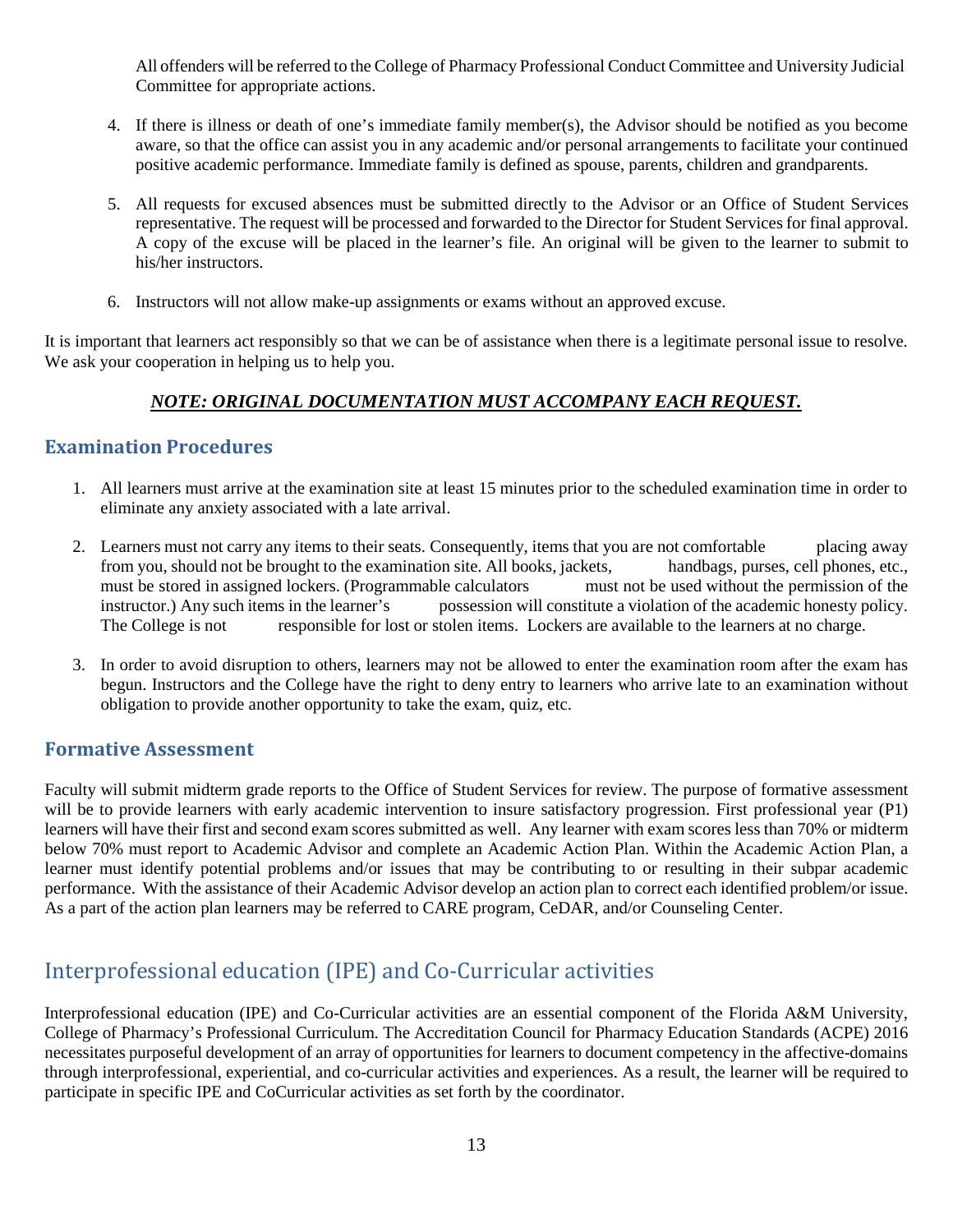The concept of Interprofessional Education (IPE) has been proposed by many healthcare organizations as a way of equipping future health professionals with the skills needed to decrease medical errors and address the changing needs of patients, and based on ACPE 2016 Standards, the curriculum must prepare all learners to provide entry level patient-centered care in a variety of practice settings as a contributing member of an interprofessional team. All learners must demonstrate competence in interprofessional team dynamics, including articulating the values and ethics of specific scenarios, communication including documentation skills, honoring inter-professional roles and responsibilities, and contributing to team-based professional activities in the classroom and laboratory, as well as in practice settings and/or the community at large. Florida A&M University, College of Pharmacy and Pharmaceutical Sciences has responded to the challenge of inter-professional training by designing IPE Seminars/Grand Rounds as an innovative learner-run initiative designed specifically to increase the clinical relevance of IPE for all health professions learners.

Additionally, an innovative co-curriculum calendar has been created that will support learner achievement of CAPE 2013 Educational Outcomes—specifically, affective domain outcomes of self-awareness, leadership, advocacy and professionalism. To achieve competency in affective domain outcomes, learners will be provided a menu of required and optional co-curricular learning strategies to pursue including annual school-wide advocacy and outreach days; immunization and basic life support training; interactive professionalism workshops; panel discussions related to pharmacy careers, leadership development workshops; curriculum vitae/resume writing sessions; and interprofessional simulations. Co-curriculum design has been guided by the College's strategic vision, mission and plan in which self-awareness, leadership, advocacy, and professionalism are permeated.

### <span id="page-13-0"></span>Dress Code

The dress code is intended to contribute to the overall professional development of the pharmacy learner. The purpose of the dress code is to make the learner aware that there is a standard of professional dress that should be adhered to, in order to have a more effective transition into the professional world.

#### **The following dress code will be in place on a daily basis for all professional pharmacy learners. The code is:**

- **Male:** A tie with appropriate shirt. Jeans and tennis shoes are not acceptable. Socks and belt are required.
- **Female:** A dress, skirt (finger-tip rule applies); blouse or dress pants are required. Tennis shoes, jeans, low cut blouses, are not allowed.

At no time will the following items of clothing be allowed:

- 1. Hats
- 2. Flip flops
- 3. Sweat suits
- 4. Shorts
- 5. Tank tops or athletic T-shirts
- 6. Halter tops
- 7. Holes/cuts in clothing
- 8. Suggestive or inappropriate slogans on clothing
- 9. Sandals

## <span id="page-13-1"></span>Learner Academic and Professional Conduct Policy

## **LEARNER GRADE APPEAL POLICY AND PROCEDURE**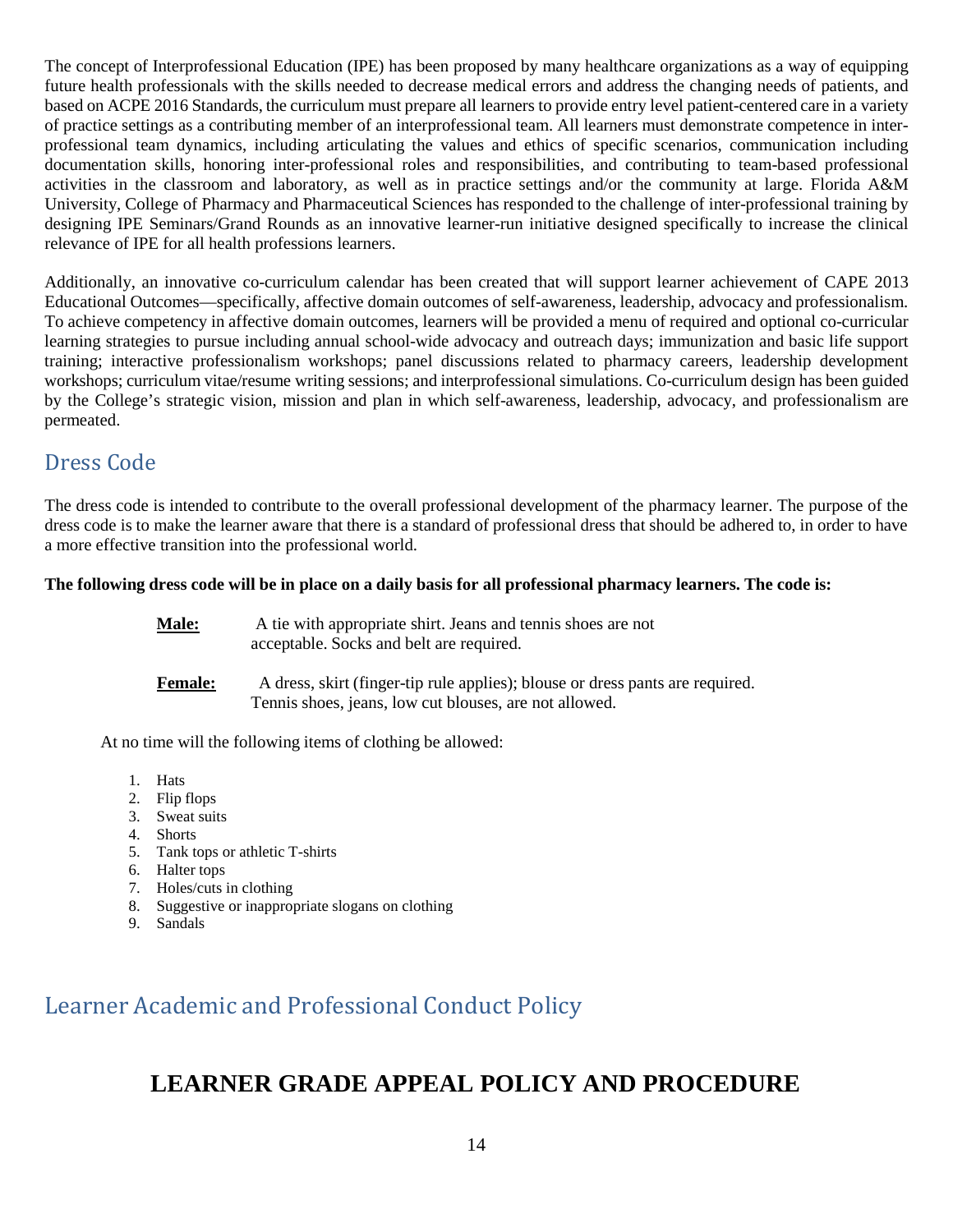### **INTRODUCTION**

This policy outlines the administrative process through which learners may seek resolution of grade appeals during their enrollment at Florida A&M University (FAMU) in the College of Pharmacy and Pharmaceutical Sciences, Institute of Public Health (CoPPS, IPH).

**Section I** defines the grade appeal threshold requirement and the eligibility to use these procedures. **Section <b>II** describes the informal pathways and the formal pathway for grade appeals. **Section <b>III** outlines the hearing process before the Professional Conduct Committee (PCC).

This policy provides learners with the procedure to seek redress (corrective action) for believed unfair, improper, or unfounded decisions or actions affecting them directly or their matriculation through the program.

**Retaliation**. All learners have the right to appeal grades without fear of coercion, harassment, intimidation, or reprisal from faculty, staff, administrators, or other learners in the College. Therefore, no retaliation of any kind shall be taken against a learner who articulates a grade appeal request.

**False charges/allegations**. It should also be completely understood that false charges or allegations made against another learner, faculty, or staff member will not be tolerated. If it is believed that a learner has brought forth false allegations, the matter will be referred to the University's Office of Student Conduct and Conflict Resolution for appropriate action.

#### **Purpose**

The purpose of the grade appeal policy is to ensure that learners enrolled in the FAMU CoPPS, IPH understands their right to have a structured process for resolving issues related to the execution of institutional policies. The following procedures apply only to cases involving a perceived impropriety.

### **SECTION I. Grade Appeals - Definitions and Eligibility**

#### **Definition of Grade Appeal**

**Appeal of a Course Grade (hereinafter, Grade Appeal).** A learner's grade appeal is a claim by a learner that an improper, unfair, or arbitrary grade has been assigned by a faculty member of the College of Pharmacy that should result in a grade change. The grade appeal must be filed within 10 business days of receipt of the unsatisfactory grade in the course.

#### **Eligibility**

These procedures for grade appeals may only be used by learners regarding academic matters during their enrollment in the College of Pharmacy and may not be used by applicants for admission.

#### **Filing a Grade Appeal**

Learners who have a complaint about a grade should first discuss the grade with the course coordinator of the course and/or faculty member who assigned it. If the grade is determined to be correct (i.e. no miscalculation) the grade will stand unless assigned by fraud or bad faith. If the grade was issued in error, the faculty member will correct the grade through Student Affairs and the learner will be notified.

A grade appeal can only be initiated if the instructor used arbitrary grounds or inconsistent methodology in assigning it rather than legitimate grading methods.

#### **Withdrawal or Resolution of Grade Appeal**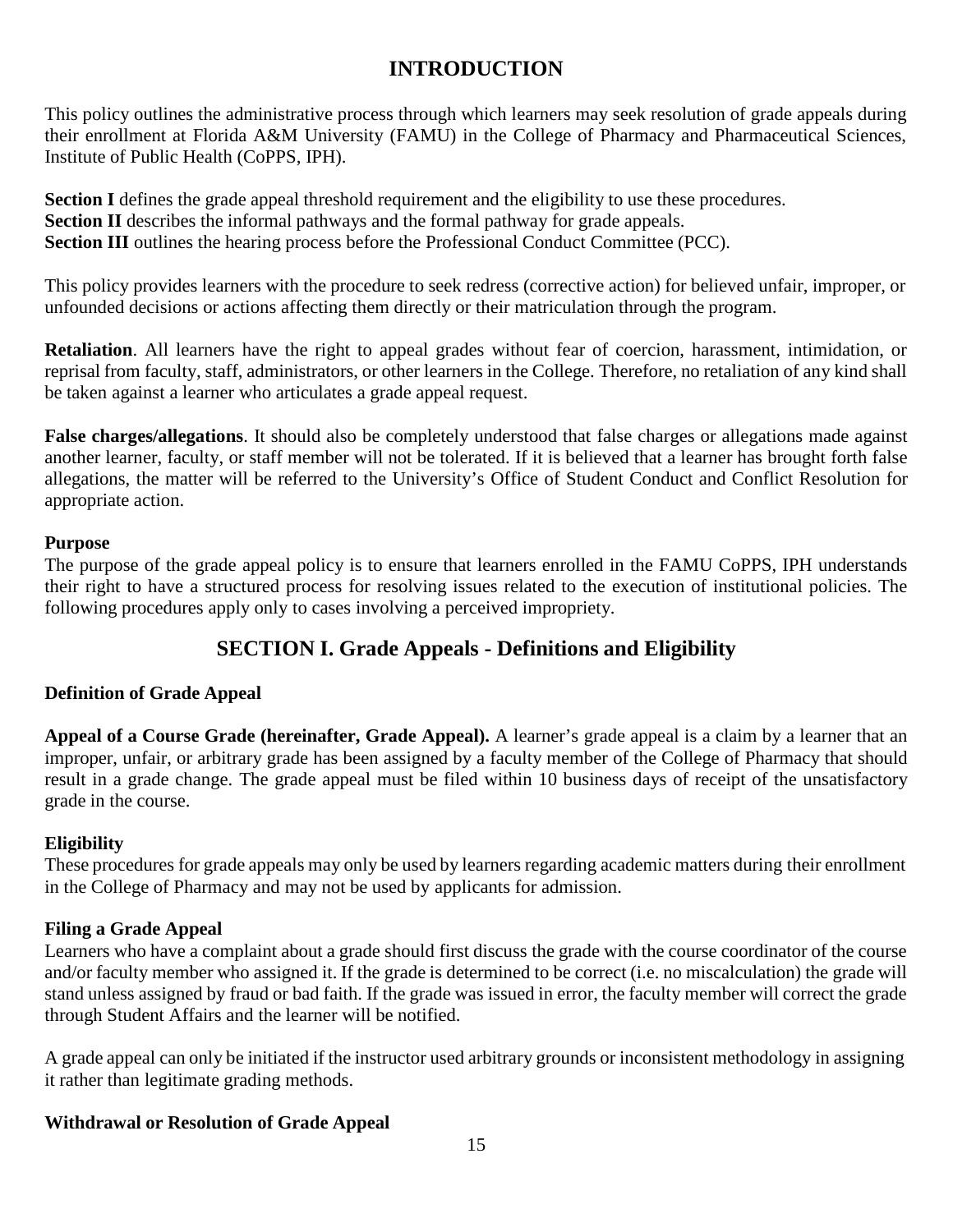A learner may withdraw a grade appeal at any time in writing on the Resolution of Grade Appeal Form.

### **SECTION II. Learner Grade Appeals Process**

#### **Pathways for Grade Appeals**

The grade appeals process in CoPPS, IPH engages two pathways: 1) an informal pathway and 2) a formal pathway. It is preferred that resolution can be achieved in the informal pathway wherein misunderstandings and concerns could be resolved through productive discussions.

#### **Definitions/Terminology**

The basic terminology used for these processes include the following:

- **Complainant**: the author of a grade appeal.
- **Respondent**: the person against whom the grade appeal is filed against.
- **Professional Conduct Committee (PCC)**: the designated body in the College that is responsible for receiving and potentially resolving learner grade appeals.
- **Investigating Officer**: the Associate Dean of Student Affairs or designee assigned to investigate a grade appeal.
- **Timeline**: the time frame for these procedures are working (business) days rather than calendar days. The timeline indicated at each step in the process shall be considered a maximum time, however, every effort will be made to expedite the process before this maximum time is attained. The time frames set forth may be extended by the relevant officer in his or her discretion for good cause (e.g. illness, medical emergency, etc.).

### **STEP 1 - THE INFORMAL PATHWAY**

The College encourages all parties to participate in good faith discussions and other activities that are designed to bring amicable resolution to the issue(s) giving rise to a grade appeal. Interactions between both parties should remain professional at all times and under all circumstances.

Prior to filing a formal written grade appeal as outlined in Step 2, learners are encouraged to first address their grade appeal informally with the party involved, and if a course, then with the course coordinator if necessary, as soon as possible, preferably within 10 business days of action causing the grade assigned. In the event there is concern by either party with the meeting alone, the complainant or respondent may request that an academic advisor, the course coordinator, faculty, staff, or Division Director be present for the meeting.

If the issue is resolved, the course coordinator and/or faculty, staff, or administrator, the Associate Dean of Student Affairs or designee, and the learner should submit an "Informal" Resolution of Grade Appeal Form to the Office of Student Affairs for filing in the learner's records within 10 business days of resolution.

If there is no resolution after the initial meeting, the next step in the informal process is for the learner to meet with the faculty, staff, or administrator, and the appropriate Division Director. If the issue is resolved, the Division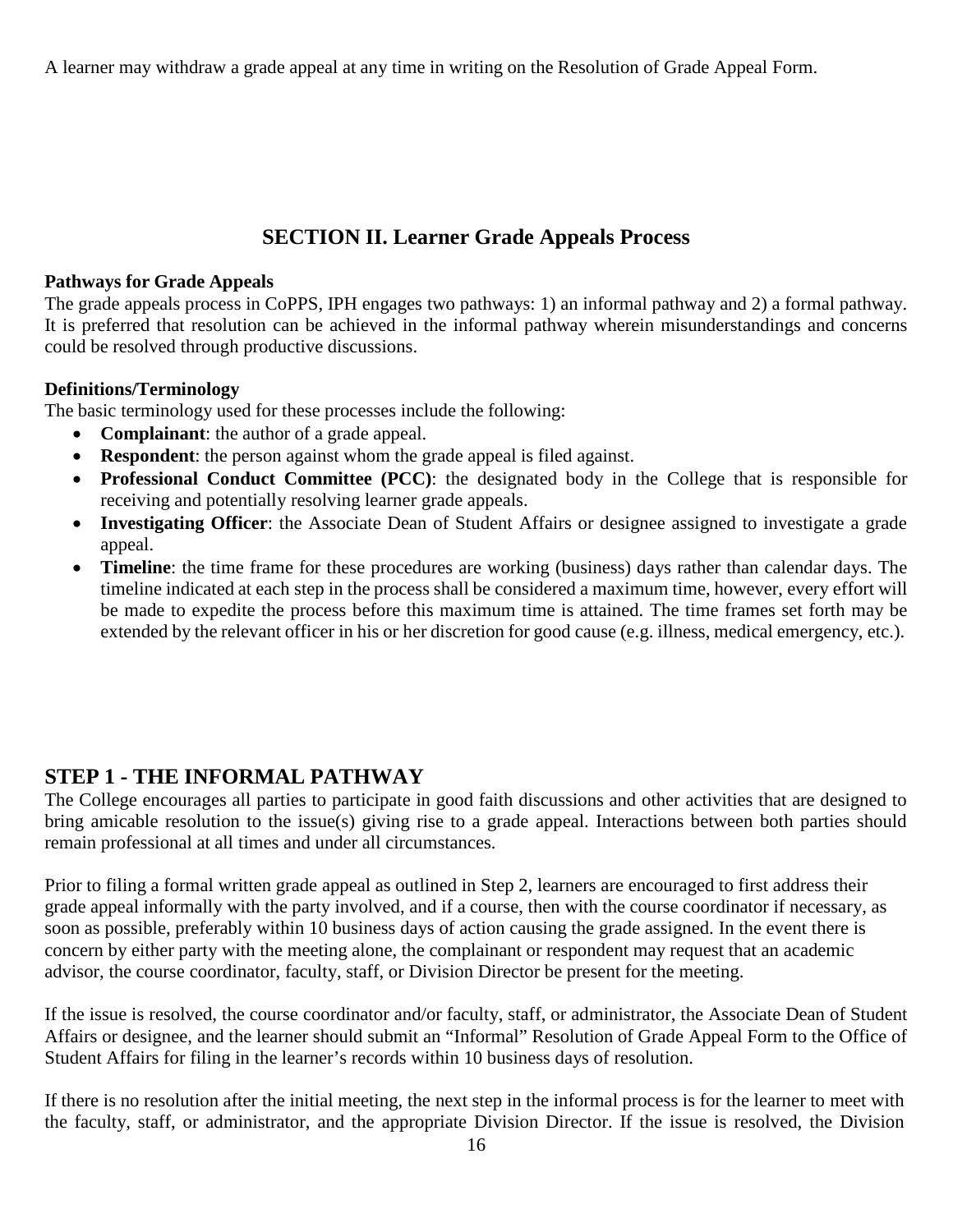Director, the course coordinator and/or faculty, staff, or administrator, Associate Dean of Student Affairs or designee, and the learner should submit an "Informal" Resolution of Grade Appeal Form to the Office of Student Affairs for filing in the learner's records within 10 business days of resolution.

If no resolution is found, the learner should proceed to follow the formal pathway noted below.

### **STEP 2 - THE FORMAL PATHWAY VIA THE OFFICE OF STUDENT AFFAIRS The following steps are required for the formal filing of a grade appeal:**

- 1. The complainant (learner) should obtain a Grade Appeal Form from the CoPPS, IPH website, or the Office of Student Affairs in the College of Pharmacy and fill in the relevant information within 10 business days of final informal non-resolution and submit to the Office of Student Affairs electronically through the FAMU CoPPS, IPH website (insert website link here).
- 2. The Associate Dean of Student Affairs or designee (Investigating Officer) shall convene a meeting with the respondent (faculty, staff, or administrator), appropriate Division Director, and applicable learner advisor to assemble all relevant information to resolve the matter within 10 business days from submission of the grade appeal by the complainant. A joint meeting with the parties may be held if warranted. During this process, if the issue is resolved, an "Informal" Resolution of Grade Appeal Form will be submitted to the Office of Student Affairs and placed into the learner's records. If not resolved, the matter should be forwarded to the PCC for formal adjudication (hearing) by the Investigating Officer.
- 3. The Division Directors of fourth professional year Doctor of Pharmacy learners on rotations will forward unresolved matters directly to the PCC for a formal hearing and will copy the Associate Dean of Student Affairs on all correspondences

### **STEP 3 - PROFESSIONAL CONDUCT COMMITTEE (PCC) HEARING**

The Investigating Officer shall consult with the PCC and forward all relevant documents to the PCC related to the specific grade appeal. Within 10 business days, the Chair of the PCC will notify the learner of the date and time for the formal hearing and will identify the specific grade to be appealed. This notification shall be sent via university email to the learner's most recent address of record on file in the Office of the Registrar.

#### **HEARING GUIDELINES**

- 1. The learner may inspect all information that will be presented at least three (3) business days before the disciplinary hearing.
- 2. The learner may present information on his/her behalf during the hearing.
- 3. The faculty/staff/administrator will then present information during the hearing.
- 4. The learner may have an advisor of their choice at the hearing who is authorized to have access to the learner's academic files as designated on a properly executed FERPA form. The learner must provide notice of the attendance of such person at least 72 hours (3 business days) prior to the hearing. If no notice is given, the hearing will be rescheduled to allow proper notice of attendance by an outside party,if necessary. This allowance will not be abused.
- 5. An advisor is not allowed to address the committee during the hearing and shall not be allowed to attend an initial meeting between the faculty member and/or administrator and the learner. He/she is not allowed to deliberate or delay the proceedings.
- 6. If the learner presents with legal counsel, official notice must be provided in writing to the University's General Counsel and the Office of Student Affairs of CoPPS, IPH at least three (3) business days before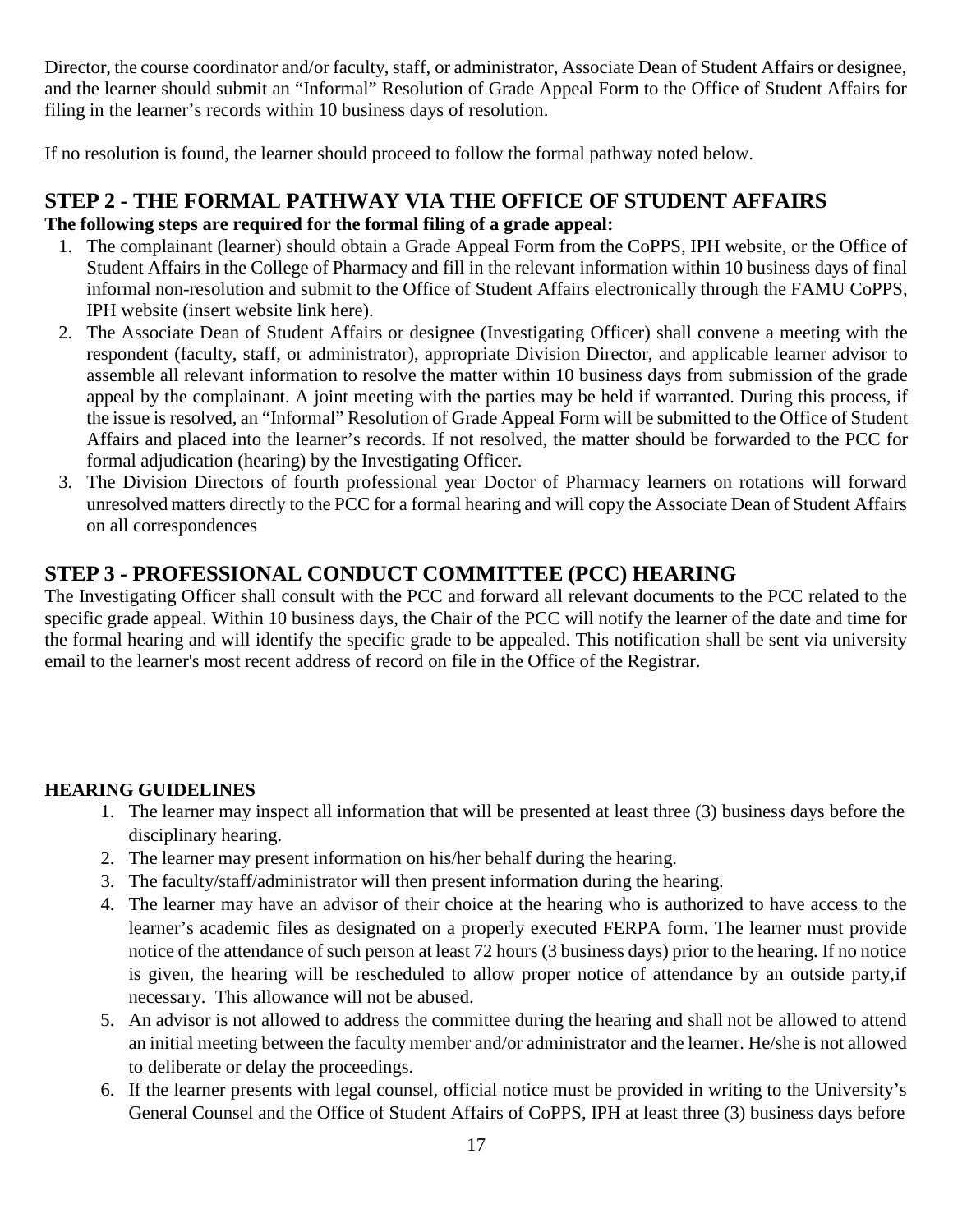the disciplinary hearing. A copy of such notice must also be sent to the Office of the Provost by the learner.

- 7. After the committee hears all evidence, a resolution will be determined and communicated to the learner and their academic advisor within 10 business days.
	- a. A summary table is to be constructed by the committee and forwarded to the Dean, Executive Assistant to the Dean, and the Associate Dean of Academic Affairs by the PCC Chair. The summary table should include the following:
		- **i.** Learner Name/Campus
		- **ii.** Degree program
		- **iii.** Year
		- **iv.** The allegation
		- **v.** Committee ruling
- **I. COLLEGE APPEAL PROCESS** The granting of an appeal is not automatic. A learner who wishes to appeala decision rendered by the PCC must write a formal business letter to the Dean of the College outlining the reasons for and nature of the appeal. This letter must have a "Grade Appeal Letter of Appeal" in the subject lineand be delivered to the Dean of the College within 10 business days from the date of the PCC resolution letter. The PCC Committee Chairperson is to be copied on the message and letter.

The letter should include instructions about appealing to the Dean and the requirement of a business letter. In addition, the learner's academic advisor is to immediately contact the learner to ensure that he/she knows of the components of a business letter (see Appendix E).

No person may hear or decide an appeal if they conducted or participated in the proceeding being reviewed on appeal. Deference is given to the original hearing body's outcome; thus, the burden is on the learner filing an appeal to demonstrate cause to alter the decision of the hearing body.

The written appeal must specify the reason(s) why consideration should be granted and are limited to the following:

- i. The learner's due process rights, as outlined in University Regulation 2.013, were violated in the conduct proceeding;
- ii. New information exists that was not known to the learner and could not have reasonably been known or discovered at the time of the original proceeding and which would have substantially affected the outcome of the proceeding. This does not include statements from an individual or learner who did not appear for a proceeding;
- iii. The information presented during the proceeding does not support the decision; or
- iv. The sanction(s) imposed is not commensurate with the violation(s), with consideration given to any aggravating and mitigating circumstances.

The Dean of the College may uphold the decision and/or sanction(s); modify the decision and/or sanction(s); remand the case to the original hearing body for reconsideration of the decision and/or sanction(s) subject to any instructions, or remand the case for a new hearing.

The Dean will respond to a letter of appeal to acknowledge receipt and schedule an appeal meeting within ten (10) business days. Upon receipt of the appeal, the PCC Chair is to send to the dean all information used in its hearing. Scheduling occurs only after the receipt of an appeal in the form of a business letter with an acceptable basis for the appeal. The following factors will determine the scheduling of learners:

1. Order of committee ruling.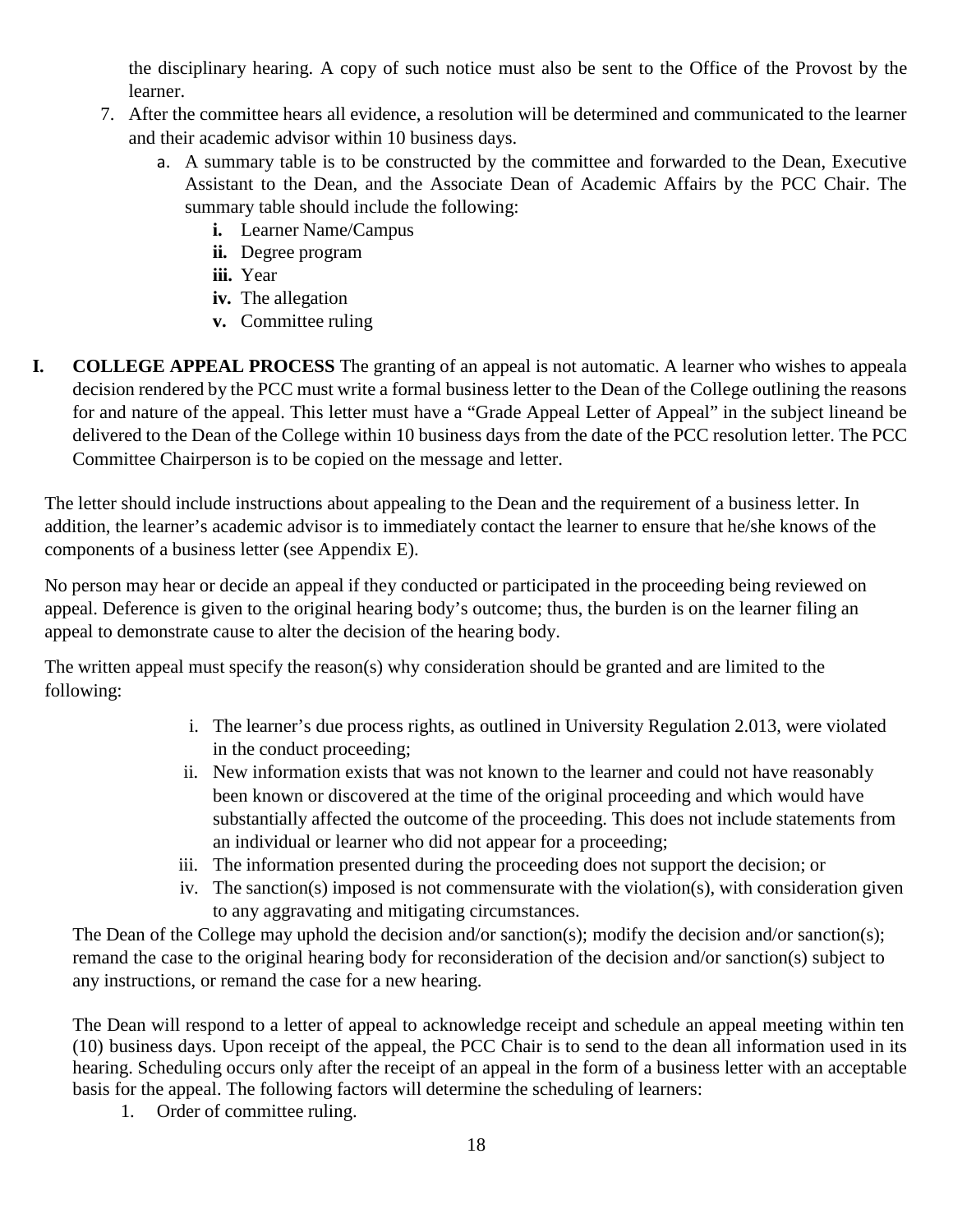- 2. The proximity of APPE or NAPLEX examination this is a compelling factor that will shift a learner ahead of others.
- 3. Date and time of appeal submission.
- 4. Should a hearing be scheduled for a learner becomes affected by legitimate factors such as graduation certification and matriculation, the Dean may then schedule another learner whose case is ready to be heard.

The final decision concerning the decanal appeal shall be communicated to the learner, Executive Associate Dean, Associate Dean, Academic Affairs, Associate Dean of Student Affairs, and professor/instructor involved within 10 business days of the scheduled meeting with the Dean.

#### <span id="page-18-0"></span>**PROFESSIONAL CONDUCT COMMITTEE RESPONSIBILITIES**

- 1. Conduct hearing after reviewing the documentation
- 2. Call and question witnesses
- 3. Render decisions on grade appeals
- 4. File Hearing Resolution form with the Office of Student affairs

*The College reserves the right to modify or make exceptions to this policy and apply any such modification, or* exception applicable to any learner without regard to the date of application, admission, or enrollment. This policy is neither a contract nor an offer to enter into a contract. Each learner is responsible for knowledge of the College's *policies as well as for changes promulgated by the College as addenda to this Policy. This policy supersedes all* previous versions of this Policy. Any changes made in the College's Learner Handbook or University's Honor Code *will automatically be incorporated into this policy.*

| <b>Policy and Procedure Review and Revision History</b> |  |
|---------------------------------------------------------|--|
| <b>Creation Date:</b>                                   |  |
| <b>Reviewed Date:</b>                                   |  |
| <b>Revised Date:</b>                                    |  |
| <b>Approval Date:</b>                                   |  |
| <b>Effective Date:</b>                                  |  |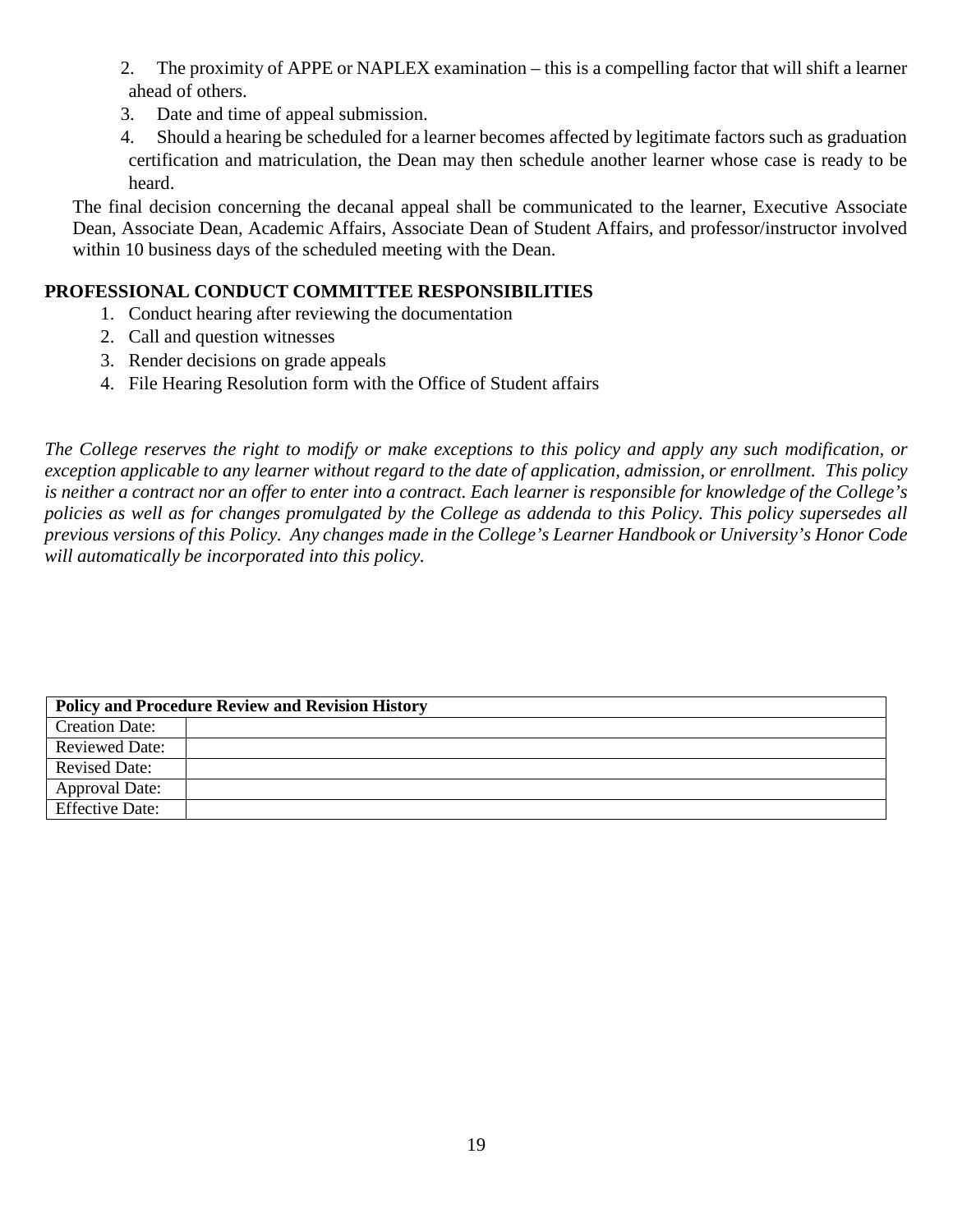#### **APPENDIX A: Grade Appeal Flow Chart and Response to Incident**

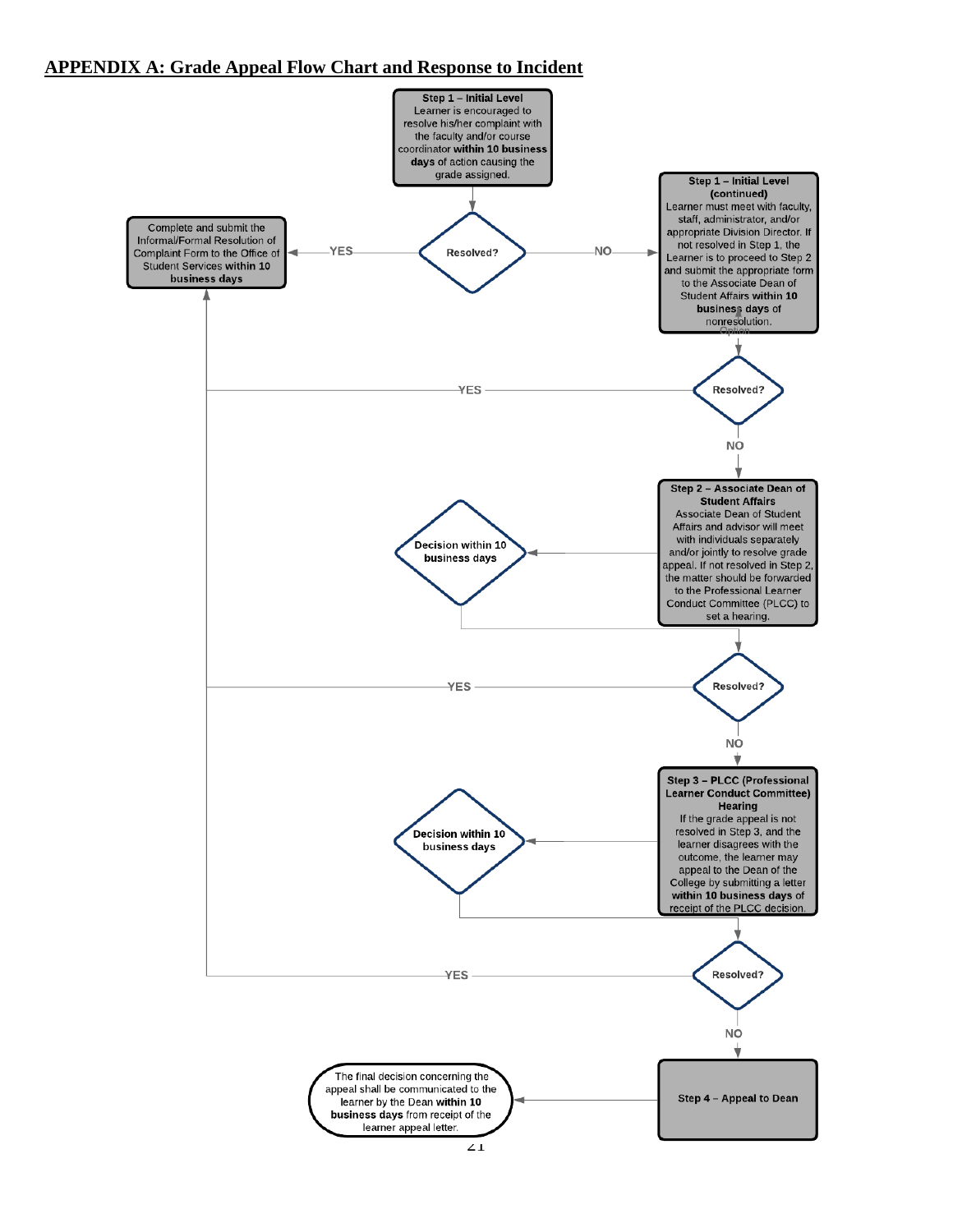**APPENDIX B: Informal/Formal Resolution of Grade Appeal Form**



## **Informal/Formal (circle one) Resolution of Grade Appeal**

*The following describes the resolution agreed upon by all parties:*

*We acknowledge that a resolution has been obtained from this meeting.*

| Professor/Course Coordinator                    | Date |
|-------------------------------------------------|------|
| Learner Name                                    | Date |
| Associate Dean of Student Affairs (or designee) | Date |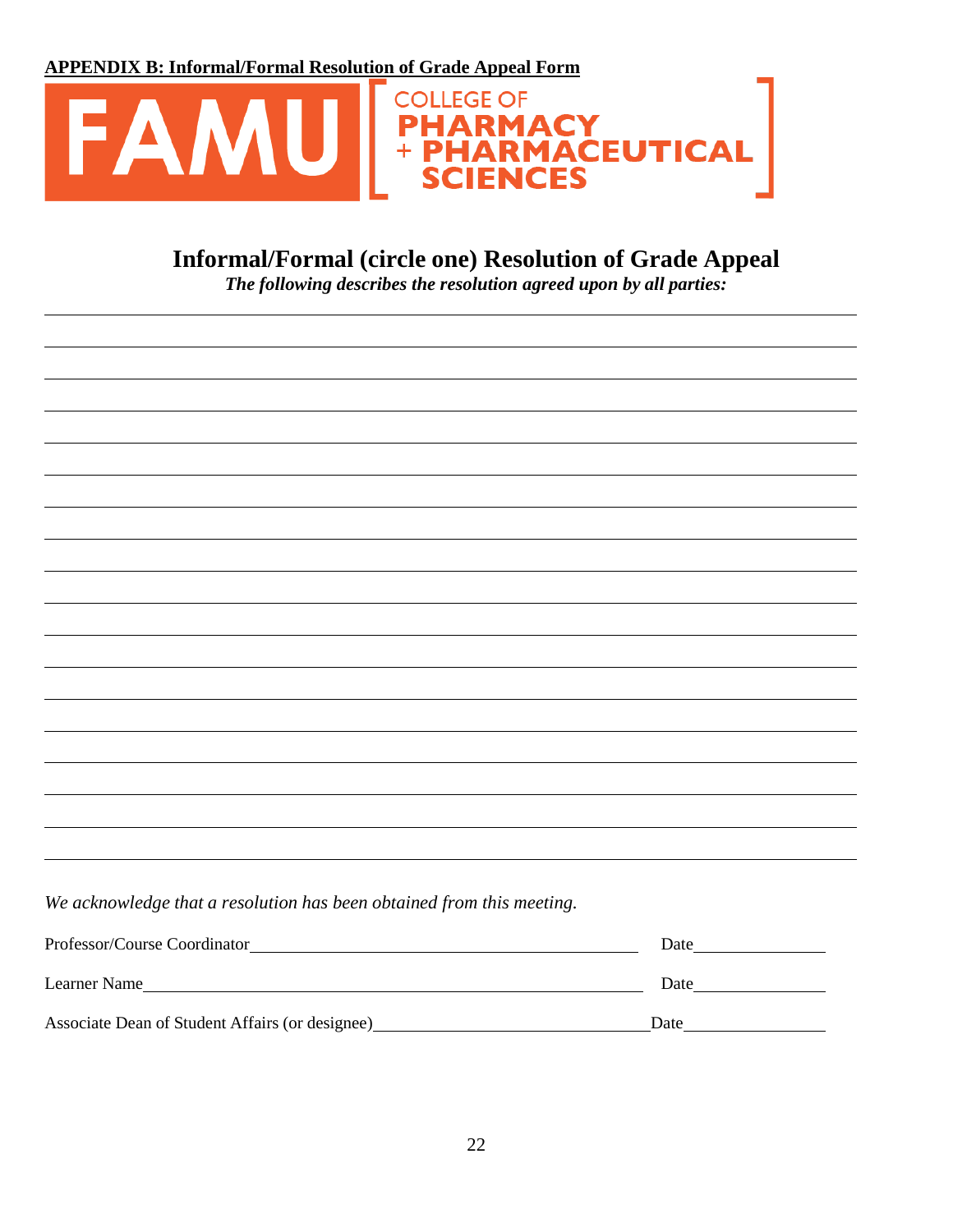

## **Grade Appeal Form I**

| I,                                              | a learner in professor course PHA course PHA during the                                                                                                                                                                          |      |  |
|-------------------------------------------------|----------------------------------------------------------------------------------------------------------------------------------------------------------------------------------------------------------------------------------|------|--|
|                                                 | semester of the year<br>semester of the year semester of the year semester of the year semester of the year semester of the year semester of the year semester of the year semester of the year semester of the year semester of |      |  |
|                                                 | Unfortunately, a resolution has not been obtained from this meeting. The following describes the specific incident in which the                                                                                                  |      |  |
| learner is disputing:                           |                                                                                                                                                                                                                                  |      |  |
|                                                 |                                                                                                                                                                                                                                  |      |  |
|                                                 |                                                                                                                                                                                                                                  |      |  |
|                                                 |                                                                                                                                                                                                                                  |      |  |
|                                                 |                                                                                                                                                                                                                                  |      |  |
|                                                 |                                                                                                                                                                                                                                  |      |  |
|                                                 |                                                                                                                                                                                                                                  |      |  |
|                                                 |                                                                                                                                                                                                                                  |      |  |
|                                                 |                                                                                                                                                                                                                                  |      |  |
|                                                 |                                                                                                                                                                                                                                  |      |  |
|                                                 |                                                                                                                                                                                                                                  |      |  |
|                                                 |                                                                                                                                                                                                                                  |      |  |
|                                                 |                                                                                                                                                                                                                                  |      |  |
|                                                 |                                                                                                                                                                                                                                  |      |  |
|                                                 |                                                                                                                                                                                                                                  |      |  |
|                                                 |                                                                                                                                                                                                                                  |      |  |
|                                                 |                                                                                                                                                                                                                                  |      |  |
|                                                 |                                                                                                                                                                                                                                  |      |  |
|                                                 | I do acknowledge that Step I of the grade appeal process has been completed by the Learner.                                                                                                                                      |      |  |
|                                                 |                                                                                                                                                                                                                                  |      |  |
|                                                 | Learner Name                                                                                                                                                                                                                     |      |  |
| Associate Dean of Student Affairs (or designee) |                                                                                                                                                                                                                                  | Date |  |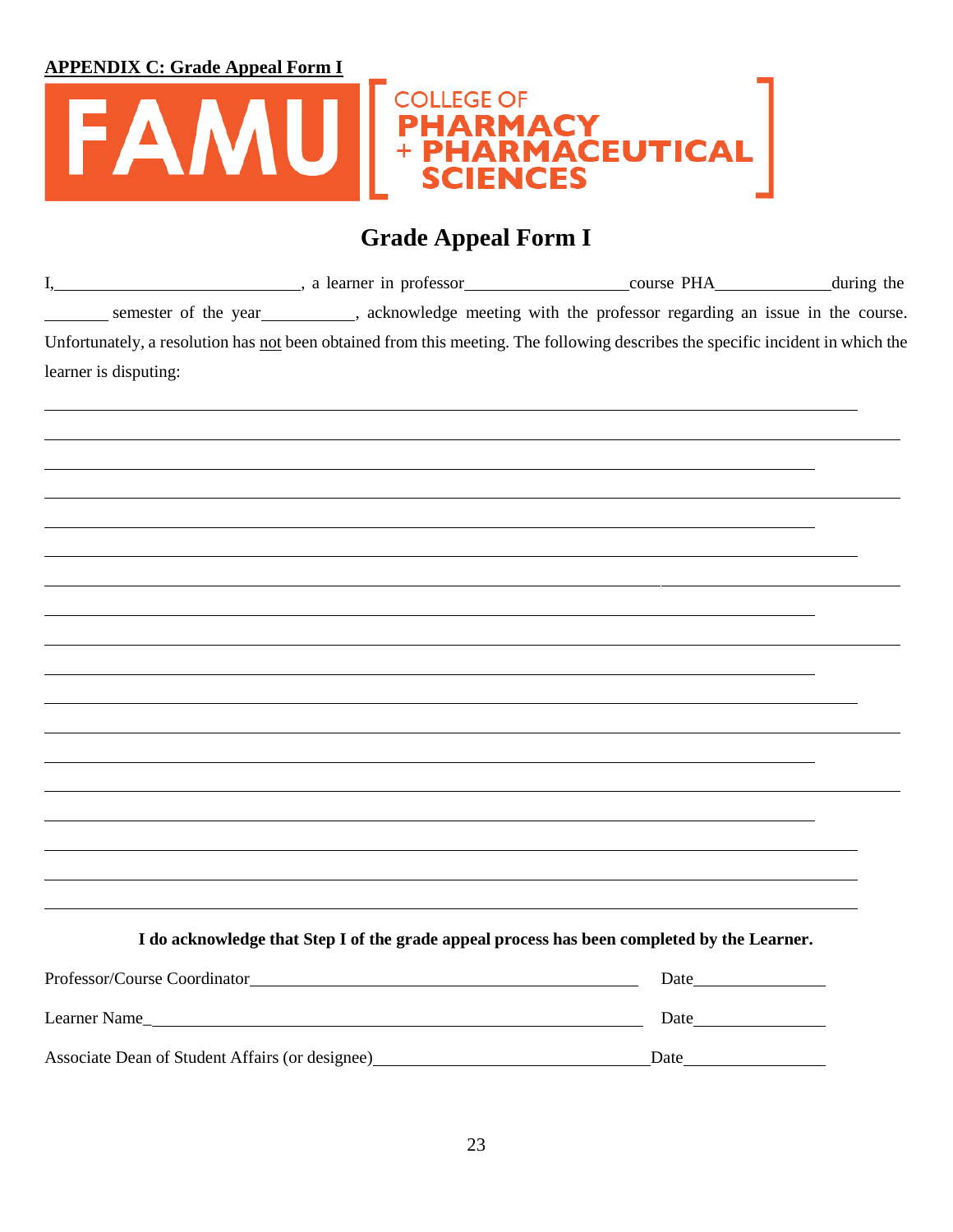#### **APPENDIX D: Grade Appeal Form II**



## **Grade Appeal Form II**

| The Office of Student Affairs received a grade appeal Form I from learner<br>in the                                                      |
|------------------------------------------------------------------------------------------------------------------------------------------|
|                                                                                                                                          |
| We acknowledge $(by\text{ }initialing)$ the following:                                                                                   |
| Form I was properly signed, and documentation was provided by the professor/course director, staff, or<br>administrator and the learner. |
| There is a disputable issue that the learner is presenting and has been clearly outlined with documentation from the                     |
| learner in an objective way (i.e. grade miscalculation, unfair treatment, course text, etc.)                                             |
| There is no disputable issue (This form will be filed in the Learner's record).                                                          |
| The following describes the incident that is still unresolved between the parties:                                                       |
|                                                                                                                                          |

We acknowledge that a resolution has not been obtained from this meeting and that Step II of the grade appeal *process has been completed by the learner.*

| Professor/Course Coordinator                    | Date |
|-------------------------------------------------|------|
| Learner Name                                    | Date |
| Associate Dean of Student Affairs (or designee) | Date |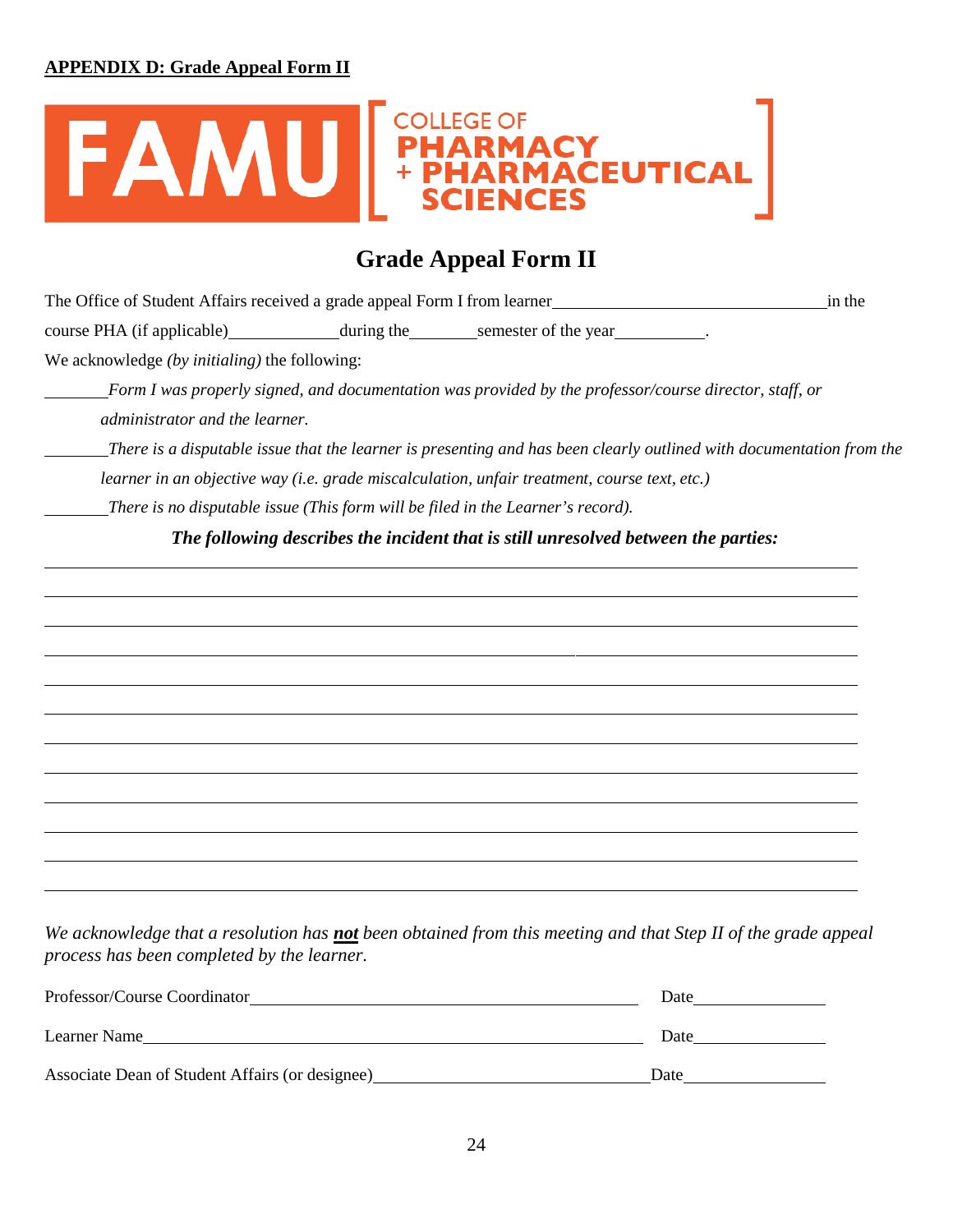#### **APPENDIX E: Student Business Letter Template**

[*Insert return address of letter writer*]

[*Insert Date*]

Johnnie L. Early, II, PhD, RPh, Fellow NPhA Dean and Professor Florida A&M University College of Pharmacy and Pharmaceutical Sciences Institute of Public Health 1415 S. Martin Luther King, Jr. Blvd. Tallahassee, FL 32307

Dear Dr. Early:

#### **RE: ACADEMIC [***ADD APPEAL TYPE, I.E., SUSPENSION, DISMISSAL, DISHONESTY, GRADE, COMPLAINT, ETC***] APPEAL**

[Insert the body of your letter. When writing a business letter, be careful to remember that conciseness is very *important. In the first paragraph, consider a friendly opening and then a statement of the main point.]*

*[The next paragraph should begin justifying the importance of the main point.]*

*[In the next few paragraphs, continue justification with background information and supporting details.]*

[The closing paragraph should restate the purpose of the letter and, in some cases, request some type of action.]

*[Enclosures, if any]*

Sincerely,

*[Your signature goes here in blue ink]*

*[Insert your name] [Insert your title]*

#### <span id="page-23-0"></span>**College Appeal Process**

The granting of an appeal is not automatic. A learner who wishes to appeal a penalty for misconduct rendered by the PCC must write a letter to the Dean of the College outlining the reasons for and nature of the appeal. This letter must have an "Academic (or Professional or Non-Academic, as applicable) Dishonesty Letter of Appeal" in the subject line and be delivered to the Dean of the College within 10 business days from the date of the PCC resolution letter. The PCC Committee Chairperson is to be copied on the message and letter.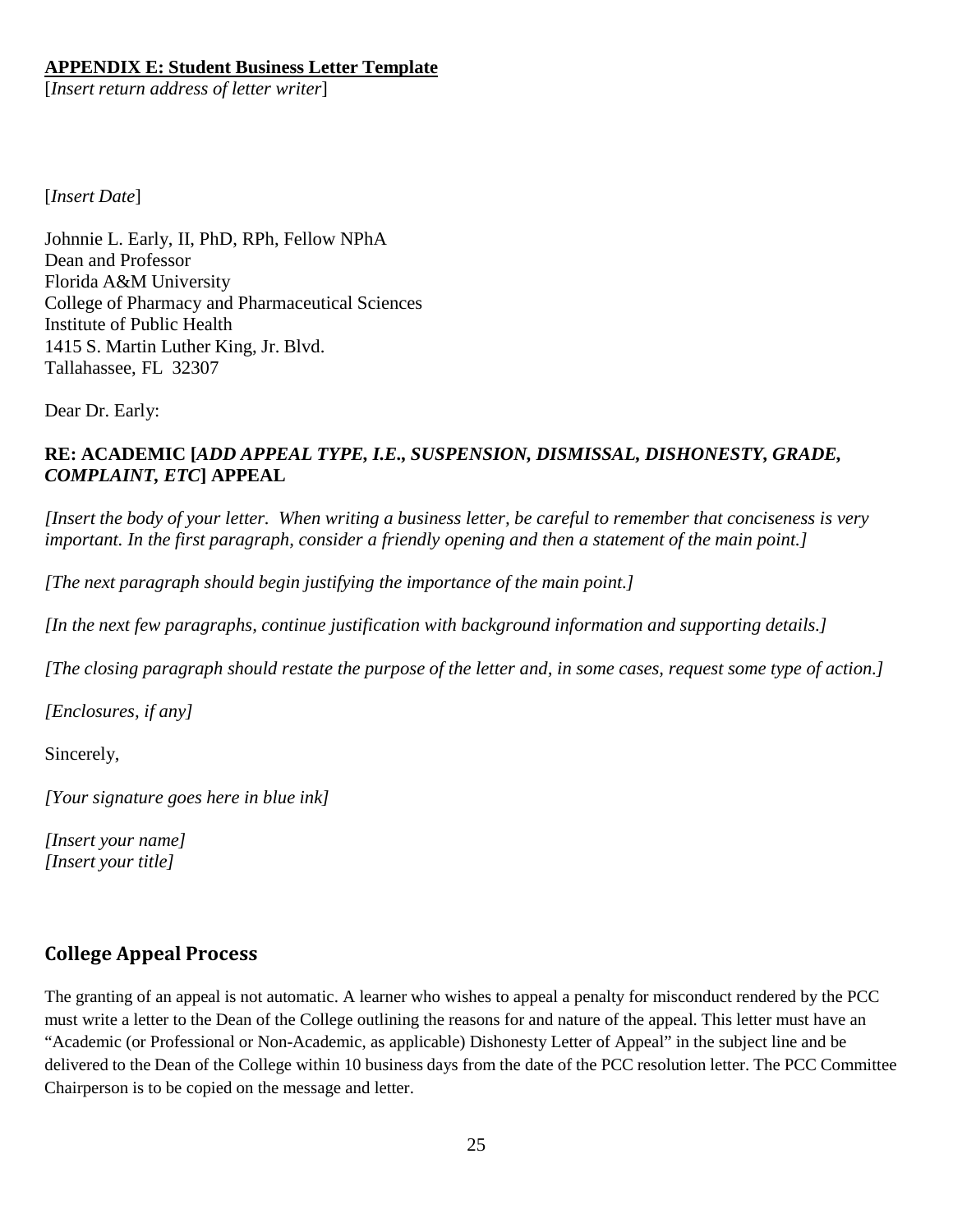The letter should include instructions about appealing to the Dean and the requirement of a business letter. In addition, the learner's academic advisor is to immediately contact the learner to ensure that he/she knows of the components of a business letter.

No person may hear or decide an appeal if they conducted or participated in the conduct proceeding being reviewed on appeal. Deference is given to the original hearing body's outcome; thus, the burden is on the learner filing an appeal to demonstrate cause to alter the decision of the hearing body.

The written appeal must specify the reason(s) why consideration should be granted and are limited to the following:

- i. The learner's due process rights, as outlined in University Regulation 2.013, were violated in the conduct proceeding;
- ii. The learner's due process rights, as outlined in University Regulation 2.013, were violated in the conduct proceeding;
- iii. New information exists that was not known to the learner and could not have reasonably been known or discovered at the time of the original proceeding and which would have substantially affected the outcome of the proceeding. This does not include statements from an individual or learner who did not appear for a proceeding;
- iv. The information presented during the proceeding does not support the decision; or
- v. The sanction(s) imposed is not commensurate with the violation(s), with consideration given to any aggravating and mitigating circumstances.

The Dean of the College may uphold the decision and/or sanction(s); modify the decision and/or sanction(s); remand the case to the original hearing body for reconsideration of the decision and/or sanction(s) subject to any instructions, or remand the case for a new hearing.

The Dean will respond to a letter of appeal to acknowledge receipt and schedule an appeal meeting within ten (10) business days. Upon receipt of the appeal, the PCC Chair is to send to the dean all information used in its hearing. Scheduling occurs only after the receipt of an appeal in the form of a business letter with an acceptable basis for the appeal. The following factors will determine the scheduling of learners:

- 1. Order of committee ruling.
- 2. The proximity of APPE or NAPLEX examination this is a compelling factor that will shift a learner ahead of others.
- 3. Date and time of appeal submission.
- 4. Should a hearing be scheduled for a learner becomes affected by legitimate factors such as graduation certification and matriculation, the Dean may then schedule another learner whose case is ready to be heard.

The final decision concerning the decanal appeal shall be communicated to the learner, Executive Associate Dean, Associate Dean, Academic Affairs, Associate Dean of Student Affairs, and professor/instructor involved within 10 business days of the scheduled meeting with the Dean.

### **Professional Conduct Committee Responsibilities**

- 1. Conduct hearing after reviewing the documentation
- 2. Call and question witnesses
- 3. Levy penalties for misconduct charges upheld by the Committee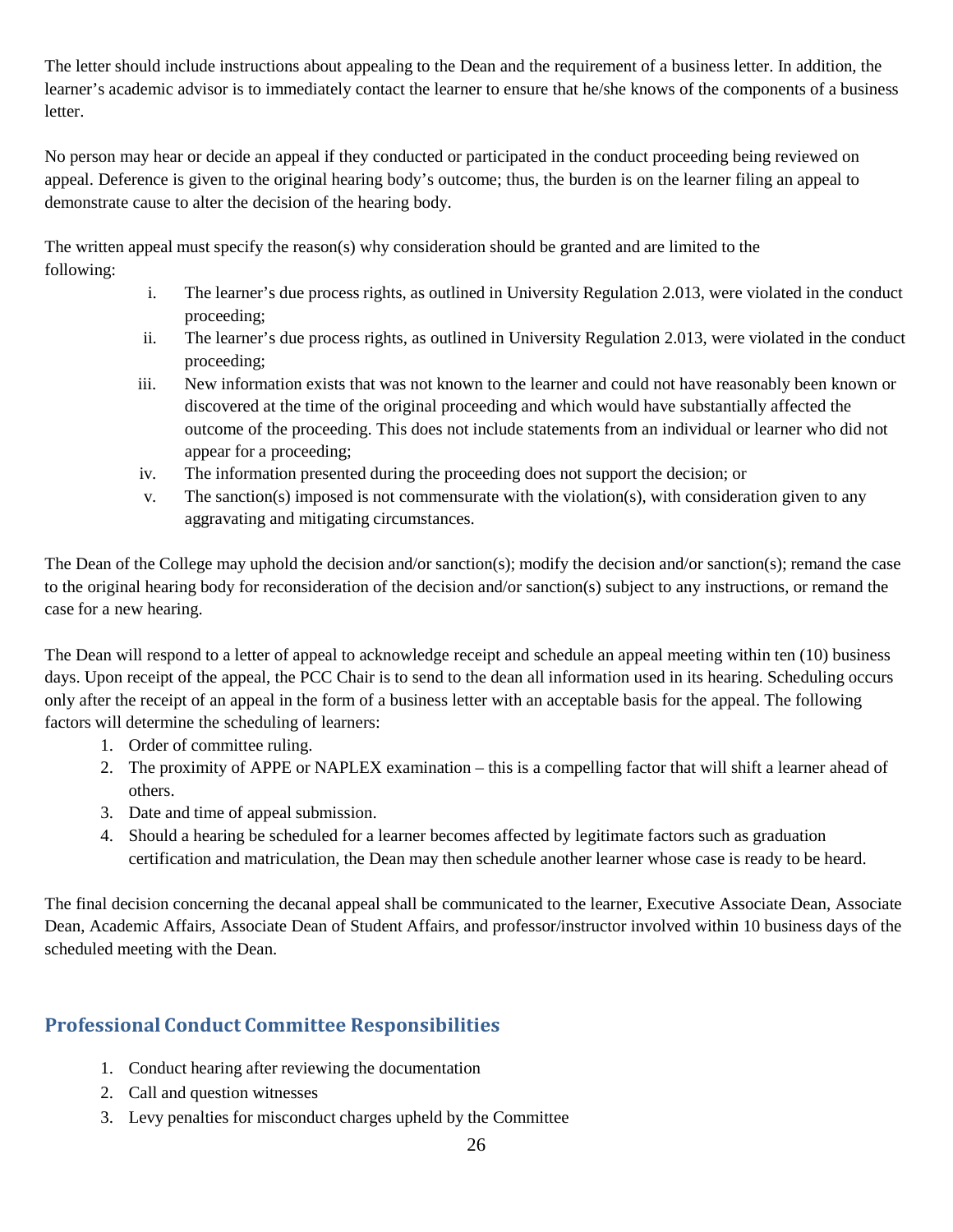4. File Hearing Resolution form with the Office of Student affairs

*The College reserves the right to modify or make exceptions to this policy and apply any such modification, or exception applicable to any learner without regard to the date of application, admission, or enrollment. This policy is neither a* contract nor an offer to enter into a contract. Each learner is responsible for knowledge of the College's policies as well as *for changes promulgated by the College as addenda to this Policy. This policy supersedes all previous versions of the Learner Misconduct Policy. Any changes made in the College's Learner Handbook or University's Honor Code will automatically be incorporated into this policy.*

### <span id="page-25-0"></span>**Procedures for Conduct in the Examination Room**

#### **A. Faculty Member/Instructor Responsibility**

- 1. Learners should be properly spaced within the examination room as determined by the limitation of the room size.
- 2. All examinations must be actively proctored and those involving more than **20** learners should be doubly proctored. The assurance of the integrity of an examination is a function of the faculty or the Dean as an agent of the faculty and is not relevant to the issue of academic freedom of individual faculty members. Thus, it should not be optional.
- 3. Insist that each learner maintain a good examination posture, including avoidance or correction of unintentional bad habits, such as looking in the direction of others.

#### **B. Learner Responsibility**

- 1. Enter into no communication in any form with anyone except the examination instructor(s), faculty member(s), or proctor(s).
- 2. Exercise self-discipline of inadvertently looking around the room or in the direction of others while pondering the examination, thus, creating unnecessary suspicion.
- 3. Self-inspection of belongings and surroundings to ensure that nothing is present that would compromise integrity. This would include scraps of paper and notes as well as writing on desktops, electronic devices, etc. It is the responsibility of the learner to inform the instructor if their neighbor is inadvertently exposing information. Failing to exercise proper judgment in such matters, the learner accepts full responsibility for such occurrences.
- 4. Learners will not be permitted to leave the examination room for any reason once the examination has begun. In extreme cases, individual exception will be left up to faculty members proctoring the examination.

#### Any learner caught cheating will receive a grade of "F" for the particular course. In addition, he/she will be permanently **dismissed from the College.**

Please Note: The College or its representative(s) reserve the right to use monitoring devices in an instructional setting at *any time for quality assurance.*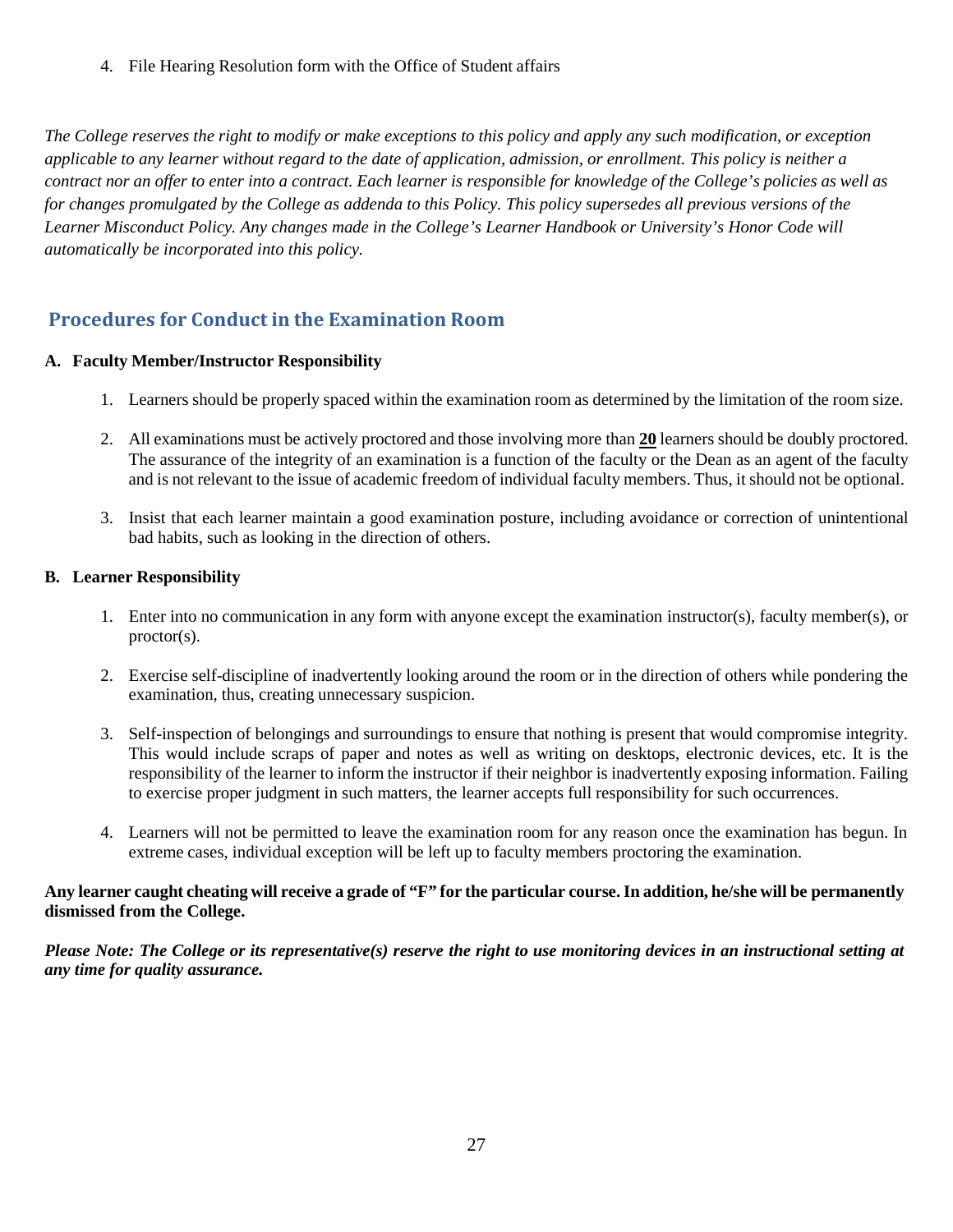### <span id="page-26-0"></span>Academic Policy Statement

The Florida Agricultural and Mechanical University (FAMU) College of Pharmacy and Pharmaceutical Sciences has a responsibility to prepare learners to enter the practice of pharmacy with competencies demanded by his/her role in health care. Further, the College serves to provide scientific and professional background so as to allow versatility of practice within the subsystems of pharmacy.

Learners must make a commitment to their chosen profession by making necessary sacrifices to insure academic success in their course of study. Admission to the College comes with the understanding that excellence in academic performance is expected.

#### **\*\*It should be further understood that failing a course may result in the extension of the learner's progress by at least two semesters due to the structure of the curriculum and the associated prerequisites in addition to any academic sanctions that may be imposed.**

In addition to University Academic Regulations and Readmissions deadlines, the following rules will be used to provide for the immediate intervention of the Admissions and Academic Standards Committee (A&AS). Additionally, the A&AS Committee may intervene at times other than specifically stated if it is deemed necessary in order to ensure the academic integrity of the College. Readmitted learners must complete the academic plan and stipulations developed by the College's Curriculum Committee.

#### <span id="page-26-1"></span>**Academic Sanctions**

#### **1. Probation**

A learner will be placed on academic probation if EITHER of the following occurs:

- 1. Two (2) failures (D, F) in any semester.
- 2. A cumulative GPA less than 2.0 in any semester.

While on academic probation, the learner may continue to matriculate in the professional program. The learner will be required to meet with his/her academic advisor to complete a performance improvement plan. The learner will be expected to adhere to academic plan.

#### **2. Suspension**

A learner may be suspended from the College under if ANY of the following occurs:

- 1. A total of three (3) failures in professional courses.
- 2. A cumulative GPA less than 2.0 for three consecutive semesters.
- 3. The second failure of the same professional course.
- While on suspension, the learner will NOT be able to matriculate in the professional program.
- The learner is eligible to reapply to the college after one academic year. However, **readmission is not guaranteed.**
- The Admissions and Academic Standards Committee will evaluate the readmission application. If readmitted, the conditions for readmission for each individual learner will be determined by the Admissions and Academic Standards committee and the Curriculum Committee.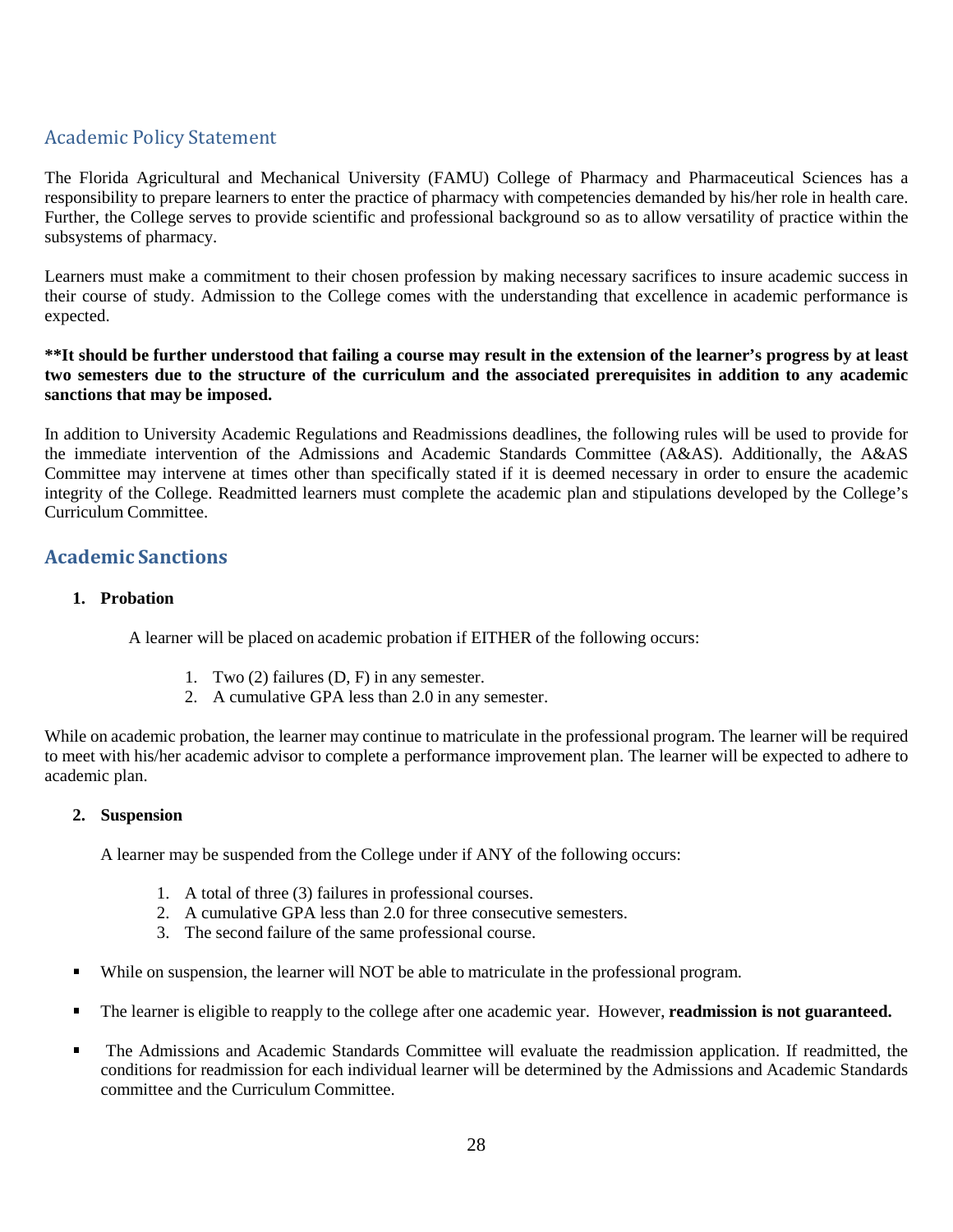#### **3. Permanent Dismissal**

A learner will be permanently dismissed from the College of Pharmacy for either of the following reasons:

- 1. If the learner receives four (4) or more failures in professional courses<br>2. If the learner is found in violation of the Academic Dishonesty Policy
- 2. If the learner is found in violation of the Academic Dishonesty Policy

\*Anyone that has been permanently dismissed from the College of Pharmacy and Pharmaceutical Sciences PharmD Program may **NOT** apply for readmissions.

#### <span id="page-27-0"></span>**Other Academic Regulations**

- No learner will be allowed more than ONE term or retroactive withdrawal during matriculation in the professional program.
- $\blacksquare$  It is the learner's responsibility to withdraw from a course in a timely manner. Failure to seek counseling or guidance in a situation that negatively impacts academic performance will not be used as cause to prevent the imposition of the appropriate academic penalty.
- **Example 1** Learners will be evaluated at the end of each semester for the purpose of monitoring on time matriculation.
- $\blacksquare$  Any learner who is re-admitted with stipulations and does not adhere to all of the stipulations, will be dismissed without further consideration for readmission. If a learner must withdraw from a course, the regular withdrawal must be submitted by the University deadline (see Academic Calendar) to the Office of Student Affairs no later than five business days prior to the University deadline. It is the responsibility of the learner to submit the completed withdrawal form to the University Registrar.
- $\blacksquare$  All learners are expected to prevent the imposition of these policies by maintaining excellence in academic performance.

#### <span id="page-27-1"></span>Procedures for Petitioning for Readmissions

A learner who has been placed on a one (1) year suspension or permanently dismissed from the College of Pharmacy and Pharmaceutical Sciences for academic reasons must remain out for one academic year and may petition the College of Pharmacy Office of Student Affairs for readmission during the second semester of his or her suspension. any petition for readmission must be filled at least six (6) weeks prior to the beginning of the term in which the learner wishes to re-enroll (i.e. Fall May 15; Spring November 15; Summer March 15).

The e learner's readmission petition file will be maintained by the College of Pharmacy Office of Student Affairs and must contain the following:

- A letter of petition for readmission from the learner
- A typewritten statement, signed and dated, indicating the desire for readmission
- A copy of the learners' academic record (an unofficial transcript)

The learner's readmission petition file will be forwarded to the College of Pharmacy Admissions and Academic Standards Committee (AASC) for review. The AASC will recommend approval or disapproval to the Dean of the College. The decision made on the learner's readmission will be **final.**

Applications for readmission are to be submitted to the College of Pharmacy Office of Student Affairs before the deadline.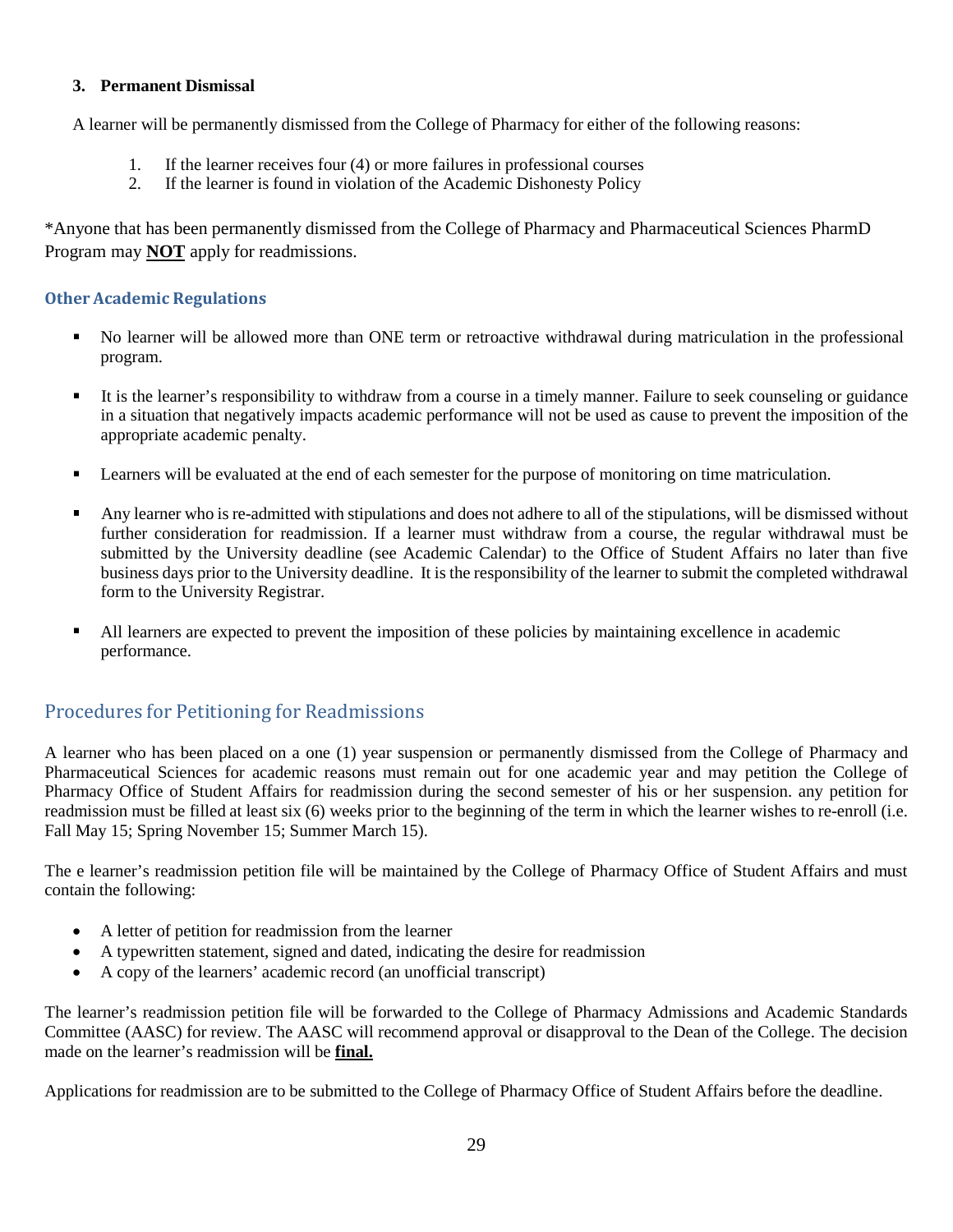Return address: Florida A&M University College of Pharmacy Office of Student Affairs Attn: Dr. Debora Taylor 1415 South Martin Luther King Jr. Blvd. Tallahassee, FL 32307

If you miss the deadline for submission your application will be considered for the next semester.

### <span id="page-28-0"></span>Undergraduate Readmission Application

#### Submitting an "APPLICATION FOR UNDERGRADUATE READMISSION"

#### **Purpose of Social Security Number Disclosure**

The State University System of Florida operated a system of records prior to January 1, 1975, pursuant to regulations of the Florida Board of Education that required the use of social security numbers. Pursuant to State of Florida Statutes, Chapter 119, Public Records regulations under section 119.071(5) Other Personal Information (a)1a,2a; (II); 3, 4, Florida Agricultural and Mechanical University continue to require the disclosure of the social security numbers by applicants and learners under the Federal Privacy Act of 1974. This information was, and currently is, received from you for the purpose of identification and verification of learner records, including registration, financial aid, and academic records, and of verification of identity in connection with the provision of university services.

Contact your nearest U.S. Social Security Office to apply for a number, if necessary, before submitting your application for admission. (All international learners who are eligible to have a Social Security Number need to submit a copy of the social security card).

#### **When must I apply for readmission and how do I apply?**

- You must apply for readmission to FAMU if:
	- a) You have not attended FAMU for two consecutive semesters (Spring and Fall); or
	- b) If you have been academically suspended.; or
	- c) If you have earned a baccalaureate degree from FAMU and is currently pursuing a 2nd bachelor's degree.

• You must submit the "Application for Undergraduate Readmission" to the Admission's Office (FHAC, Suite G-9) by the deadline for each term published within the current Undergraduate Catalog.

#### **What is the petition for readmission procedure?**

• A learner who has been permanently suspended (dismissed) from the University for academic reasons must remain out for a minimum of **two (2) semesters**, but may petition for readmission during the second semester of the suspension. Any petition for readmission must be filed at least **six (6) weeks prior** to the beginning of the semester in which the learner wishes to enroll.

- A learner's admission file must contain:
	- 1. An application for readmission.
	- 2. A letter of petition for readmission from the learner.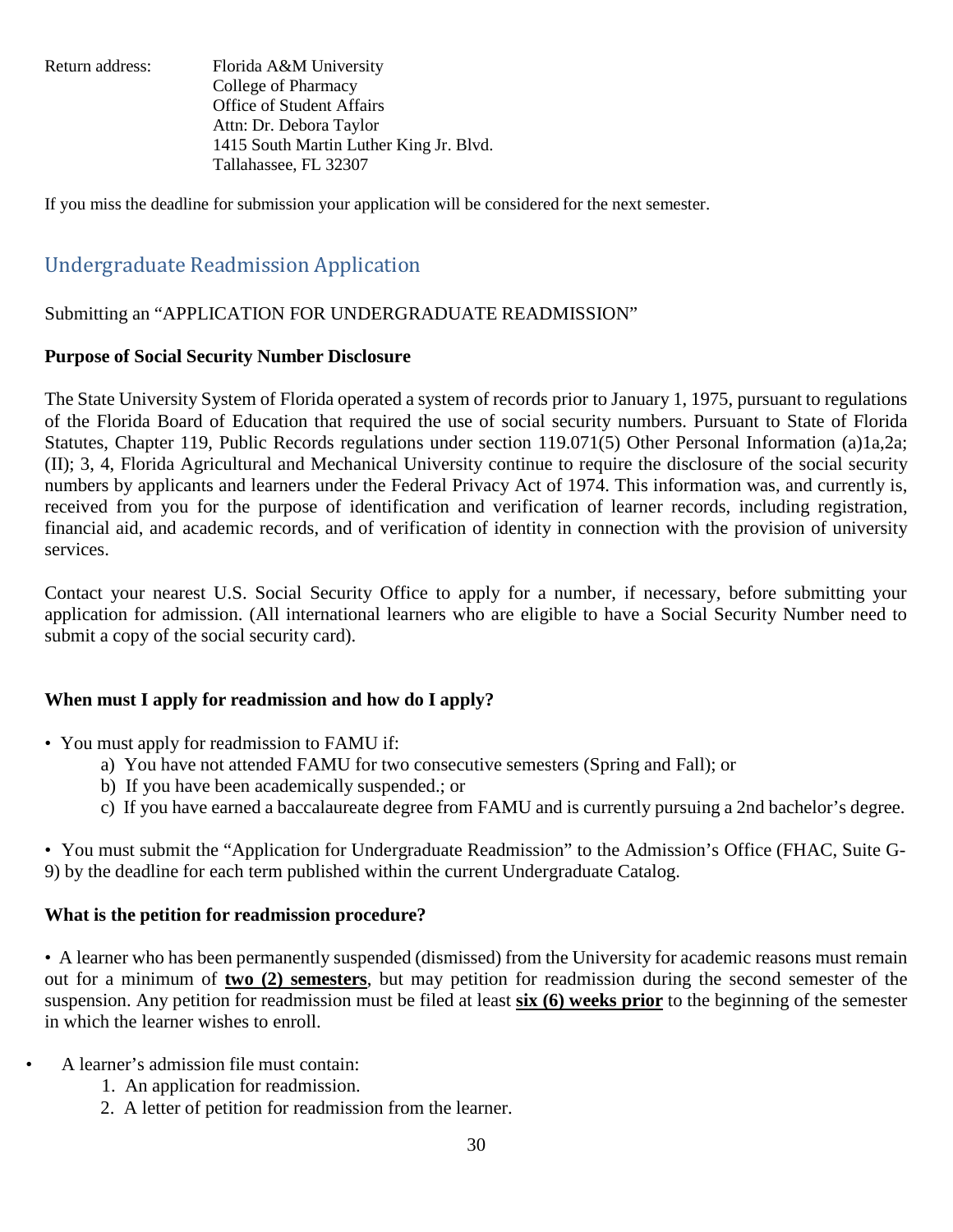#### 3. Letters of recommendation from:

- a) The Academic Advisor
- b) The Departmental Chairperson
- c) The Dean of the School/College
- d) Any other supportive letters or documents
- 4. A copy of the learner's transcript is obtained from the Registrar's Office by the Admissions Office.
- 5. Exception to the abovementioned procedure is not required if the learner has been awarded a degree from an accredited institution of higher learning.

#### **\*In the event the Department Chairperson is the learner's Academic Advisor only one letter is required.**

• The learner's file is forwarded to the University Admissions Committee for review. The Committee will recommend approval or disapproval to the Office of Admissions. The decision made on the learner's appeal is final. An official acceptance or denial is mailed to the learner.

#### **Readmission Applications**

• Application processing requires approximately ten working days.

• The Admission's Office will not use this form to process a change of your name or major. You must contact the Registrar's Office for name and major changes.

• Do not leave any part of the application blank; the Admissions Office will not process incomplete readmission applications. "Not applicable" cannot be used to answer Sections 5 and 6.

Contact the Admission's Office at (850) 599-3796 or (850) 599-3797 for additional information.

### <span id="page-29-0"></span>Research Experience

Each learner is required to complete a research project with emphasis on patient care. Learners are assigned an individual faculty member to work with as his/her research advisor.

### <span id="page-29-1"></span>Comprehensive and Law Examinations

#### COMPREHENSIVE EXAMINATION POLICY

The comprehensive examination program at the Florida A&M University College of Pharmacy and Pharmaceutical Sciences, Institute of Public Health is designed to evaluate the student pharmacist's level of competence prior to graduation. This examination administration starts in final semester of the Professional Year 4 (P4). Each student pharmacist is granted five (5) attempts to take the examination to meet the graduation requirement. The level of proficiency that must be achieved is 75 percent or better. All exam attempts are mandatory for student pharmacists to take on schedule until passing the exam. In the event of extraordinary extenuating circumstances that prevent an exam on schedule, students may be permitted to take a make-up exam upon obtaining an Official University excuse that must be approved by the Associate Dean of Clinical Affairs.

**Final P4 Semester Attempts** - The first 3 attempts of the comprehensive exam will take place in the last semester of the student pharmacist's P4 year (typically the spring semester). The schedule for exams will be given to the during their P4 year. Student pharmacists will not be permitted to take the examination for practice after successful passing of the exam. If the student pharmacist does not pass the examination with 75% or better during any of the 3 attempts during the semester of graduation (typically the spring), he/she will not graduate on time and will be follow the below guidance to prepare for the 4th exam.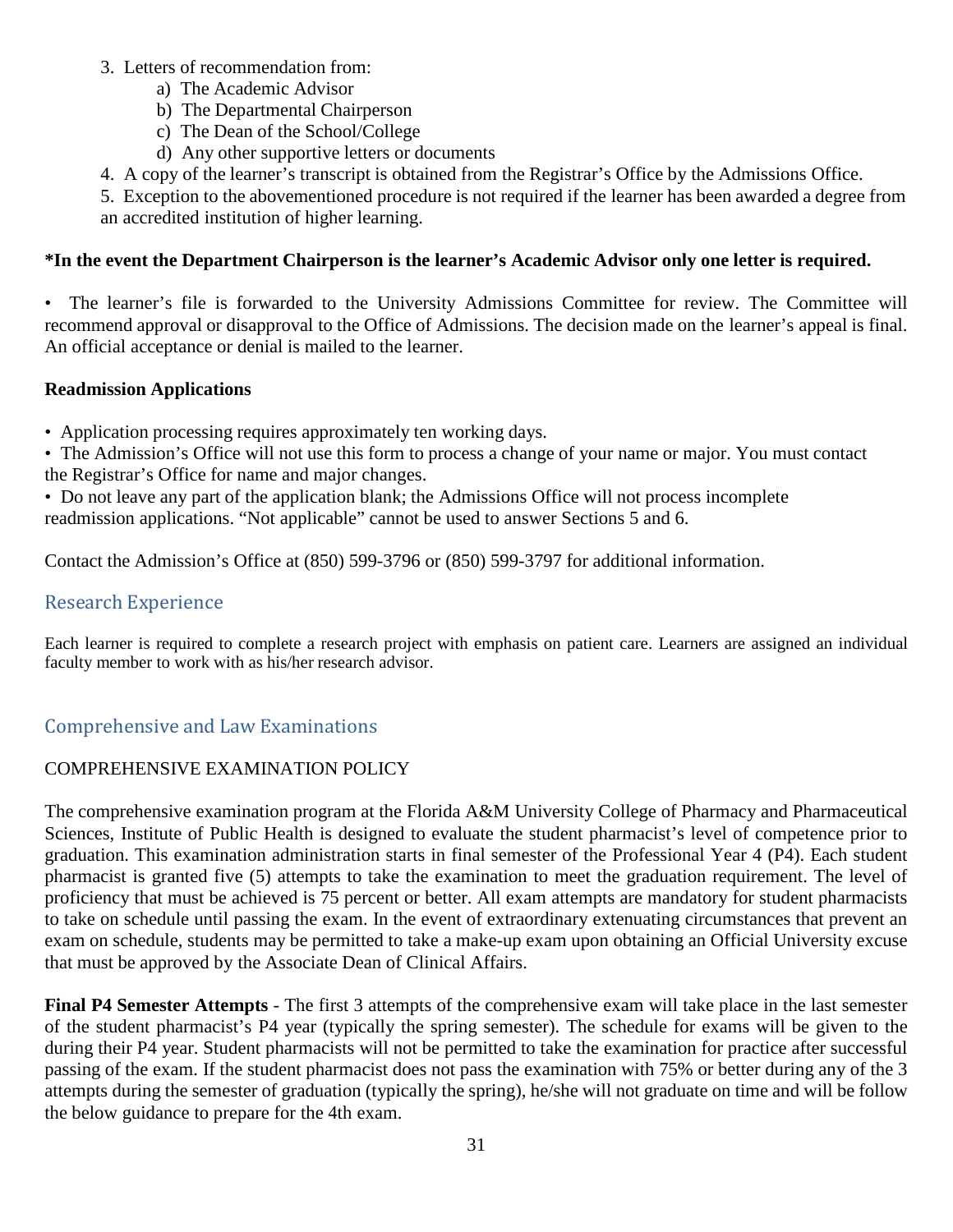**4th Attempt** – If student pharmacists do not pass the 3 exam attempts in the last semester of their P4 year, students will be required to do self-study and take readiness assessments during the following semester and take a 4th comprehensive exam at the end of that semester (typically the summer semester). To be eligible for the 4th attempt, student pharmacists must have successfully passed all required and elective experiential courses and Clinical Seminar and Research Methods I, II, and III.

**5th Attempt** - To be eligible for the 5th attempt, student pharmacists must have successfully passed all required and elective experiential courses and Clinical Seminar and Research Methods I, II, and III. If the student pharmacist does not pass the 4th exam, they will be required (at their own expense) to attend a pharmacy licensure examination board review course approved by the Associate Dean of Clinical Affairs, based on the nearest availability of the exam reviews and take readiness assessments. After completion of the board review course, the student pharmacist will be eligible to take the Comprehensive Exam a 5 th time 45 days after completion of the approved board review course. Students will be required to complete the entire cycle of comprehensive exams within 1 academic school year. 2 Students pharmacists who do not pass after the 5th and final attempt will not be able to be certified for graduation from the College of Pharmacy and Pharmaceutical Sciences. The student will not be allowed to apply for graduation from the PharmD Program at any time in the future. However, he/she will be eligible to apply to other programs within the College of Pharmacy and Pharmaceutical Sciences, Institute of Public Health or at Florida A&M University.

Policy and Procedure Review and Revision History Creation Date: 3/25/2021 Reviewed Date: 3/25/2021 Revised Date: ------------- Approval Date: 3/25/2021 Effective Date: 3/25/20

#### <span id="page-30-0"></span>Review of Examinations

Learners should have ample opportunity to review their exams in a reasonable time after the graded exam has been returned. This should be done in a prescheduled, arranged format agreed upon between the learner and the instructor.

All requests for an examination review by the learner must occur within one (1) week after the exam has been taken and graded. [In case of Fall Semester when the holiday occurs immediately after exams, the review must take place prior to the first (1st) day of classes for spring semester.]

## <span id="page-30-1"></span>Introductory Pharmacy Practice Experience (IPPE)

The Introductory Pharmacy Practice Experience (IPPE) program at Florida A&M University was developed in response to the 2007 Accreditation Standards set forth by the Accreditation Council for Pharmacy Education (ACPE). Defined as pharmacy practice experiences offered in various environments during the early sequencing of the curriculum for the purposes of providing transitional experiential activities and active learning, IPPEs provide a continuum of education by instilling the philosophy of pharmaceutical care, facilitating and enhancing learner professionalism, increasing learner motivation for learning in the didactic curriculum, and promoting the self-learning process.

IPPE reviews the basic technical and distributive functions of pharmaceutical care, while providing learners the opportunity to expand their knowledge base, practice their skills and develop professional attitudes in an actual pharmacy setting. Integrating classroom knowledge with experiential training becomesthe cornerstone of the learner's education, inculcating professionalism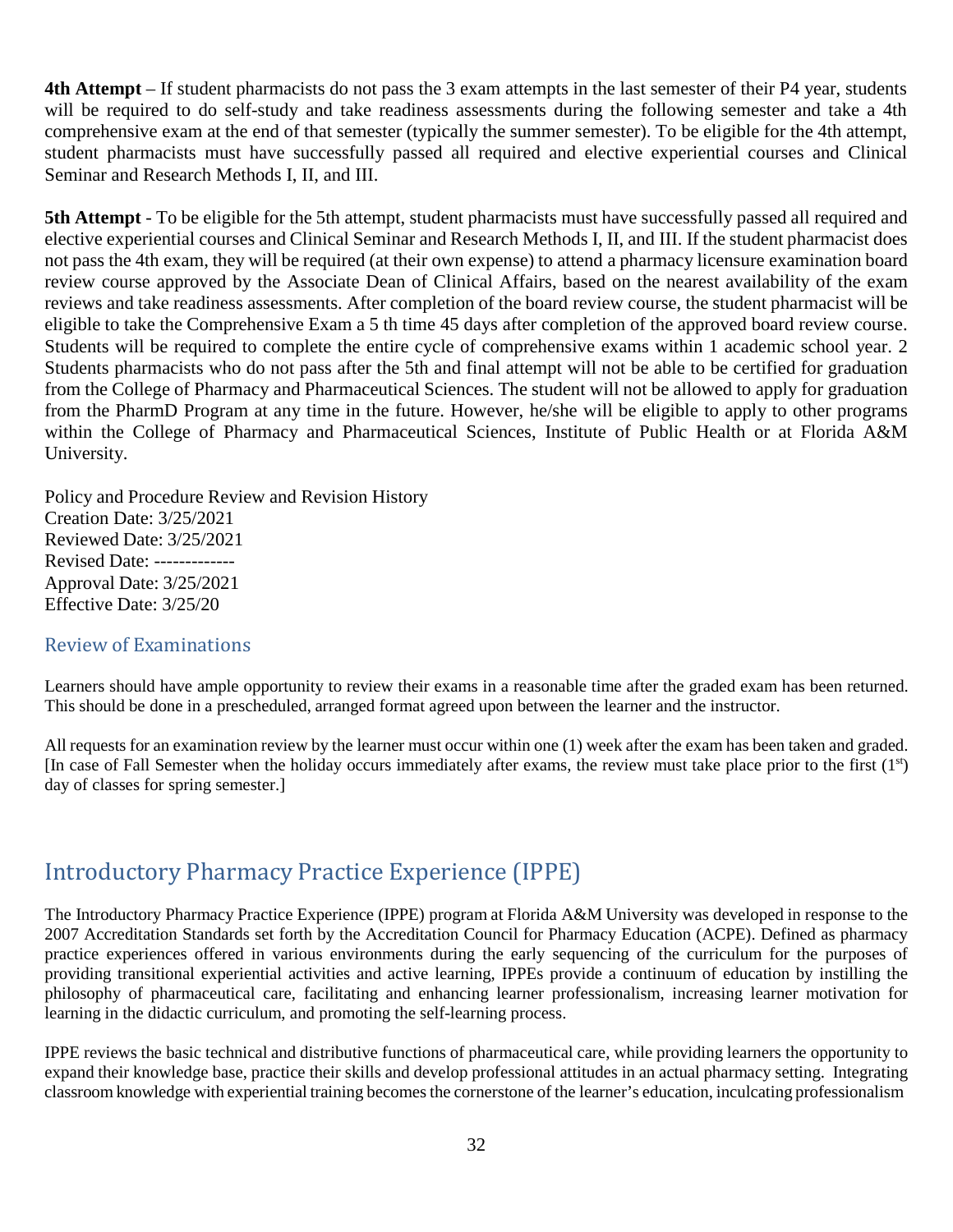while ensuring competency in pharmaceutical care. These experiences will commence in the first professional year (P1) and culminate in the third professional year (P3).

A total of 300 experiential hours is required and a learner may not matriculate to the Advanced Pharmacy Practice Experience (APPE) without attaining the total amount of hours and successfully achieving the educational outcomes.

## <span id="page-31-0"></span>Advanced Pharmacy Practice Experience (APPE)

The Advanced Pharmacy Practice Experience (APPE) encompasses the clinical aspects of pharmacy practice. This portion of the experiential training provides an opportunity for active participation and in-depth professional experiences that enhance the acquisition of attitudes, skills, behaviors and judgment essential to facilitate the level of confidence, expertise and responsibility needed for independent and collaborative practice. Learners participate in this APPE during their last professional year. The overall experience is composed of seven  $(7)$  experiences and three  $(3)$  research months – of the seven  $(7)$  experiences, there are four (4) required and three (3) elective ones. Electives come from a wide range of opportunities, i.e.: managed care, nutritional support, home infusion, family medicine, surgery, anesthesiology, to name a few.

Each experience is approximately four weeks long with learners working a minimum of 40 hours per week. The learner's professional attitude, knowledge, skills and behaviors are evaluated by the preceptor who assigns the learner a letter grade for the experience. The learner likewise evaluates the preceptor and the site giving the CoPPS insight as to the caliber of instruction that our APPE learners are receiving. At the beginning of the APPE, each learner is assigned a faculty advisor for his/her research. During the three (3) research months, the learners work specifically on their projects that are presented at various state and national meetings.

The Advanced Pharmacy Practice Experience consists of seven (7) clinical rotations, and three (3) months of research and seminar courses.

#### THE SEVEN ADVANCED PHARMACY PRACTICE EXPERIENCES:

General Medicine Ambulatory Care Advanced Hospital Pharmacy Advanced Community Pharmacy Elective Experience I Elective Experience II Elective Experience III Seminar & Research Methods Lab I Seminar & Research Methods Lab II Seminar & Research Methods Lab III

\*A total of 1680 experiential hours is required for graduation certification.

#### <span id="page-31-1"></span>Career Fair

The College hosts an annual Career Fair during which time learners meet with pharmaceutical companies, retail drug establishments, hospital personnel, governmental agencies and similar representatives who are seeking to employ new graduates, offer summer experiences to current learners and provide training to interns entering the experiential phase of their education. Many entities offer scholarships to the learners chosen for such experiences. Learners should actively participate in the Annual Career Fair. Professional dress is required to interview with companies registered for the Career Fair.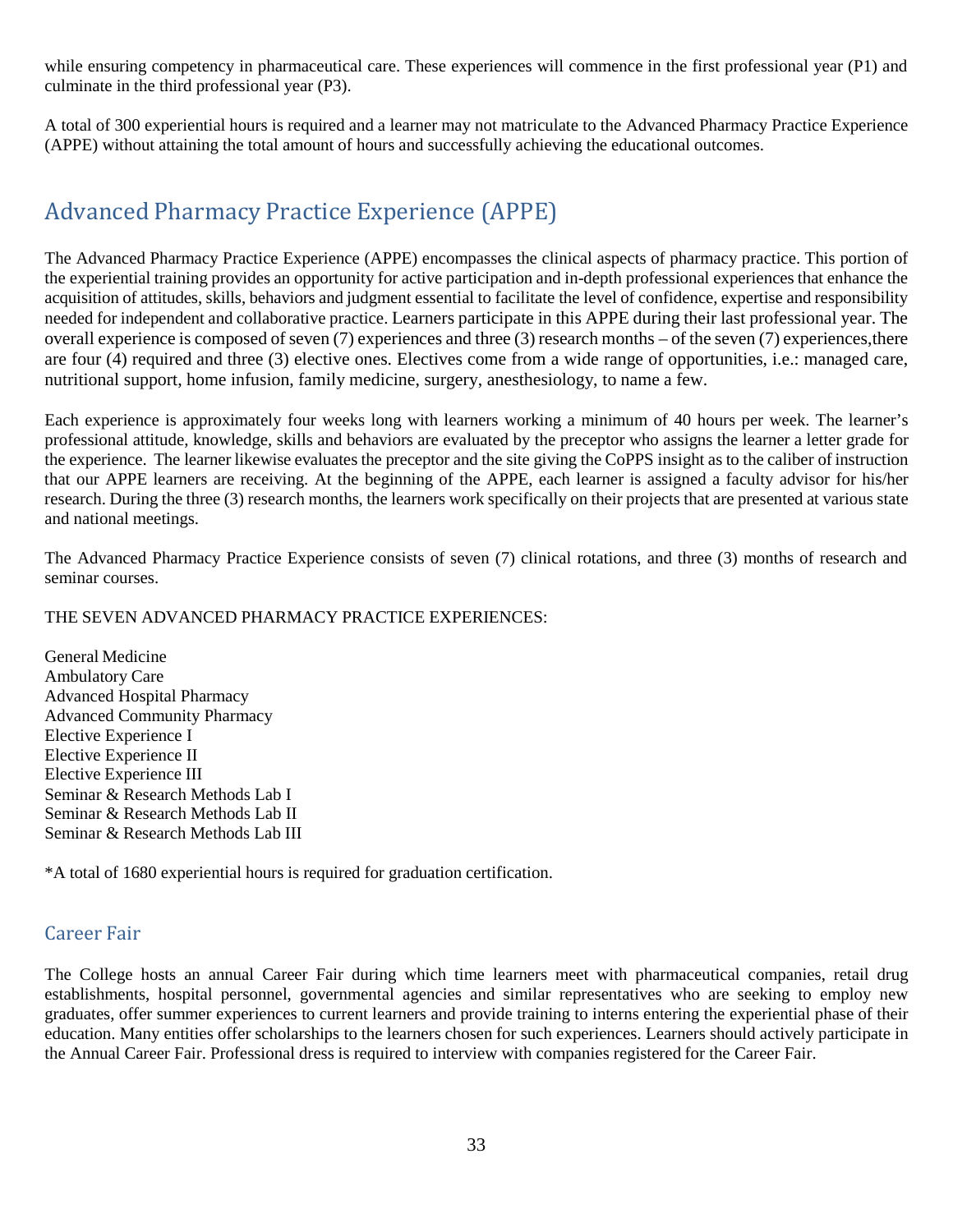## <span id="page-32-0"></span>LEARNER COMPLAINTS POLICY AND PROCEDURE

### **INTRODUCTION**

This policy outlines the administrative process through which learners may seek resolution of complaints during their enrollment at Florida A&M University (FAMU) in the College of Pharmacy and Pharmaceutical Sciences, Institute of Public Health (CoPPS, IPH).

**Section I** defines the complaints threshold requirement and the eligibility to use these procedures. **Section <b>II** describes the informal pathways and the formal pathway for complaints. **Section III** outlines the hearing process before the Professional Conduct Committee (PCC).

This policy provides learners with the procedure to seek redress (corrective action) for believed unfair, improper, or unfounded decisions or actions affecting them directly or their matriculation through the program. Furthermore, the policy affirms the learner's right to seek administrative relief in matters of fairness and equity as promptly as possible.

**Retaliation**. All learners have the right to address complaints without fear of coercion, harassment, intimidation or reprisal from faculty, staff, administrators, or other learners in the College. Therefore, no retaliation of any kind shall be taken against a learner who articulates a complaint.

**False charges/allegations**. It should also be completely understood that false charges or allegations made against another learner, faculty, or staff member will not be tolerated. If it is believed that a learner has brought forth false allegations, the matter will be referred to the University's Office of Student Conduct and Conflict Resolution for appropriate action.

#### **Purpose**

The purpose of the learner complaint policy is to ensure that learners enrolled in the FAMU CoPPS, IPH understand their right to have a structured process for resolving issues related to the execution of institutional policies. The following procedures apply only to cases involving a perceived impropriety.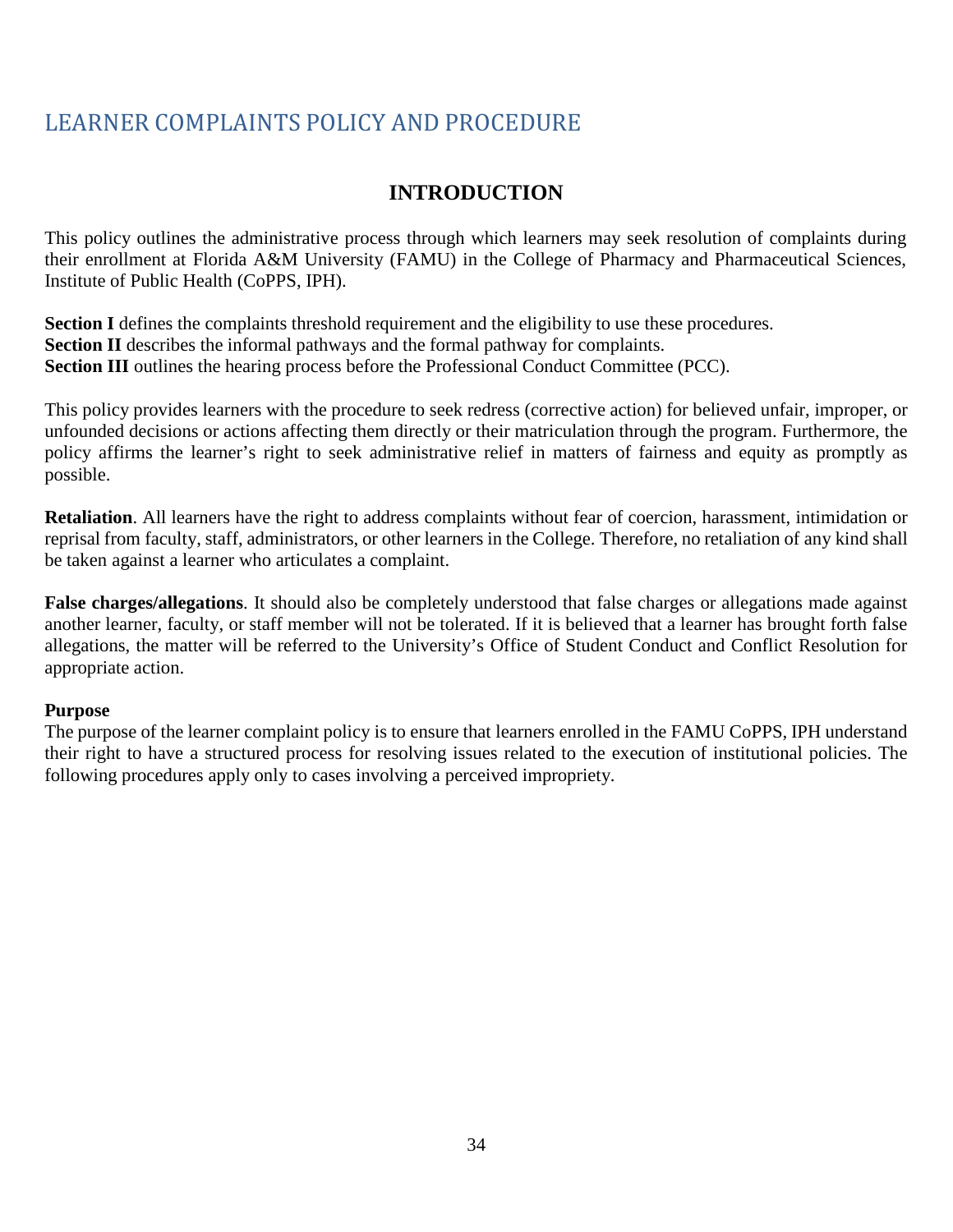### **SECTION I. Complaints - Definitions and Eligibility**

#### **Definition of a Complaint**

A complaint is an oral or written claim by a learner who believes he or she has been wronged due to an improper action, unfair decision, or arbitrary treatment. A complaint is often resolved informally or through mediation, although resolution may be sought before the PCC under limited circumstances.

#### **Eligibility**

These procedures for complaints may only be used by learners regarding academic matters during their enrollment in the College of Pharmacy and may not be used by applicants for admission.

#### **Filing a Complaint**

- **I.** A complaint may be filed for actions resulting in:
	- 1) unfair, inequitable, unprofessional treatment
	- 2) classroom management style that impedes instruction and/or
	- 3) improper application of College policies and/or procedures
- **II.** A complaint may not be filed under this policy for actions resulting in:
	- 1) discrimination
	- 2) sexual harassment
	- 3) violations of the Americans with Disabilities Act (ADA)
	- 4) compliance complaints, and/or
	- 5) other complaints or issues which fall under the rules and regulations of Federal, State, and local laws.

The Office of Student Affairs should be contacted for these issues and the matter will be referred to the appropriate University department.

#### **Withdrawal or Resolution of Complaint**

A learner may withdraw a complaint at any time in writing on the Resolution of Complaint Form.

### **SECTION II. Learner Complaint Process**

#### **Pathways for Complaints**

The complaints process in CoPPS, IPH engages two pathways: 1) an informal pathway and 2) a formal pathway. It is preferred that resolution can be achieved in the informal pathway wherein misunderstandings and concerns could be resolved through productive discussions.

#### **Definitions/Terminology**

The basic terminology used for these processes include the following:

- **Complainant**: the author of a complaint.
- **Respondent**: the person against whom the complaint is filed against.
- **Professional Conduct Committee (PCC)**: the designated body in the College that is responsible for receiving and potentially resolving learner complaints.
- **Investigating Officer**: the Associate Dean of Student Affairs or designee assigned to investigate a complaint.
- **Timeline**: the time frame for these procedures are working (business) days rather than calendar days. The timeline indicated at each step in the process shall be considered a maximum time, however every effort will be made to expedite the process before this maximum time is attained. The time frames set forth may be extended by the relevant officer in his or her discretion for good cause (e.g. illness, medical emergency, etc.).

### **STEP 1 - THE INFORMAL PATHWAY**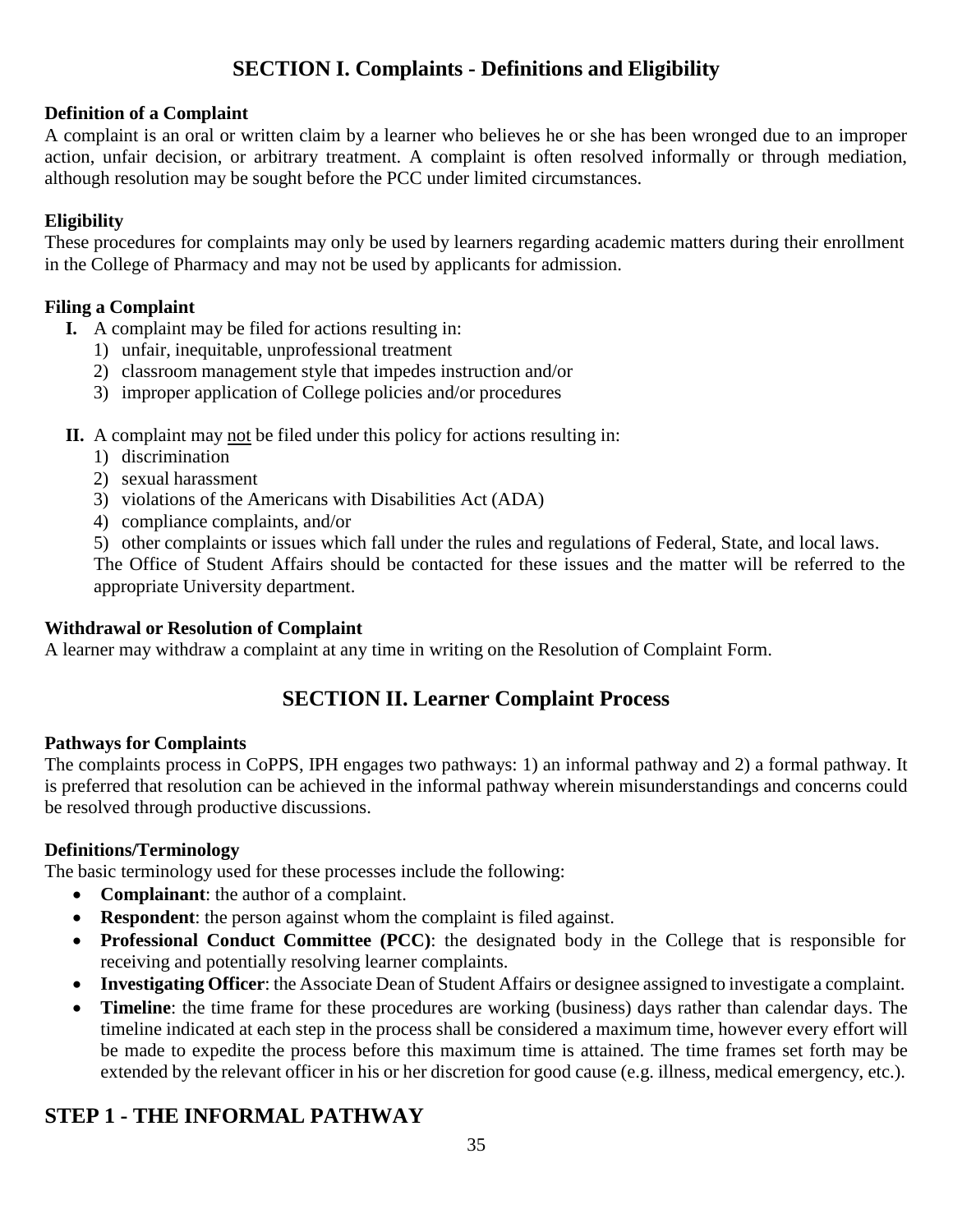The College encourages all parties to participate in good faith discussions and other activities that are designed to bring amicable resolution to the issue(s) giving rise to a complaint. Interactions between both parties should remain professional at all times and under all circumstances.

Prior to filing a formal written complaint as outlined in Step 2, learners are encouraged to first address their complaint informally with the party involved, and if a course, then with the course coordinator if necessary, as soon as possible, preferably within 10 business days. In the event there is concern by either party with meeting alone, the complainant or respondent may request that an academic advisor, the course coordinator, faculty, staff, or Division Director be present for the meeting.

If the issue is resolved, the course coordinator and/or faculty, staff, or administrator, the Associate Dean of Student Affairs or designee, and the learner should submit an "Informal" Resolution of Complaint Form to the Office of Student Affairs for filing in the learner's records within 10 business days of resolution.

If there is no resolution after the initial meeting, the next step in the informal process is for the learner to meet with the faculty, staff, or administrator, and the appropriate Division Director. If the issue is resolved, the Division Director, the course coordinator and/or faculty, staff, or administrator, Associate Dean of Student Affairs or designee, and the learner should submit an "Informal" Resolution of Complaint Form to the Office of Student Affairs for filing in the learner's records within 10 business days of resolution.

If no resolution is found, the learner should proceed to follow the formal pathway noted below.

### **STEP 2 - THE FORMAL PATHWAY VIA THE OFFICE OF STUDENT AFFAIRS**

#### **The following steps are required for the formal filing of a complaint:**

- 1. The complainant (learner) should obtain a Learner Complaint Form from the CoPPS, IPH website or the Office of Student Affairs in the College of Pharmacy and fill in the relevant information within 10 business days of final informal non-resolution and submit to the Office of Student Affairs electronically through the FAMU CoPPS, IPH website (insert website link here).
- 2. The Associate Dean of Student Affairs or designee (Investigating Officer) shall convene a meeting with the respondent (faculty, staff, or administrator), appropriate Division Director, and applicable learner advisor to assemble all relevant information to resolve the matter within 10 business days from submission of complaint by the complainant. A joint meeting with the parties may be held, if warranted. During this process, if the issue is resolved, an "Informal" Resolution of Complaint Form will be submitted to the Office of Student Affairs and placed into the learner's records. If not resolved, the matter should be forwarded to the PCC for formal adjudication (hearing) by the Investigating Officer.
- 3. The Division Directors of fourth professional year Doctor of Pharmacy learners on rotations will forward unresolved matters directly to the PCC for formal hearing and will copy the Associate Dean of Student Affairs on all correspondences.

### **STEP 3 - PROFESSIONAL CONDUCT COMMITTEE (PCC) HEARING**

The Investigating Officer shall consult with the PCC and forward all relevant documents to the PCC related to the specific complaint. Within 10 business days, the Chair of the PCC will notify the learner of the date and time for the formal hearing and will identify the specific complaint. This notification shall be sent via university email to the learner's most recent address of record on file in the Office of the Registrar.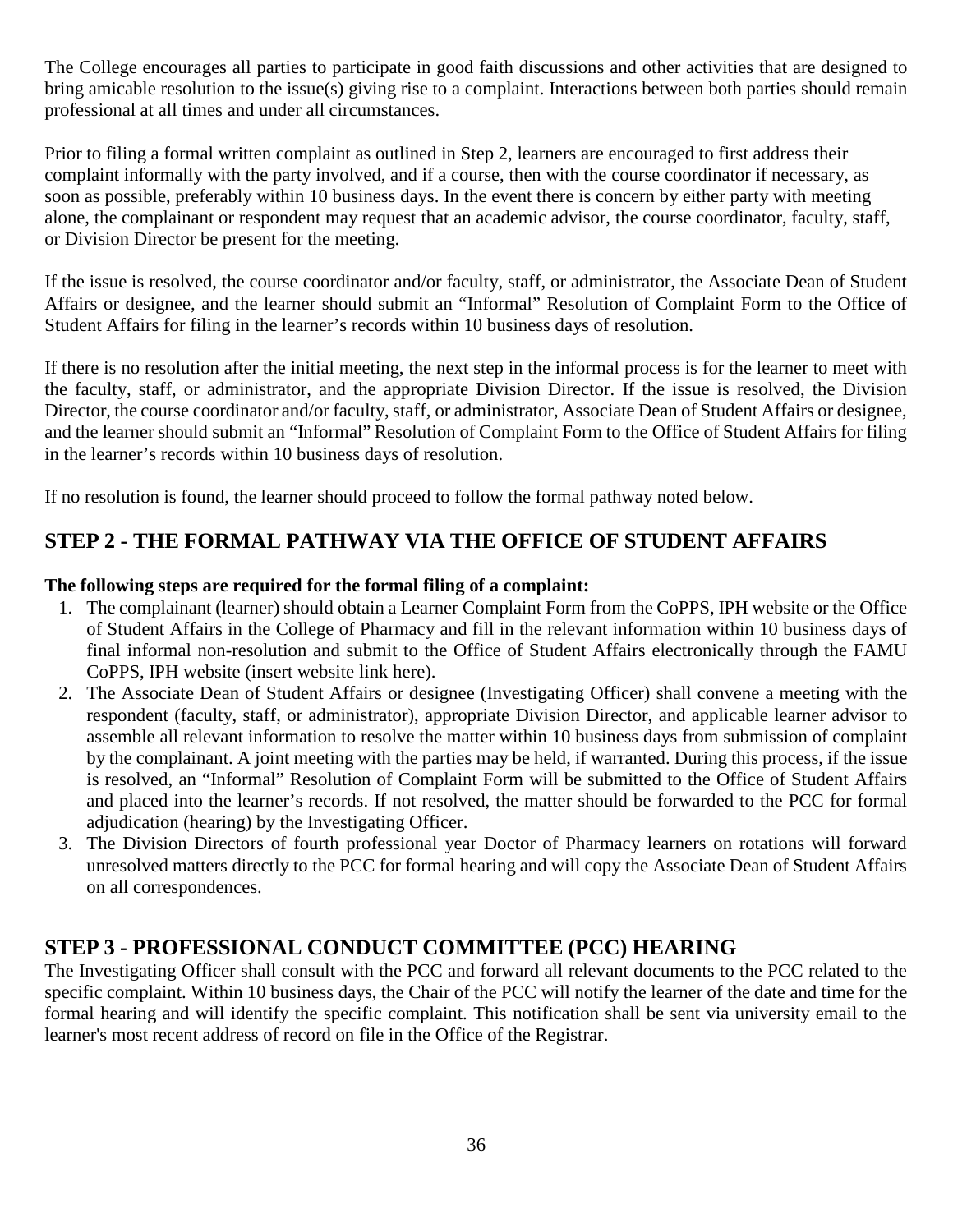#### **HEARING GUIDELINES**

- 1. The learner may inspect all information that will be presented at least three (3) business days beforethe disciplinary hearing.
- 2. The learner may present information on his/her own behalf during the hearing.
- 3. The faculty/staff/administrator will then present information during the hearing.
- 4. The learner may have an advisor of their choice at the hearing who is authorized to have access tothe learner's academic files as designated on a properly executed FERPA form. The learner must provide notice of the attendance of such person at least 72 hours (3 business days) prior to the hearing. If no notice is given, the hearing will be rescheduled to allow proper notice of attendanceby an outside party, if necessary. This allowance will not be abused.
- 5. An advisor is not allowed t
- 6. o address the committee during the hearing and shall not be allowed toattend an initial meeting between the faculty member and/or administrator and the learner. He/sheis not allowed to deliberate or delay the proceedings.
- 7. If the learner presents with legal counsel, official notice must be provided in writing to the University's General Counsel and the Office of Student Affairs of CoPPS, IPH at least three (3) business days before the disciplinary hearing. A copy of such notice must also be sent to the Officeof the Provost by the learner.
- 8. After the committee hears all evidence, a resolution will be determined and communicated to the learner and their academic advisor within 10 business days.
	- a. A summary table is to be constructed by the committee and forwarded to the Dean, Executive Assistant to the Dean, and the Associate Dean of Academic Affairs by the PCC Chair. The summary table should include the following:
		- i. Learner Name/Campus
		- ii. Degree program
		- iii. Year
		- iv. The allegation
		- v. Committee ruling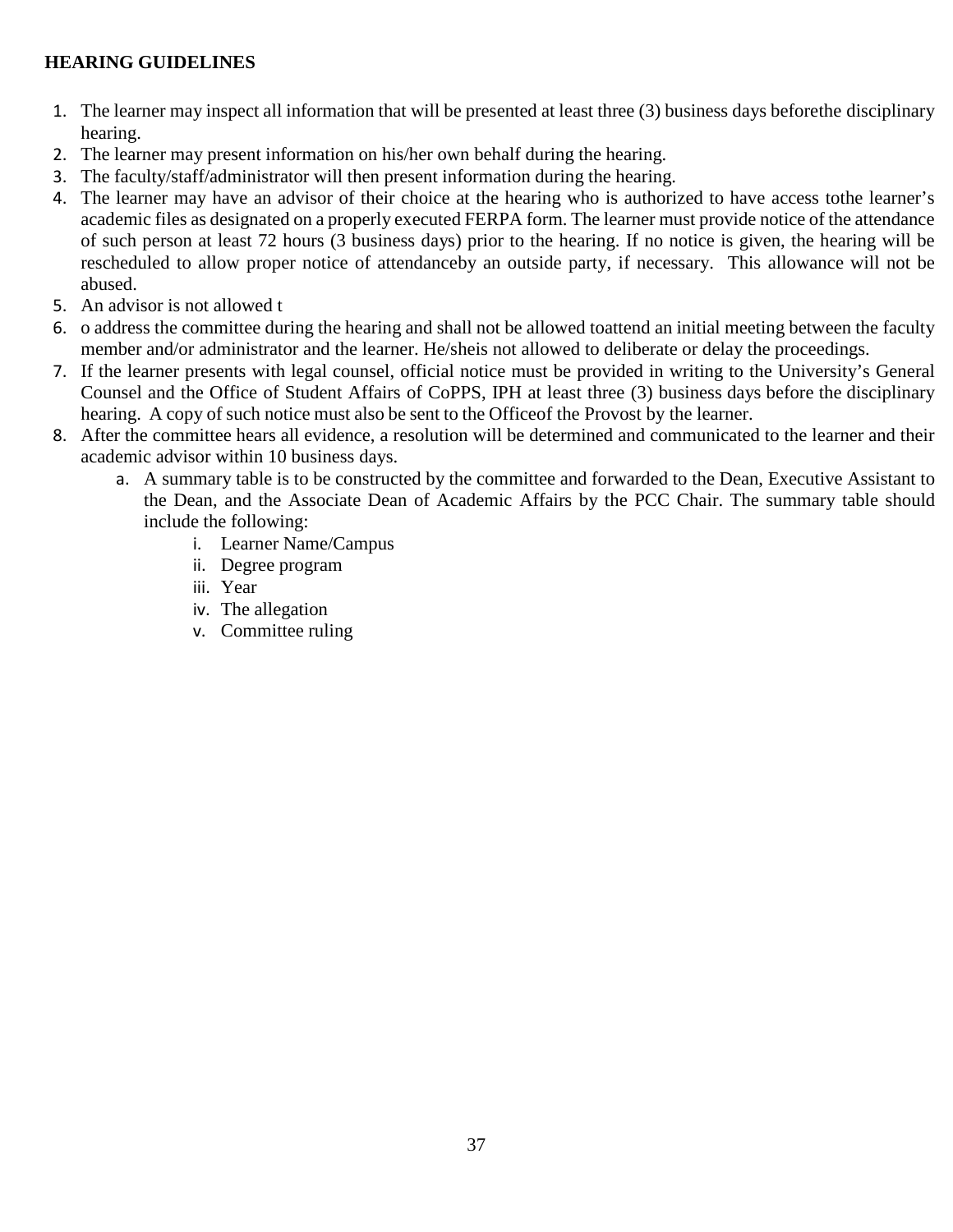**COLLEGE APPEAL PROCESS** The granting of an appeal is not automatic. A learner who wishes to appeal the decision rendered by the PCC must write a formal business letter to the Dean of the College outlining the reasons for and nature of the appeal. This letter must have an "Complaint Letter of Appeal" in the subject line and be delivered to the Dean of the College within 10 business days from the date of the PCC resolution letter. The PCC Committee Chairperson is to be copied on the message and letter.

The letter should include instructions about appealing to the Dean and the requirement of a business letter. In addition, the learner's academic advisor is to immediately contact the learner to ensure that he/she knows of the components of a business letter (see Appendix G).

No person may hear or decide an appeal if they conducted or participated in the proceeding being reviewed on appeal. Deference is given to the original hearing body's outcome; thus, the burden is on the learner filing an appeal to demonstrate cause to alter the decision of the hearing body.

The written appeal must specify the reason(s) why consideration should be granted and are limited to the following:

- v. The learner's due process rights, as outlined in University Regulation 2.013, were violated in the conduct proceeding;
- vi. New information exists that was not known to the learner and could not have reasonably been known or discovered at the time of the original proceeding and which would have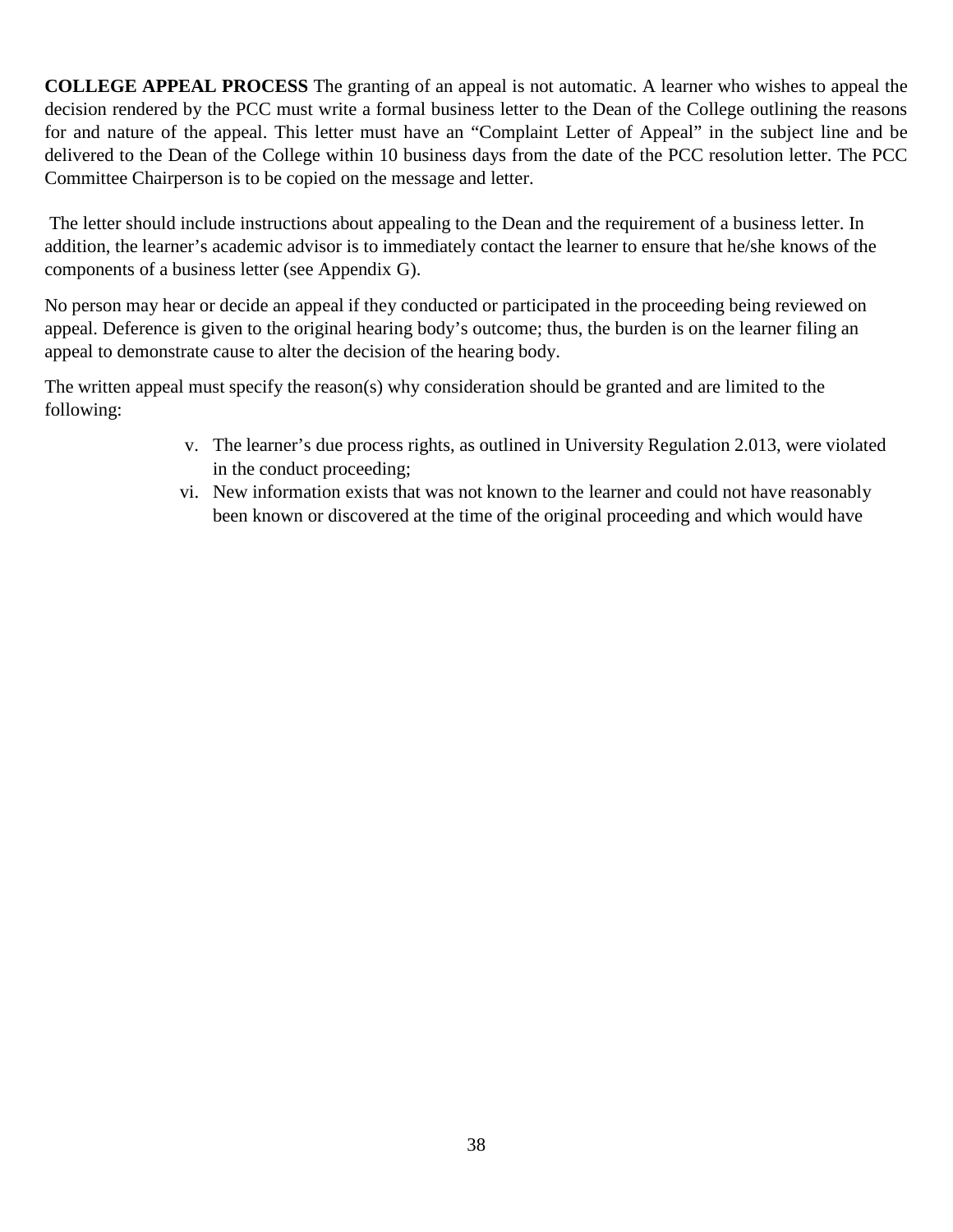substantially affected the outcome of the proceeding. This does not include statements from an individual or learner who did not appear for a proceeding;

- vii. The information presented during the proceeding does not support the decision; or
- viii. The sanction(s) imposed is not commensurate with the violation(s), with consideration given to any aggravating and mitigating circumstances.

The Dean of the College may uphold the decision and/or sanction(s); modify the decision and/or sanction(s); remand the case to the original hearing body for reconsideration of the decision and/or sanction(s) subject to any instructions, or remand the case for a new hearing.

The Dean will respond to a letter of appeal to acknowledge receipt and schedule an appeal meeting within ten (10) business days. Upon receipt of the appeal, the PCC Chair is to send to the dean all information used in its hearing. Scheduling occurs only after the receipt of an appeal in the form of a business letter with an acceptable basis for the appeal. The following factors will determine the scheduling of learners:

- 5. Order of committee ruling.
- 6. The proximity of APPE or NAPLEX examination this is a compelling factor that will shift a learner ahead of others.
- 7. Date and time of appeal submission.

8. Should a hearing be scheduled for a learner becomes affected by legitimate factors such as graduation certification and matriculation, the Dean may then schedule another learner whose case is ready to be heard.

The final decision concerning the decanal appeal shall be communicated to the learner, Executive Associate Dean, Associate Dean, Academic Affairs, Associate Dean of Student Affairs, and professor/instructor involved within 10 business days of the scheduled meeting with the Dean.

### **PROFESSIONAL CONDUCT COMMITTEE RESPONSIBILITIES**

- 5. Conduct hearing after reviewing the documentation
- 6. Call and question witnesses
- 7. Render decisions on complaint allegations
- 8. File Hearing Resolution form with the Office of Student affairs

*The College reserves the right to modify or make exceptions to this policy and apply any such modification, or* exception applicable to any learner without regard to the date of application, admission, or enrollment. This policy is neither a contract nor an offer to enter into a contract. Each learner is responsible for knowledge of the College's *policies as well as for changes promulgated by the College as addenda to this Policy. This policy supersedes all* previous versions of this Policy. Any changes made in the College's Learner Handbook or University's Honor Code *will automatically be incorporated into this policy.*

#### **Policy and Procedure Review and Revision History**

Creation Date: Reviewed Date: Revised Date: Approval Date: Effective Date: **APPENDIX A: RECORD OF LEARNER COMPLAINTS**

#### **Accreditation Council for Pharmacy Education (ACPE) Standard 15.2**

Accreditation Council for Pharmacy Education (ACPE) is the national agency for the accreditation of professional degree programs in pharmacy and providers of continuing pharmacy education.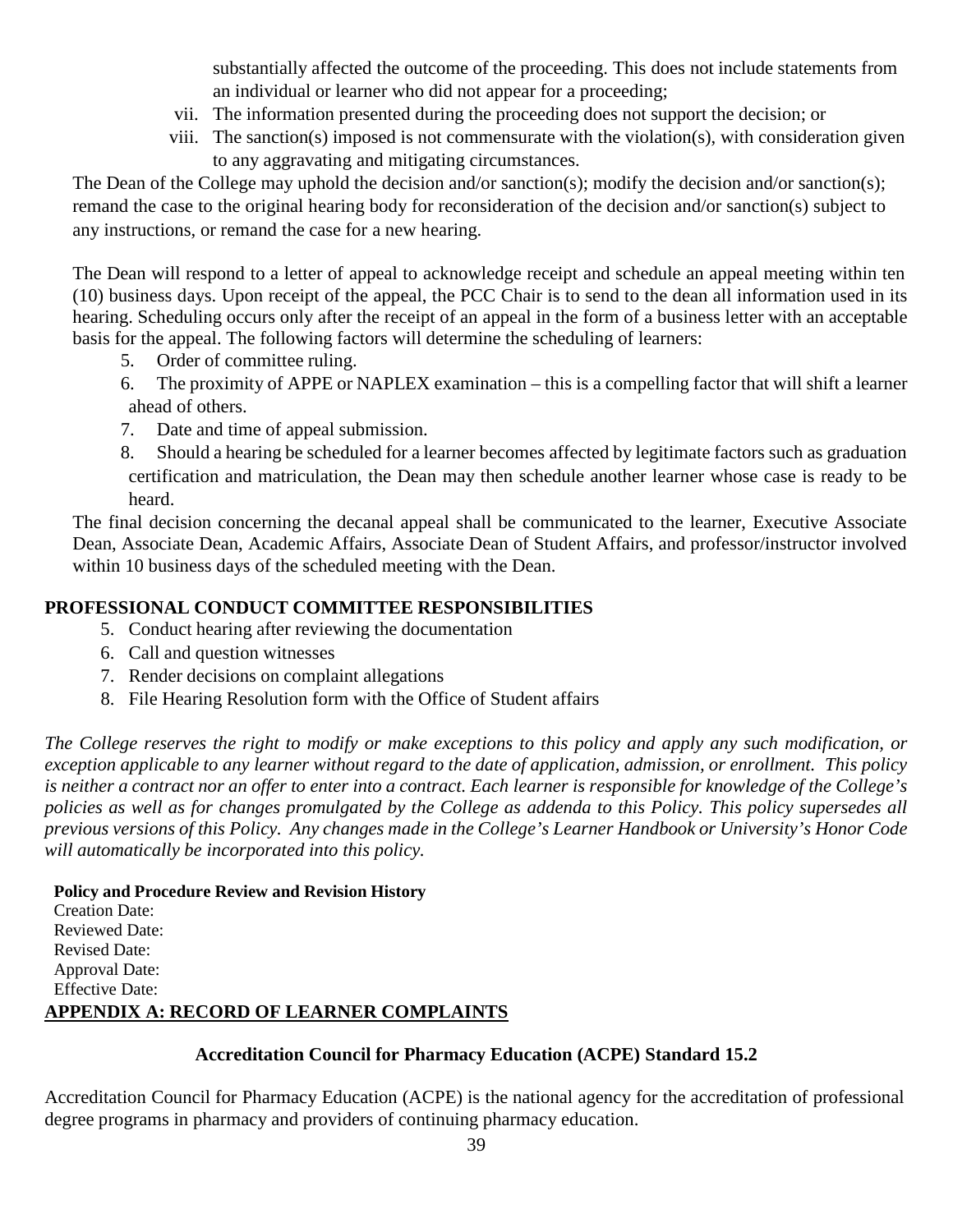The colleges and schools of pharmacy have an obligation to respond to any written complaints by learners lodged against the college or school of pharmacy, or the pharmacy program that are related to the standards and the policies and procedures of ACPE. The college or school of pharmacy shall establish, implement, and maintain a learner complaint procedure that affords the complainant fundamental procedural due process. The college or school of pharmacy should communicate the complaint policy to learners. The college or school of pharmacy, or the pharmacy program, shall maintain a file that contains the written complaint, a written record of each step of the complaint procedure, and the outcome, except as otherwise prohibited by state or federal law. The files shall be made available for inspection to ACPE at on-site evaluations or otherwise at ACPE's written request. The findings of this inspection, and the resulting implications(s) to the accreditation of the professional program, shall be noted in the Evaluation Team Report.

Complaints relative to ACPE standards will be handled using the grievance procedures of the College. ACPE has an obligation to assure itself that any institution which seeks or holds a pre-accreditation or accreditation status for its professional program(s) conducts its affairs with honesty and frankness. Complaints from other institutions, learners, faculty, or the public against a college or school of pharmacy, including tuition and fee policies, and as related to ACPE standards, policies or procedures, shall be placed in writing in detail by the complainant and submitted to the ACPE office. The complaint shall be submitted to the institution for response. Requests for confidentiality shall be respected to the extent any such information is not necessary for the resolution of the complaint.

The Executive Director shall, based upon the complaint, the response, and information from such further investigation deemed necessary, promptly determine the facts surrounding the issue, determine the validity of the complaint, and resolve the issue; provided, however, where the Executive Director deems it necessary or appropriate, the matter shall be considered at the next regular meeting of the Council. The time frame for resolution is generally within six months. A record of complaints regarding a specific college or school of pharmacy, including learner complaints received or made available, is kept for consideration on file at the Council office. Such record of complaint is considered during scheduled evaluations, or a special evaluation, as the case may require.

The procedure shall provide for treatment of complaints in a timely manner that is fair and equitable to all parties. The complainant shall be advised of the decision or action as soon as possible. When ACPE has cause to believe that any institution with which it is concerned is acting in an unethical manner or is deliberately misrepresenting itself to learners or the public, it will investigate the matter and provide the institution an opportunity to respond to the allegations. If, on the basis of such investigation, after notice to the institution and opportunity for institutional response, ACPE finds an institution has engaged in unethical conduct or that its integrity has been seriously undermined, ACPE will either:

- a. request that the institution show cause, within a stated time period, why adverse action should not be taken, or
- b. in extreme cases, immediately discontinue its relationship with the institution by denying or withdrawing pre-accreditation or accreditation status.

A complaint against a college or a school of pharmacy must be related to the standards or the policies and procedures of ACPE and must be submitted in writing to the Executive Director. Under existing practices, when a complaint is received, it is submitted to the college or school affected for response. If, thereafter, based upon the complaint and the response, the Executive Director determines that a complaint is not related to the standards or policies, the complainant is so advised in writing with a copy to the school or college, and the matter is treated as resolved.

Anonymous complaints pertaining to accreditation matters are retained and may or may not be forwarded to the school or college involved, depending on circumstances, and the severity of the complaint. This decision is made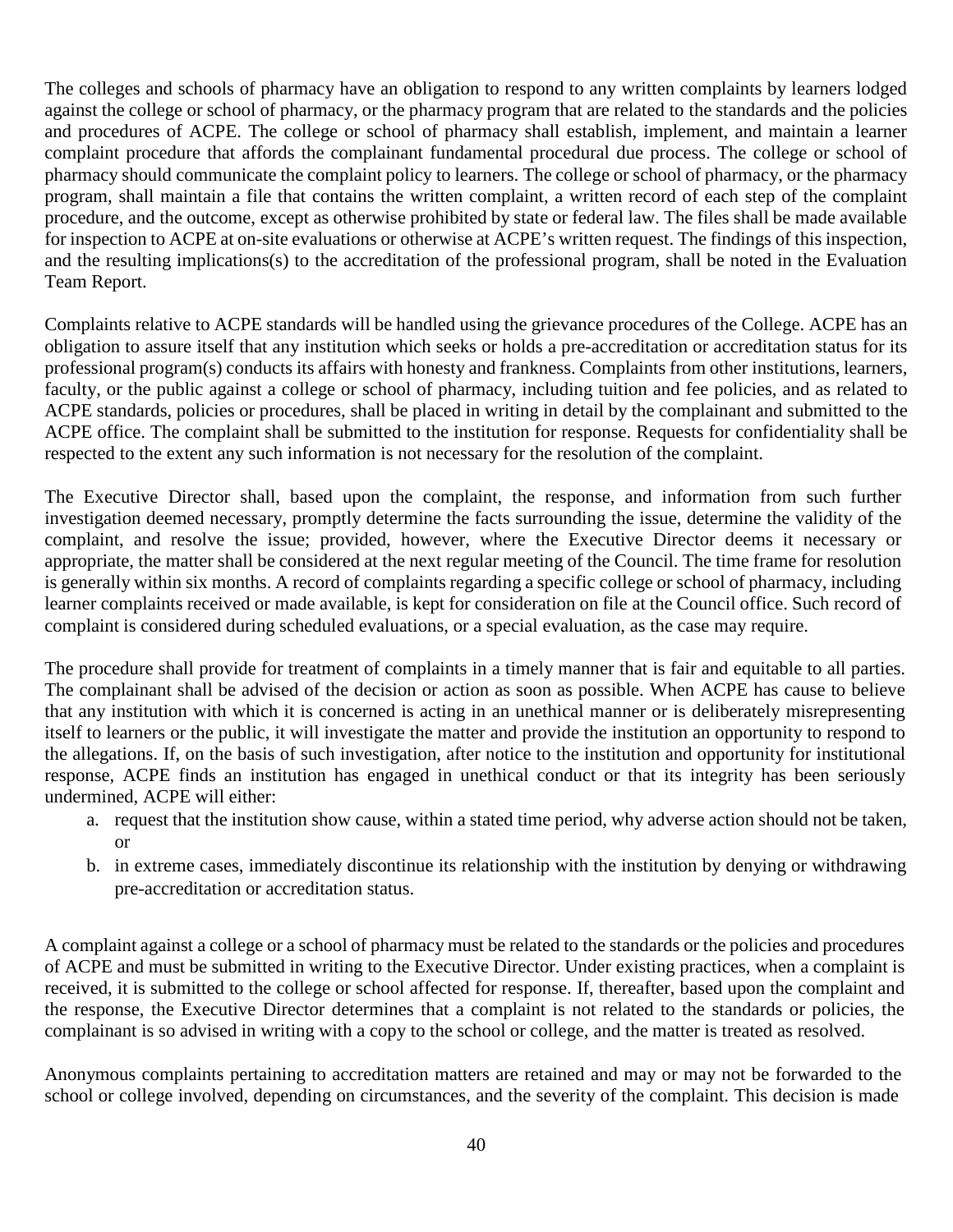by the Executive Director. Where a complainant has threatened or filed legal action against the institution involved, ACPE will hold complaints in abeyance pending resolution of the legal issues and the complainant is so advised.

If the Executive Director finds a complaint to be extremely serious in nature, charging egregious conduct that may warrant adverse action by the Council, or involves an interpretation which the Executive Director believes should be made by the Council, the complaint will be submitted to the Council for determination at the next regular meeting. Extraordinary remedies available for complaints covering extreme cases are set forth in paragraphs (a) and (b) above.

ACPE has an obligation to respond to any complaints which may be lodged against it by any institution, learner, faculty or third party in respect to the application of ACPE's standards, policies, and procedures where the complaining party is directly affected thereby. Any such complaint shall be submitted in writing. The Executive Director shall promptly determine the facts surrounding the issues and shall attempt to resolve the matter in consultation with the Public Interest Panel established pursuant to Article V of the ACPE By-Laws. Complaints which cannot be resolved by the Executive Director shall be considered and resolved at the next regular meeting of the Council. The time frame for resolution is generally within six months.

#### **COMPLAINTS**

To file a complaint with the ACPE, email: [csinfo@acpe-accredit.org](mailto:csinfo@acpe-accredit.org) (regarding a professional degree program) [ceinfo@acpe-accredit.org](mailto:ceinfo@acpe-accredit.org) (regarding a continuing education provider)

In addition, you may also contact ACPE at: 135 S. LaSalle Street Suite 4100 Chicago, IL 60603-4810 Phone: (312) 664-3575 Fax: (312) 664-4652 [info@acpe-accredit.org](mailto:info@acpe-accredit.org)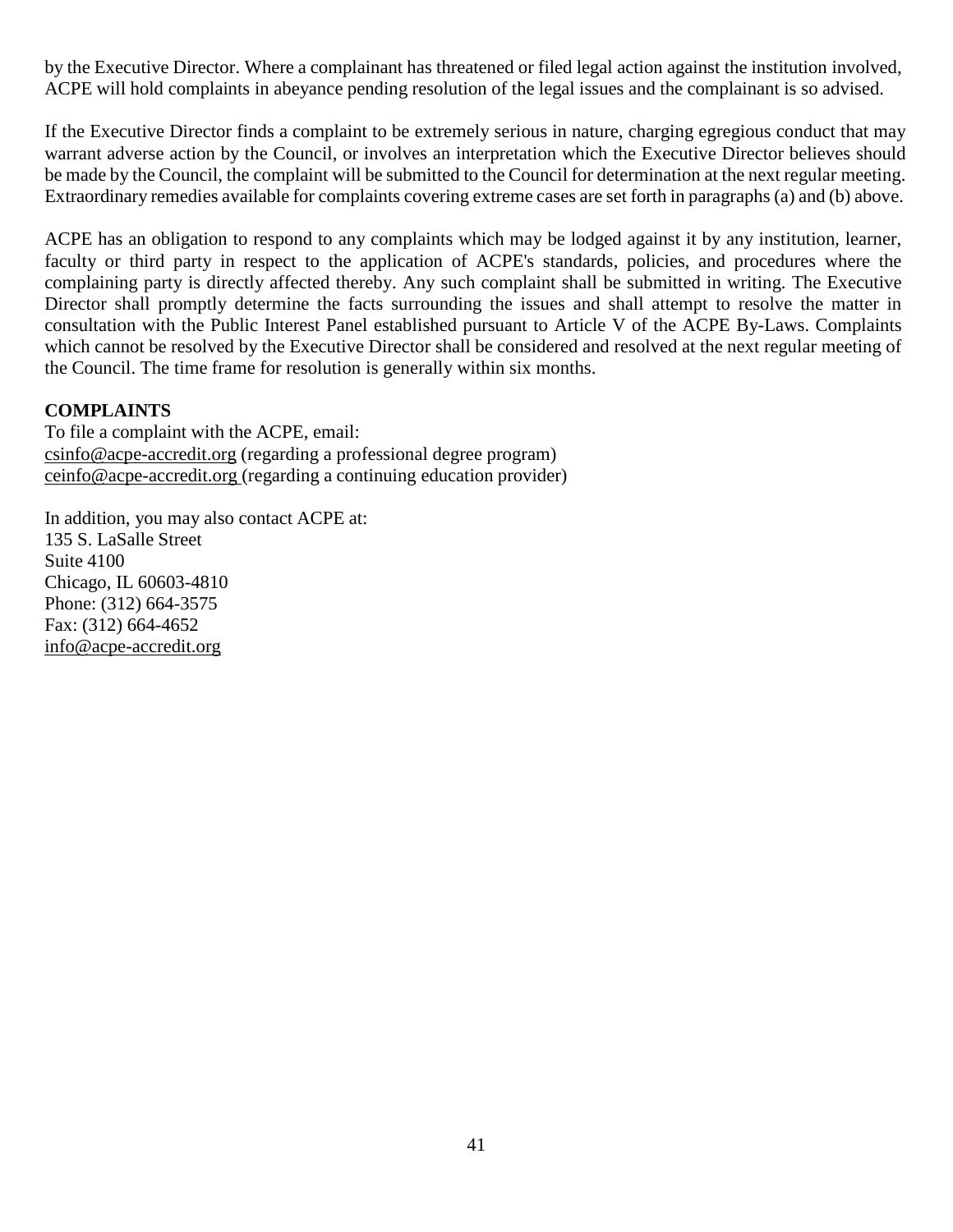#### **APPENDIX B: Complaint Flow Chart and Response to Incident**

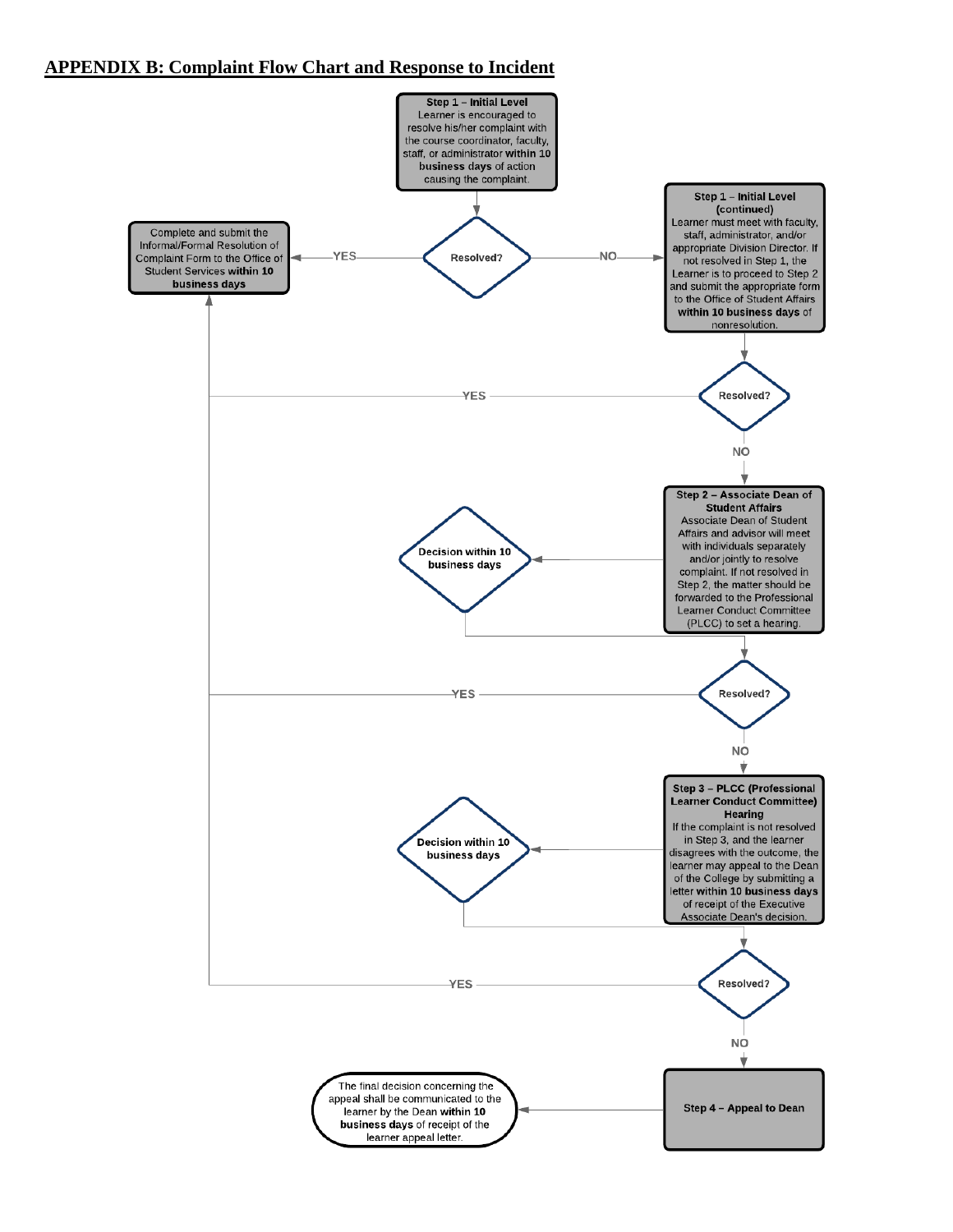

## **COMPLAINT FORM**

**What may be disputed:** Actions that may be disputed under this procedure include but are not limited to:

- 1) unfair, inequitable, or unprofessional treatment and
- 2) improper application of College policy or procedure.

Attach a description of the facts and circumstances that led to filing of this complaint. **Note: Your description may not exceed two pages (no smaller than 12 point font with 1" margins).**

**What may not be disputed:** Actions that may not be disputed under this procedure include:

- 1) discrimination
- 2) sexual harassment,
- 3) Americans with Disabilities Act (ADA),
- 4) compliance complaints, and

5) other complaints/issues which fall under and regulations of Federal, State, and local laws.

The Office of Student Affairs should be contacted for these complaint issues.

### **Complete this Section When Filing a Complaint**

What condition is being alleged? **At least one condition must apply to your complaint.**

 $\Box$ The instructor violated a specific University rule or policy. **(Note: you must identify the specific violated policy in the statement that you attach to this complaint.)**

Classroom management style that impeded instruction.

П

□

What resolution are you seeking?

Other:

I hereby certify that this complaint contains a complete, accurate, and truthful statement of the facts in this matter.

Learner Signature: Date:

#### **APPENDIX D: Informal/Formal Resolution of Complaint Form**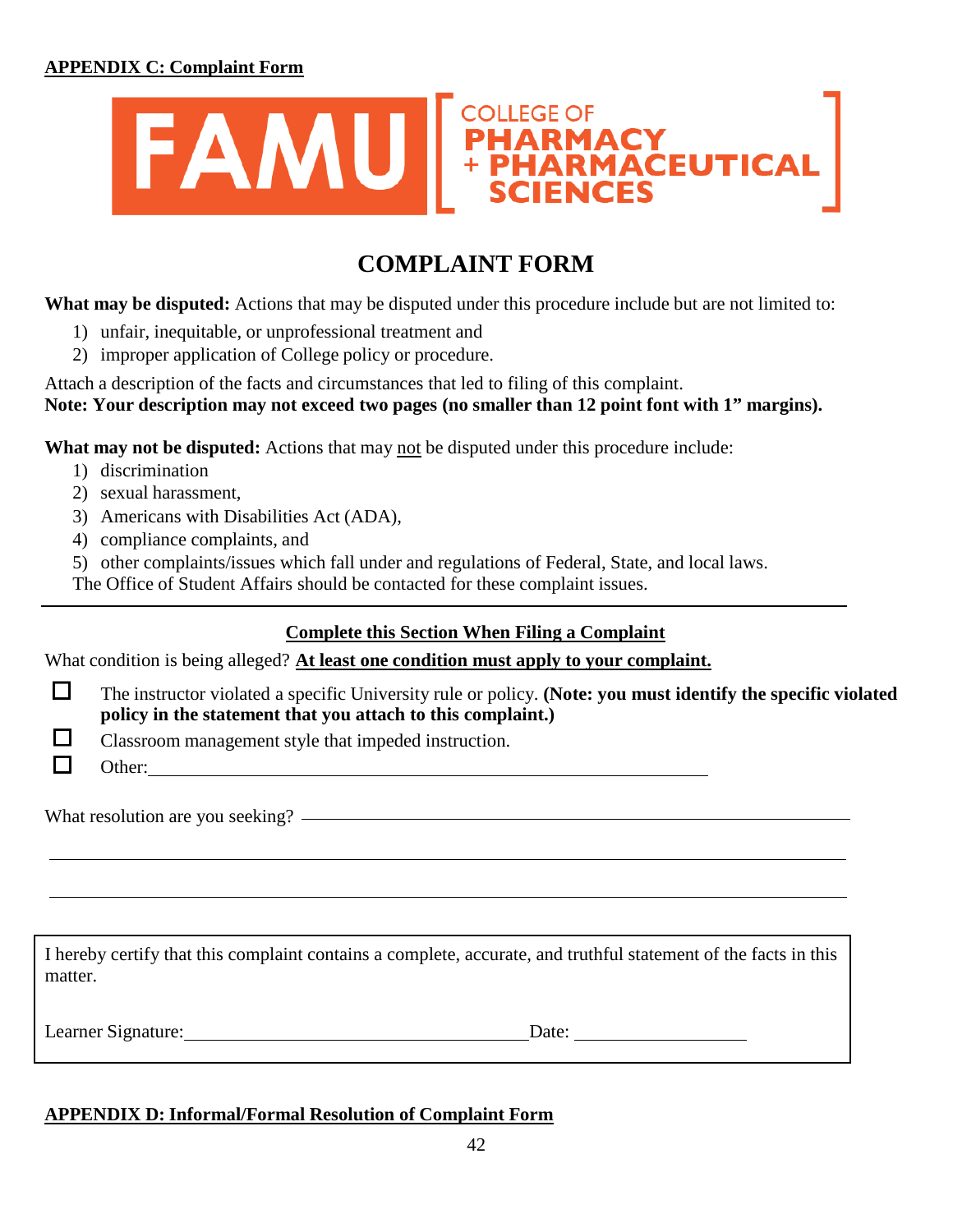



*The following describes the resolution agreed upon by all parties:*

| We acknowledge that a resolution has been obtained from this meeting.                                             |      |
|-------------------------------------------------------------------------------------------------------------------|------|
|                                                                                                                   | Date |
| Learner Name                                                                                                      | Date |
| Associate Dean of Student Affairs (or designee)<br><u>Letter and the student of Student Affairs</u> (or designee) |      |

#### **APPENDIX E: Complaint Resolution Appeal Form I**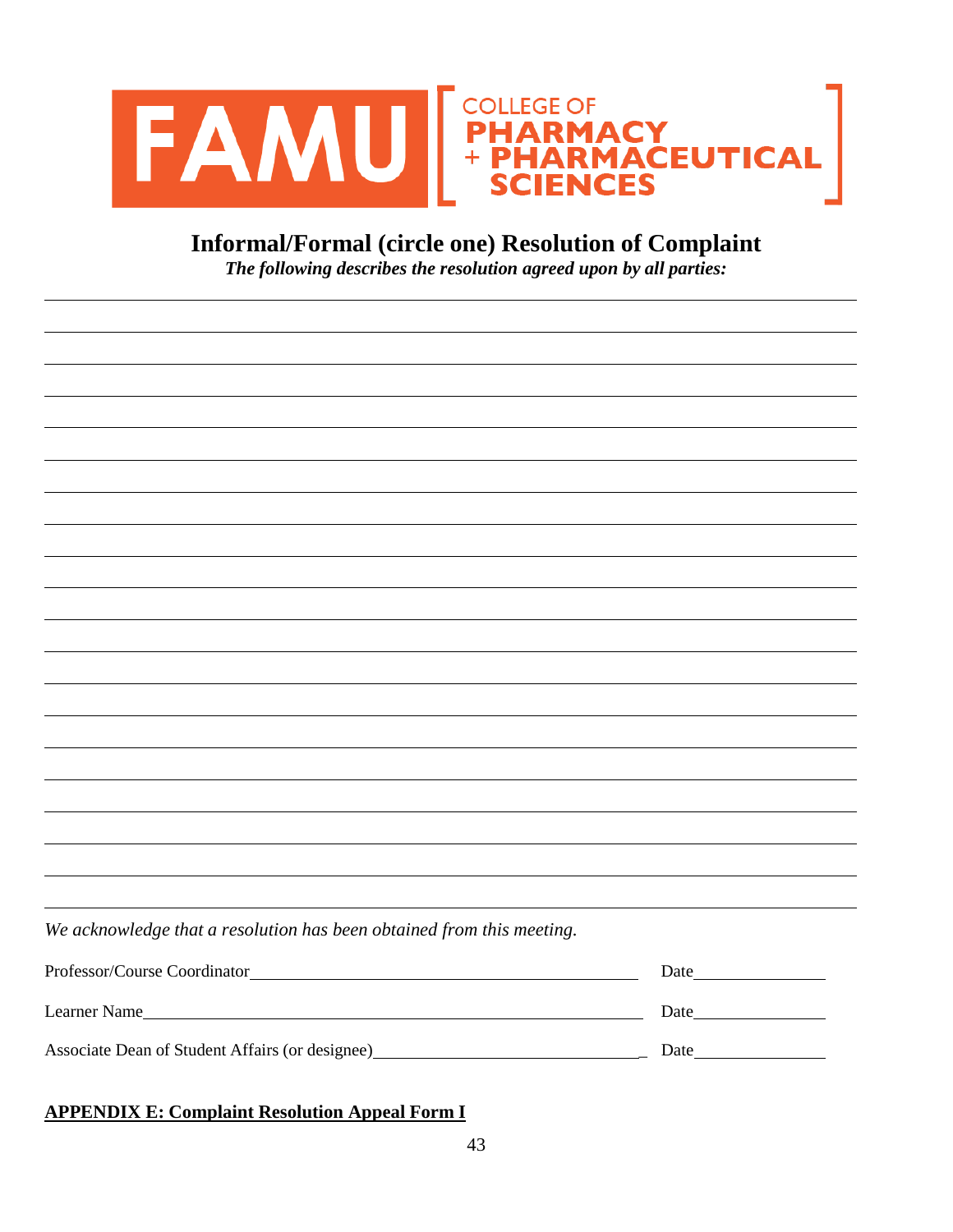

## **Complaint Resolution Appeal Form I**

| I,                            | acknowledge meeting with the contract of the contract of the contract of the contract of the contract of the contract of the contract of the contract of the contract of the contract of the contract of the contract of the c | regarding an issue I |  |
|-------------------------------|--------------------------------------------------------------------------------------------------------------------------------------------------------------------------------------------------------------------------------|----------------------|--|
|                               | wish to resolve, which unfortunately, has not been obtained from this meeting.                                                                                                                                                 |                      |  |
|                               | The following describes the specific incident in which the learner is disputing:                                                                                                                                               |                      |  |
|                               |                                                                                                                                                                                                                                |                      |  |
|                               |                                                                                                                                                                                                                                |                      |  |
|                               |                                                                                                                                                                                                                                |                      |  |
|                               |                                                                                                                                                                                                                                |                      |  |
|                               |                                                                                                                                                                                                                                |                      |  |
|                               |                                                                                                                                                                                                                                |                      |  |
|                               |                                                                                                                                                                                                                                |                      |  |
|                               |                                                                                                                                                                                                                                |                      |  |
|                               |                                                                                                                                                                                                                                |                      |  |
|                               |                                                                                                                                                                                                                                |                      |  |
|                               | I do acknowledge that Step I of the complaint process has been completed by the Learner.                                                                                                                                       |                      |  |
| Professor/Course Coordinator_ |                                                                                                                                                                                                                                |                      |  |
|                               | Learner Name                                                                                                                                                                                                                   |                      |  |
|                               | Associate Dean of Student Affairs (or designee) Manual Associate Dean of Student Affairs (or designee)                                                                                                                         | Date                 |  |

### **APPENDIX F: Complaint Resolution Appeal Form II**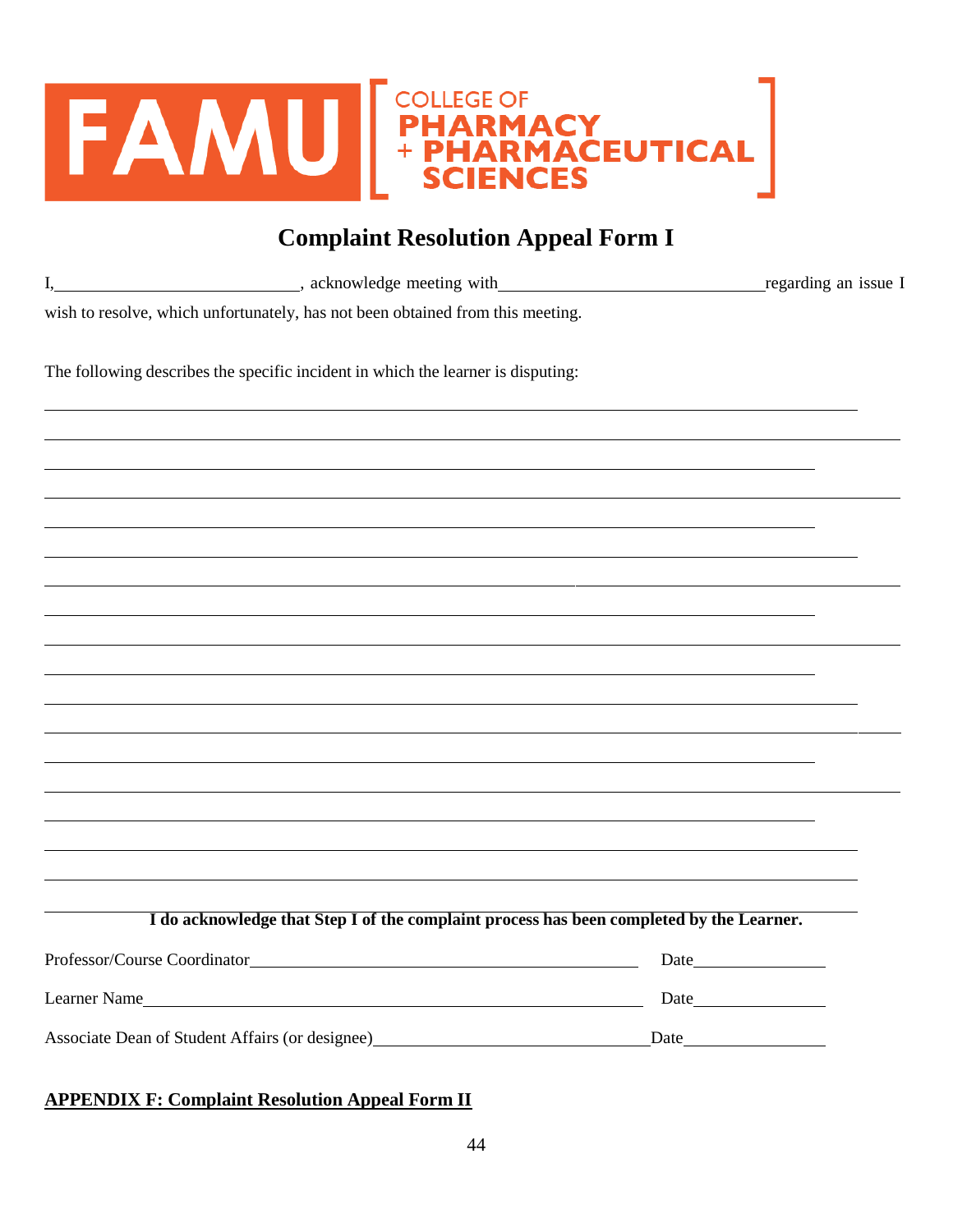

## **Complaint Resolution Appeal Form II**

The Office of Student Affairs received a Complaint Resolution Appeal Form I from Learner .

We acknowledge *(by initialing)* the following:

*Form I was properly signed, and documentation was provided by the professor/course director, staff, or administrator and the learner.*

*There is an issue able to be disputed that the learner is presenting and has been clearly outlined with documentation from the learner in an objective way (i.e. grade miscalculation, unfair treatment, course text, etc.)*

*The following describes the incident that is still unresolved between the parties:*

We acknowledge that a resolution has not been obtained from this meeting and that Step II of the dispute process *has been completed by the learner.*

| Professor/Course Coordinator                        | Date |
|-----------------------------------------------------|------|
| Learner Name                                        | Date |
| Associate Dean of Student Affairs (or designee)     | Date |
| <b>APPENDIX G: Student Business Letter Template</b> |      |

[*Insert return address of letter writer*]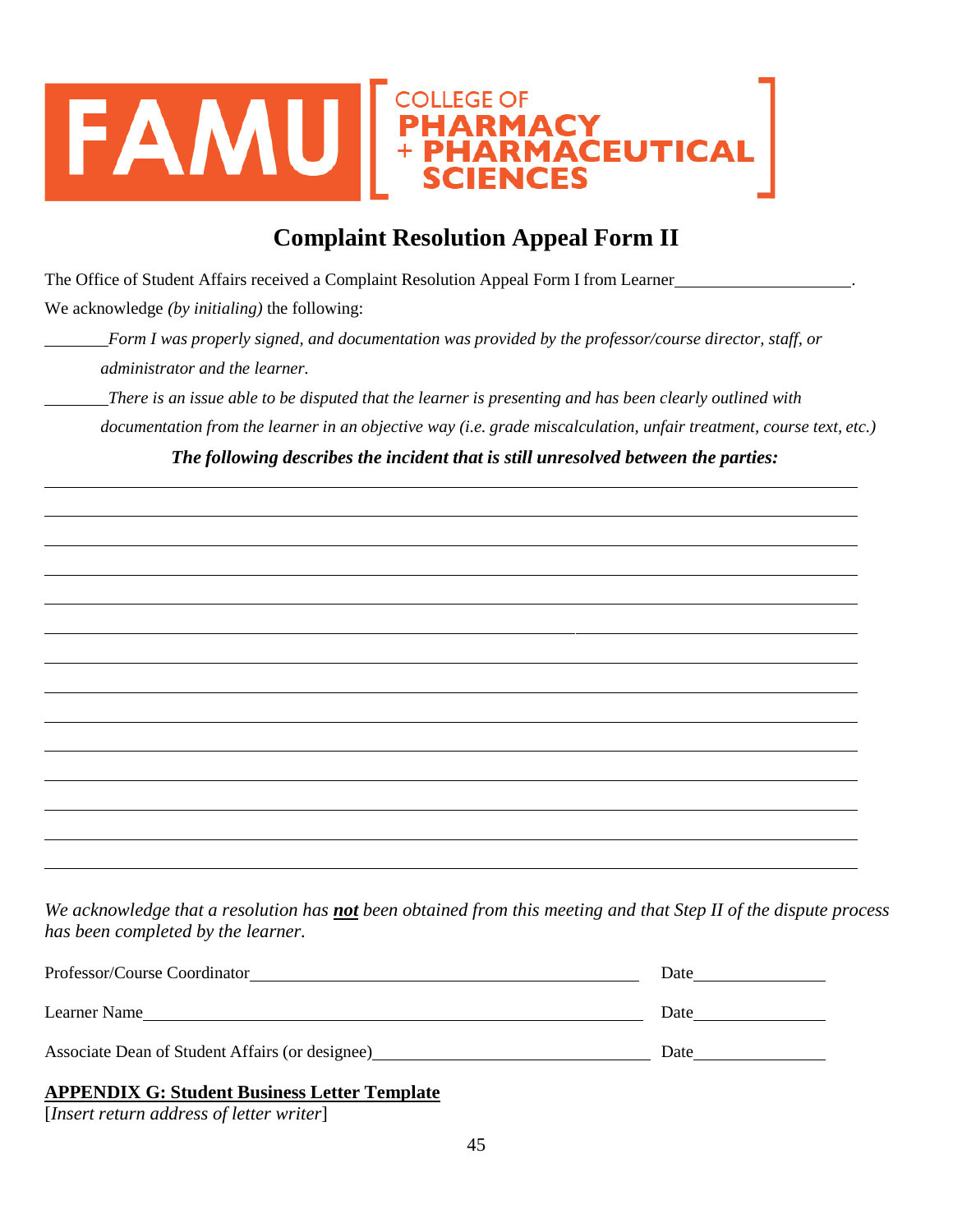[*Insert Date*]

Johnnie L. Early, II, PhD, RPh, Fellow NPhA Dean and Professor Florida A&M University College of Pharmacy and Pharmaceutical Sciences Institute of Public Health 1415 S. Martin Luther King, Jr. Blvd. Tallahassee, FL 32307

Dear Dr. Early:

#### **RE: ACADEMIC [***ADD APPEAL TYPE, I.E., SUSPENSION, DISMISSAL, DISHONESTY, GRADE, COMPLAINT, ETC***] APPEAL**

[Insert the body of your letter. When writing a business letter, be careful to remember that conciseness is very *important. In the first paragraph, consider a friendly opening and then a statement of the main point.]*

*[The next paragraph should begin justifying the importance of the main point.]*

*[In the next few paragraphs, continue justification with background information and supporting details.]*

[The closing paragraph should restate the purpose of the letter and, in some cases, request some type of action.]

*[Enclosures, if any]*

Sincerely,

*[Your signature goes here in blue ink]*

*[Insert your name] [Insert your title]*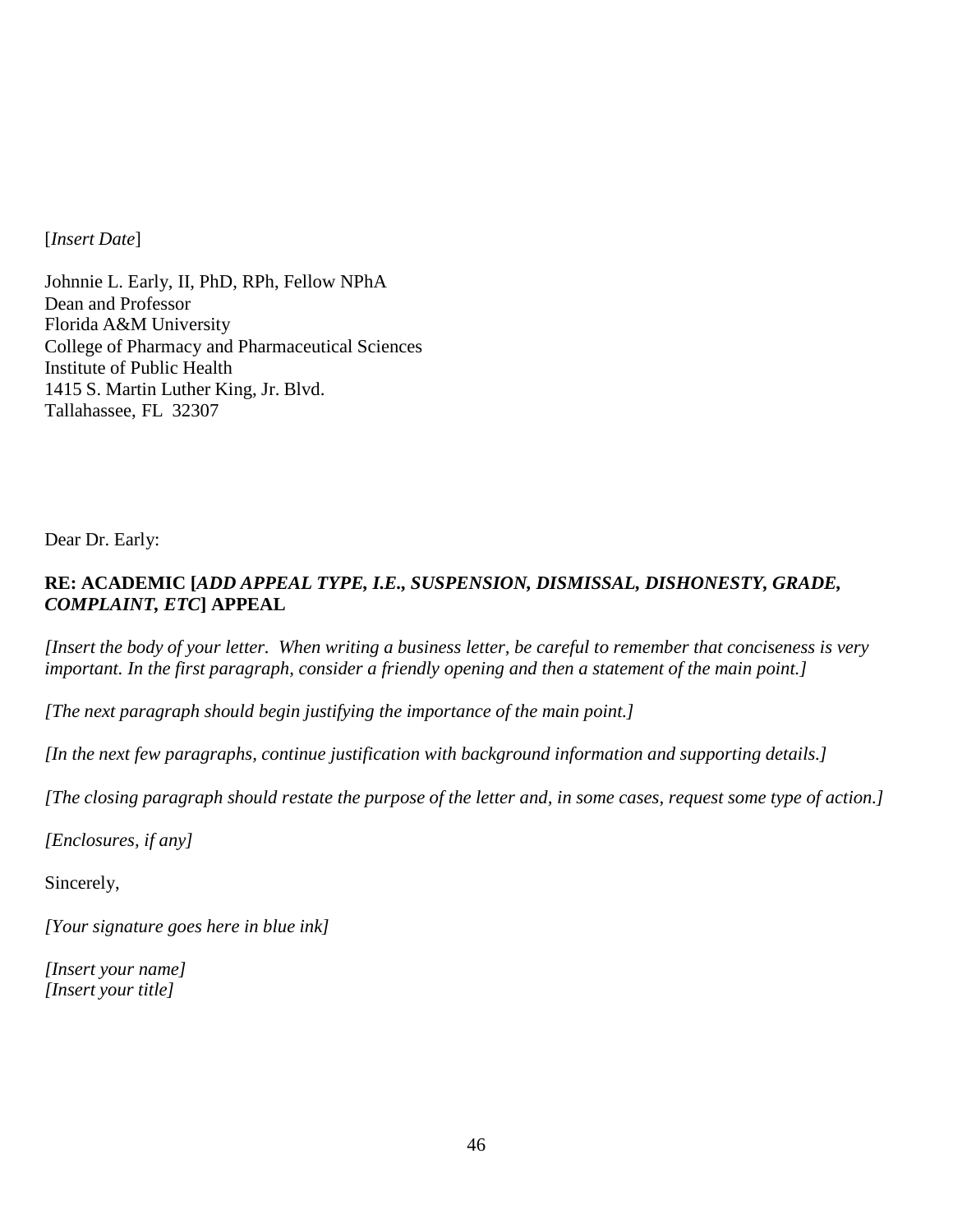### <span id="page-46-1"></span><span id="page-46-0"></span>Record of Student Complaints Available to ACPE **Accreditation Council for Pharmacy Education (ACPE)**

Accreditation Council for Pharmacy Education (ACPE) is the national agency for the accreditation of professional degree programs in pharmacy and providers of continuing pharmacy education.

The colleges and schools of pharmacy have an obligation to respond to any written complaints by learners lodged against the college or school of pharmacy, or the pharmacy program that are related to the standards and the policies and procedures of ACPE. The college or school of pharmacy shall establish, implement and maintain a learner complaint procedure that affords the complainant fundamental procedural due process. The college or school of pharmacy should communicate the complaint policy to learners. The college or school of pharmacy, or the pharmacy program, shall maintain a file that contains the written complaint, a written record of each step of the complaint procedure and the outcome, except as otherwise prohibited by state or federal law. The files shall be made available for inspection to ACPE at on-site evaluations or otherwise at ACPE's written request. The findings of this inspection, and the resulting implications(s) to the accreditation of the professional program, shall be noted in the Evaluation Team Report.

Complaints relative to ACPE standards will be handled using the grievance procedures of the College of Pharmacy.

#### **COMPLAINTS**

ACPE has an obligation to assure itself that any institution which seeks or holds a preaccreditation or accreditation status for its professional program(s) conducts its affairs with honesty and frankness. Complaints from other institutions, learners, faculty, or the public against a college or school of pharmacy, including tuition and fee policies, and as related to ACPE standards, policies or procedures, shall be placed in writing in detail by the complainant and submitted to the ACPE office. The complaint shall be submitted to the institution for response. Requests for confidentiality shall be respected to the extent any such information is not necessary for the resolution of the complaint.

The Executive Director shall, based upon the complaint, the response, and information from such further investigation deemed necessary, promptly determine the facts surrounding the issue, determine the validity of the complaint, and resolve the issue; provided, however, where the Executive Director deems it necessary or appropriate, the matter shall be considered at the next regular meeting of the Council. The time frame for resolution is generally within six months. A record of complaints regarding a specific college or school of pharmacy, including learner complaints received or made available, is kept for consideration on file at the Council office. Such record of complaint is considered during scheduled evaluations, or a special evaluation, as the case may require.

The procedure shall provide for treatment of complaints in a timely manner that is fair and equitable to all parties. The complainant shall be advised of the decision or action as soon as possible. When ACPE has cause to believe that any institution with which it is concerned is acting in an unethical manner or is deliberately misrepresenting itself to learners or the public, it will investigate the matter and provide the institution an opportunity to respond to the allegations. If, on the basis of such investigation, after notice to the institution and opportunity for institutional response, ACPE finds an institution has engaged in unethical conduct or that its integrity has been seriously undermined, ACPE will either:

- a. request that the institution show cause, within a stated time period, why adverse action should not be taken.
- b. in extreme cases, immediately discontinue its relationship with the institution by denying or withdrawing preaccreditation or accreditation status.

A complaint against a college or a school of pharmacy must be related to the standards or the policies and procedures of ACPE and must be submitted in writing to the Executive Director. Under existing practices, when a complaint is received, it is submitted to the college or school affected for response. If, thereafter, based upon the complaint and the response, the Executive Director determines that a complaint is not related to the standards or policies, the complainant is so advised in writing with a copy to the school or college, and the matter is treated as resolved.

Anonymous complaints pertaining to accreditation matters are retained and, depending on circumstances, may or may not be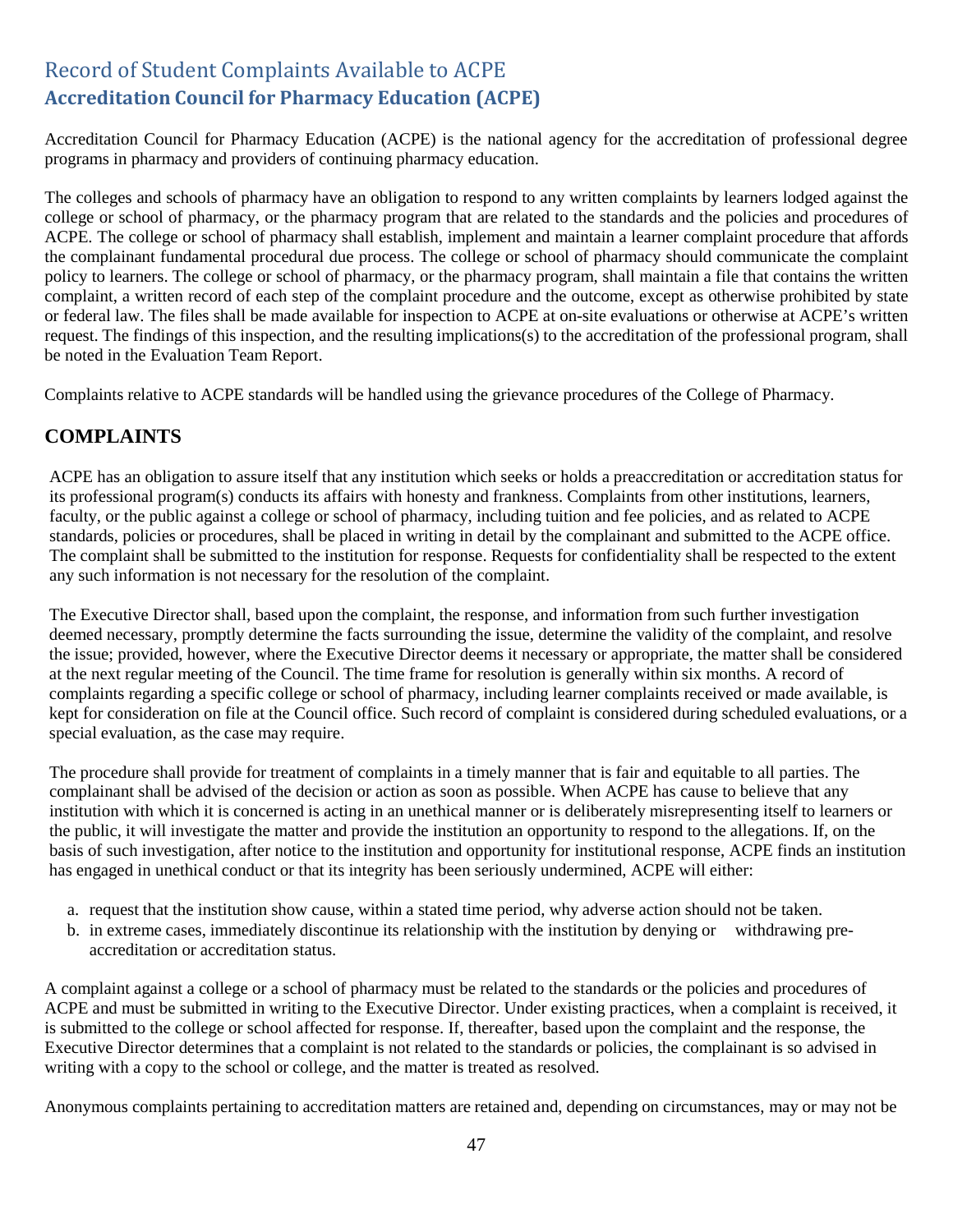forwarded to the school or college involved, depending somewhat on the severity of the complaint. This decision is made by the Executive Director. Where a complainant has threatened or filed legal action against the institution involved, ACPE will hold complaints in abeyance pending resolution of the legal issues and the complainant is so advised.

If the Executive Director finds a complaint to be extremely serious in nature charging egregious conduct that may warrant adverse action by the Council, or involves an interpretation which the Executive Director believes should be made by the Council, the complaint will be submitted to the Council for determination at the next regular meeting. Extraordinary remedies available for complaints covering extreme cases are set forth in paragraphs (a) and (b) above.

ACPE has an obligation to respond to any complaints which may be lodged against it by any institution, learner, faculty or third party in respect to the application of ACPE's standards, policies and procedures where the complaining party is directly affected thereby. Any such complaint shall be submitted in writing. The Executive Director shall promptly determine the facts surrounding the issues and shall attempt to resolve the matter in consultation with the Public Interest Panel established pursuant to Article V of the ACPE By-Laws. Complaints which cannot be resolved by the Executive Director shall be considered and resolved at the next regular meeting of the Council. The time frame for resolution is generally within six months.

To file a complaint with the ACPE, please email:

[csinfo@acpe-accredit.org](mailto:csinfo@acpe-accredit.org) (regarding a professional degree program) [csinfo@acpe-accredit.org](mailto:csinfo@acpe-accredit.org) (regarding a continuing education provider)

In addition, you may also contact ACPE at:

135 S. LaSalle Street Suite 4100 Chicago, IL 60603-4810

Phone: (312) 664-3575 Fax: (312) 664-4652 [info@acpe-accredit.org](mailto:info@acpe-accredit.org)

## <span id="page-47-0"></span>Amendment of Complaint Procedures

These procedures may be amended at any time by majority vote of the faculty for the College of Pharmacy. Any amendments must be published and distributed before becoming effective, and may not be applied to the prejudice of any party.

## <span id="page-47-1"></span>Community Outreach and Service Learning Program **Program Overview**

The College of Pharmacy and Pharmaceutical Sciences Community Outreach and Service Learning Program (COSL) serves to coordinate the outreach and service learning activities for learners in the COSL. The Program Office is the administrative entity to refer, approve, coordinate, record and certify satisfaction of the community service requirement for graduation.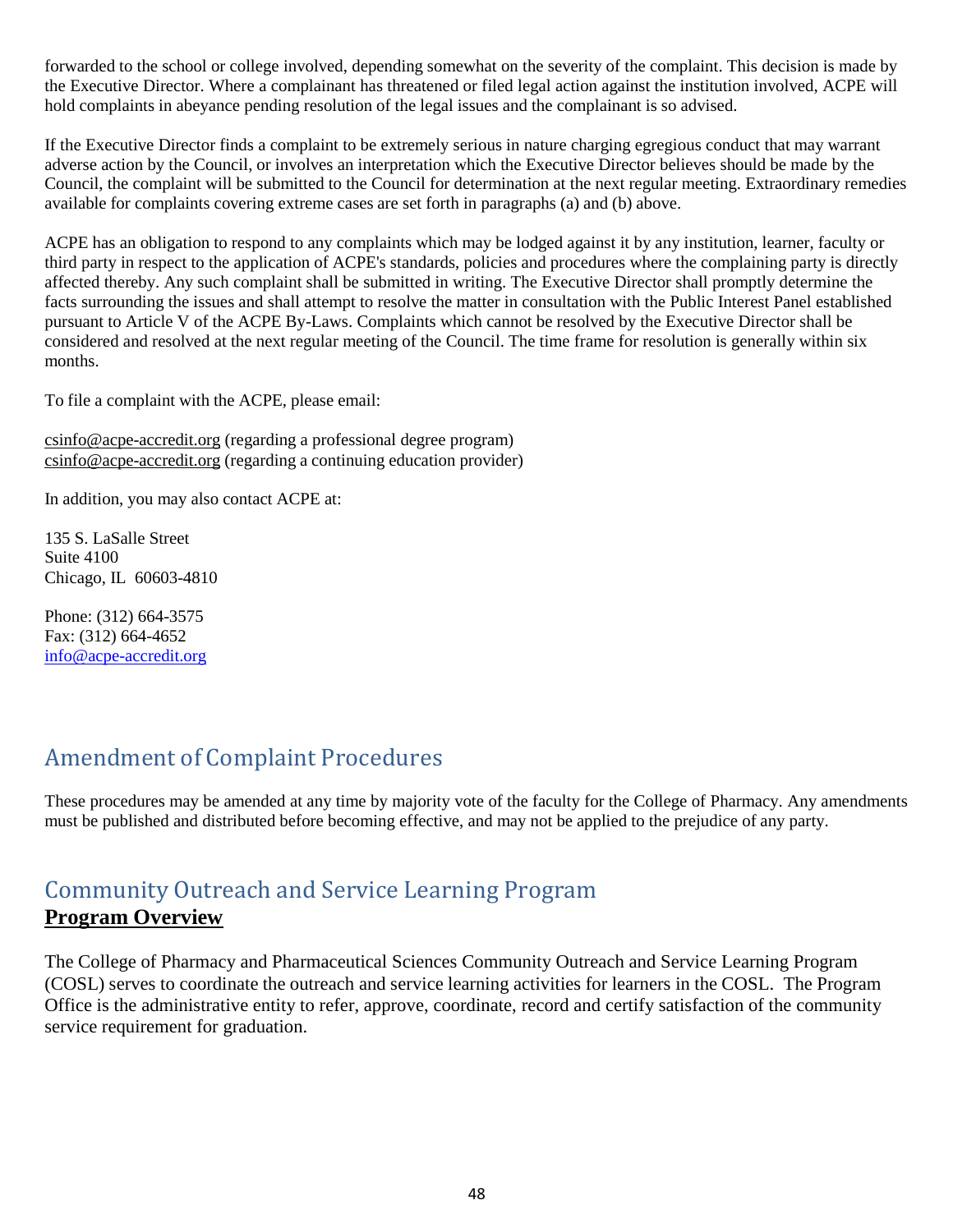### **What is Service Learning?**

It is a teaching method that combines community service with academic instruction as it focuses on critical, reflective thinking and civic responsibility. Service-Learning programs involve learners in organized community service that addresses local needs, while developing their academic skills, sense of civic responsibility, and commitment to the community.

### **Guidelines and Requirements**

- 1. All upper-level (1st, 2nd, 3rd, 4th professional Year) PharmD candidates are required to complete the program.
- 2. 200 hours of community service are required to satisfy the graduation requirements. All hours must be completed by the end of the semester prior to graduation. Completed hours will be posted to transcripts by the Office of Student Activities.
- 3. For each semester, a Rattler Record form must be completed with the community service hours performed for that current semester. Community service must be completed during the current term.
- *4.* Sites for the community service will be identified. The Community Service Directory will serve as a guide in identifying these sites. *All community service must be approved by the Community Outreach and Service Learning (COSL) Program Coordinator prior to volunteering.*
- 5. Service hours rendered in sites outside Leon County or surrounding areas must be accompanied by a letter from the agency on their letterhead.
- 6. Rattler Records must be submitted to the Office of Student Affairs on the Wednesday before final exams of each semester.
- 7. Approved community service can be completed during vacation breaks, holidays, weekends or any other convenient time. It is the learner's responsibility to document all time served with signatures by the supervisor at the agency/organization on their letterhead.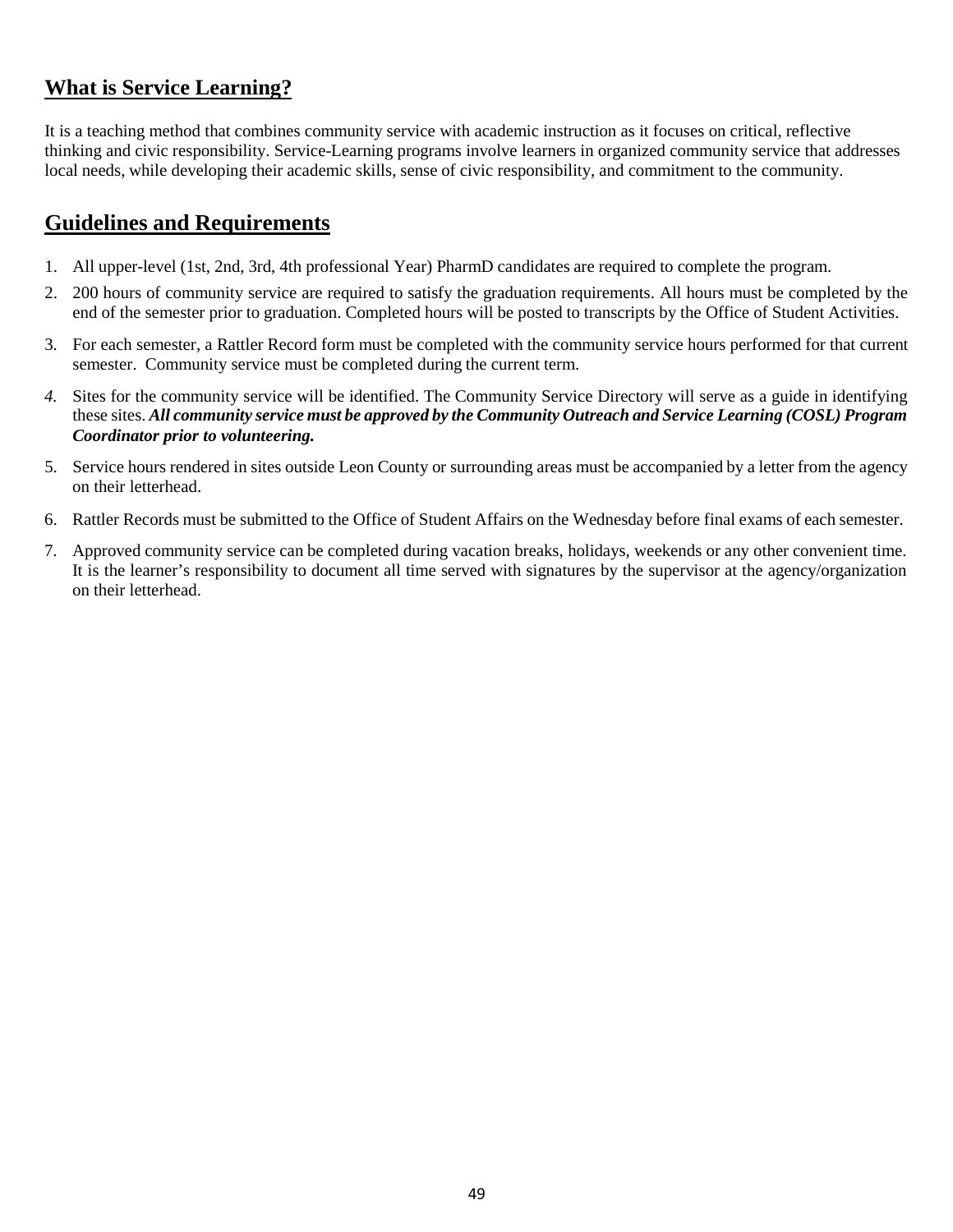### **Service Activities to be considered:**

- Service at a not-for-profit agency (e.g. Boys and Girls Clubs, Habitat for Humanity, Big Brother, Big Sisters of America)
- Service at a for profit organization whose mission involves meetings and/or social service needs of the community (e.g. nursing homes and hospitals)
- $\triangleleft$  Church-sponsored services where the goal is meeting secular needs only (e.g. church soup kitchen)
- Government-sponsored services at the federal, state and local level (e.g. county school programs, health clinics)
- Independent services projects in areas where human needs exist. Special documentation and prior approval required for such programs and projects
- $\bullet$  The coordination of activities with direct interaction with a not-for-profit beneficiary (e.g. United Way, Urban League, Habitat for Humanity)
- $\bullet$  Services performed as a part of a university course requirement that meets the preceding guidelines
- Services performed as a part of a university special event (e.g. homecoming, career fair, sporting events, health fair, seminars, symposium, recruitment fair)
- Service for a University fraternity, sorority, club and organization that you hold membership in

### **Service Activities NOT to be considered:**

- Service at any organization where you obtain a wage or stipend (exception: scholarship)
- $\bullet$  Service in political organizations and campaigns
- $\triangleleft$  Fundraising activities, donations

Independent services, programs and projects not meeting University approval.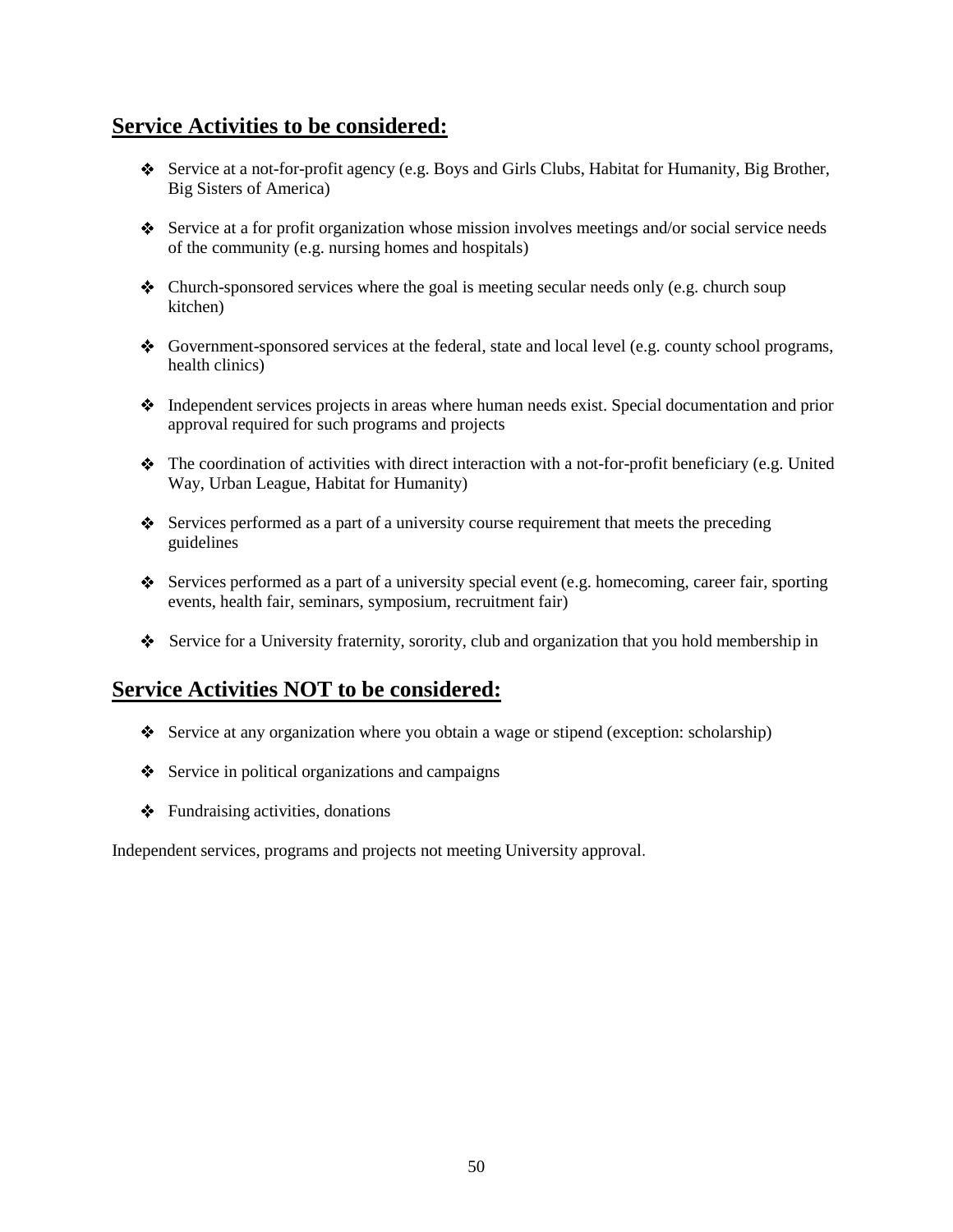## <span id="page-50-0"></span>Immunizations, Background Checks, and Drug Screening

As a pre-requisite of participation in the various clinical clerkships and/or internship programs, many agencies require criminal backgrounds checks, drug test and/or documented proof of immunizations for DPT, PPD, and Hepatitis B, Hepatitis C and/or other tests. Learners will be responsible for all costs associated with these tests. Therefore, learners are requested to obtain additional information relative to these requirements at least two (2) months prior to scheduled participation from the Office of Supervised Professional Experience Program. Professional pharmacy learners are required to pay \$155.00 to cover the cost of the background check during their first professional year and fourth professional year.

#### **Florida Agricultural & Mechanical University Board of Trustees Policy**

| <b>Board of Trustees Policy Number:</b> | Date of Adoption/Revision: |
|-----------------------------------------|----------------------------|
| 2008-                                   | August 12, 2008            |
|                                         |                            |

| <b>Subject</b>       | <b>Student Fingerprinting, Background Screenings and Drug Screenings</b>                                                                                                                                                                                                                                                                                                                                                                                                                                                                                                                                          |  |
|----------------------|-------------------------------------------------------------------------------------------------------------------------------------------------------------------------------------------------------------------------------------------------------------------------------------------------------------------------------------------------------------------------------------------------------------------------------------------------------------------------------------------------------------------------------------------------------------------------------------------------------------------|--|
| <b>Authority</b>     | Affiliation Agreements and/or Academic Program Requirements                                                                                                                                                                                                                                                                                                                                                                                                                                                                                                                                                       |  |
| <b>Applicability</b> | FAMU students participating in clinical activities related to an academic program.                                                                                                                                                                                                                                                                                                                                                                                                                                                                                                                                |  |
| <b>Purpose</b>       | This policy governs student fingerprinting, background screenings and drug screenings that are<br>required by academic programs and/or affiliation agreements and is applicable to undergraduate and<br>graduate students. It also provides a means for academic programs to provide screenings through select<br>vendors.                                                                                                                                                                                                                                                                                        |  |
| <b>Policy</b>        | Students admitted to the academic programs or participating in field experiences as a part of their<br>educational program listed below are required to undergo fingerprinting, background screenings, and/or<br>drug screenings prior to participating in required clinical experiences:                                                                                                                                                                                                                                                                                                                         |  |
|                      | <b>Cardiopulmonary Science</b><br><b>Occupational Health</b><br>Criminal Justice and Sociology<br>Pharmacy & Pharmaceutical Sciences<br>Education<br>Physical Therapy<br><b>Health Care Management</b><br>Psychology<br>Health Information Management Social Work<br><b>Health Sciences</b><br><b>Nursing</b><br>Information revealed in the background screening may preclude students from participating in the<br>clinical requirements/experience of the program, thus making them ineligible to fulfill the degree<br>requirements and jeopardize sitting for required post-graduate licensure examinations. |  |
| <b>Terminology</b>   | The terms "clinical or field experience" include internships, practice experiences, clinical<br>education/experience, clinical process, management affiliation, professional development,<br>administrative and practice residencies, clerkships, clinical rotations, field practicum, clinical<br>practicum, and other types of experiential learning.<br>The term "affiliation agreement" includes memoranda of understandings, memoranda of agreement,<br>and any other agreement between the University and an agency which establishes a clinical experience<br>for students.                                |  |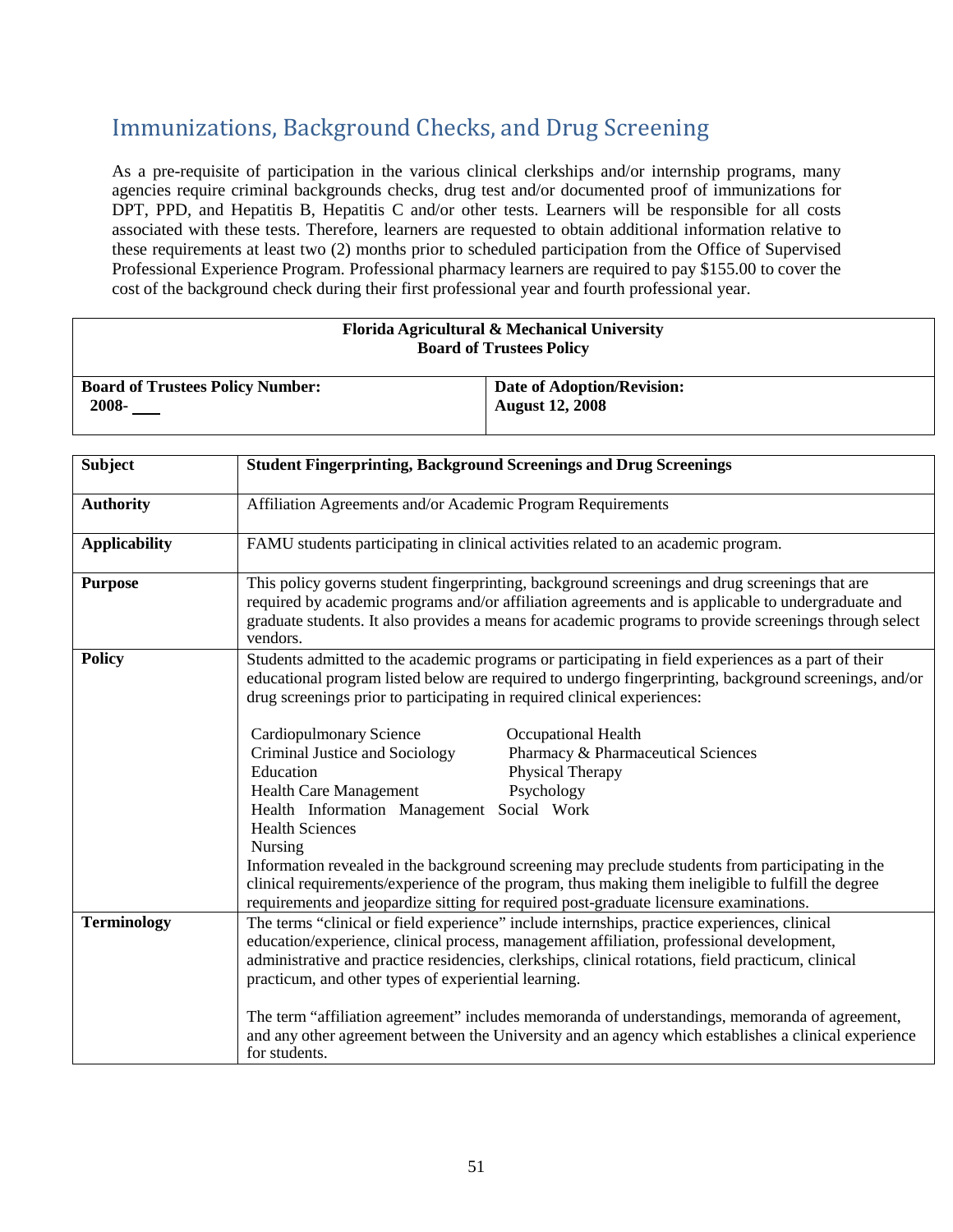| <b>Rationale</b> | Fingerprinting, background screenings, and drug screenings "are required" by the University to comply with<br>affiliation agreements with various agencies. The University enters into such agreements with agencies to<br>provide students with practical clinical experiences. The agencies may compel student to undergo the screenings<br>prior to beginning a clinical experience because of mandates from its accrediting bodies, licensing agencies,<br>pertinent laws, and rules. Certain agencies may require the identification of any violation of law during the<br>clinical.                                                                    |
|------------------|--------------------------------------------------------------------------------------------------------------------------------------------------------------------------------------------------------------------------------------------------------------------------------------------------------------------------------------------------------------------------------------------------------------------------------------------------------------------------------------------------------------------------------------------------------------------------------------------------------------------------------------------------------------|
| <b>Scope</b>     | Each academic program will include in its student program handbook, course syllabi and on its website, the<br>types of screening that are required. The screenings may include the following:                                                                                                                                                                                                                                                                                                                                                                                                                                                                |
|                  | <b>Fingerprinting</b>                                                                                                                                                                                                                                                                                                                                                                                                                                                                                                                                                                                                                                        |
|                  | Criminal background screenings may include:<br>• National Crime Information Center (NCIC)<br>• Federal Bureau of Investigation - Fingerprint<br>• Criminal Justice Information Services<br>• Florida – Statewide criminal records search<br>• Leon County - Criminal records search<br>• Conviction information for all criminal offenses (felonies and misdemeanors)<br>committed as a juvenile and as an adult<br>• Sex offender registry<br>• All types of adjudications                                                                                                                                                                                  |
|                  | <b>Drug Screenings:</b>                                                                                                                                                                                                                                                                                                                                                                                                                                                                                                                                                                                                                                      |
|                  | • May include, but is not limited to a ten (10) panel screening                                                                                                                                                                                                                                                                                                                                                                                                                                                                                                                                                                                              |
|                  | <b>Other Screenings:</b><br>• Driving Records<br>• Credit Reports                                                                                                                                                                                                                                                                                                                                                                                                                                                                                                                                                                                            |
| <b>Timing</b>    | Fingerprinting, background screenings, and/or drug screenings may be conducted prior to or during a clinical<br>experience. Specific requirements may be included in affiliation agreements. Students will be notified of<br>screening requirement as soon as is practicable. Students must submit to and satisfactorily complete required<br>fingerprinting and screenings within the time-frame provided by the program area. Students that fail to submit to<br>fingerprinting, background screenings, and/or drug screening will not be allowed to participate in the clinical or<br>progress academically if the screening is satisfactorily completed. |
|                  | Students must undergo fingerprinting, background screenings, and/or drug screenings at the following points of<br>their matriculation:<br><b>Pharmacy:</b><br>Beginning of their first professional year or at any other time that may be required by the College of Pharmacy                                                                                                                                                                                                                                                                                                                                                                                |
|                  | and/or an affiliation agreement.<br><b>Nursing:</b><br>After admission to the nursing program or at any other time required by an affiliation agreement.                                                                                                                                                                                                                                                                                                                                                                                                                                                                                                     |
| <b>Timing</b>    | Allied Health Sciences: At the beginning of the first semester of their first professional year in the program or<br>at any other time that may be required by programs in the School of Allied Health Sciences and/or an affiliated<br>agency.                                                                                                                                                                                                                                                                                                                                                                                                              |

**Education:** Prior to enrolling in courses with clinical components. Students are required to self-disclose when applying to the professional teacher education program.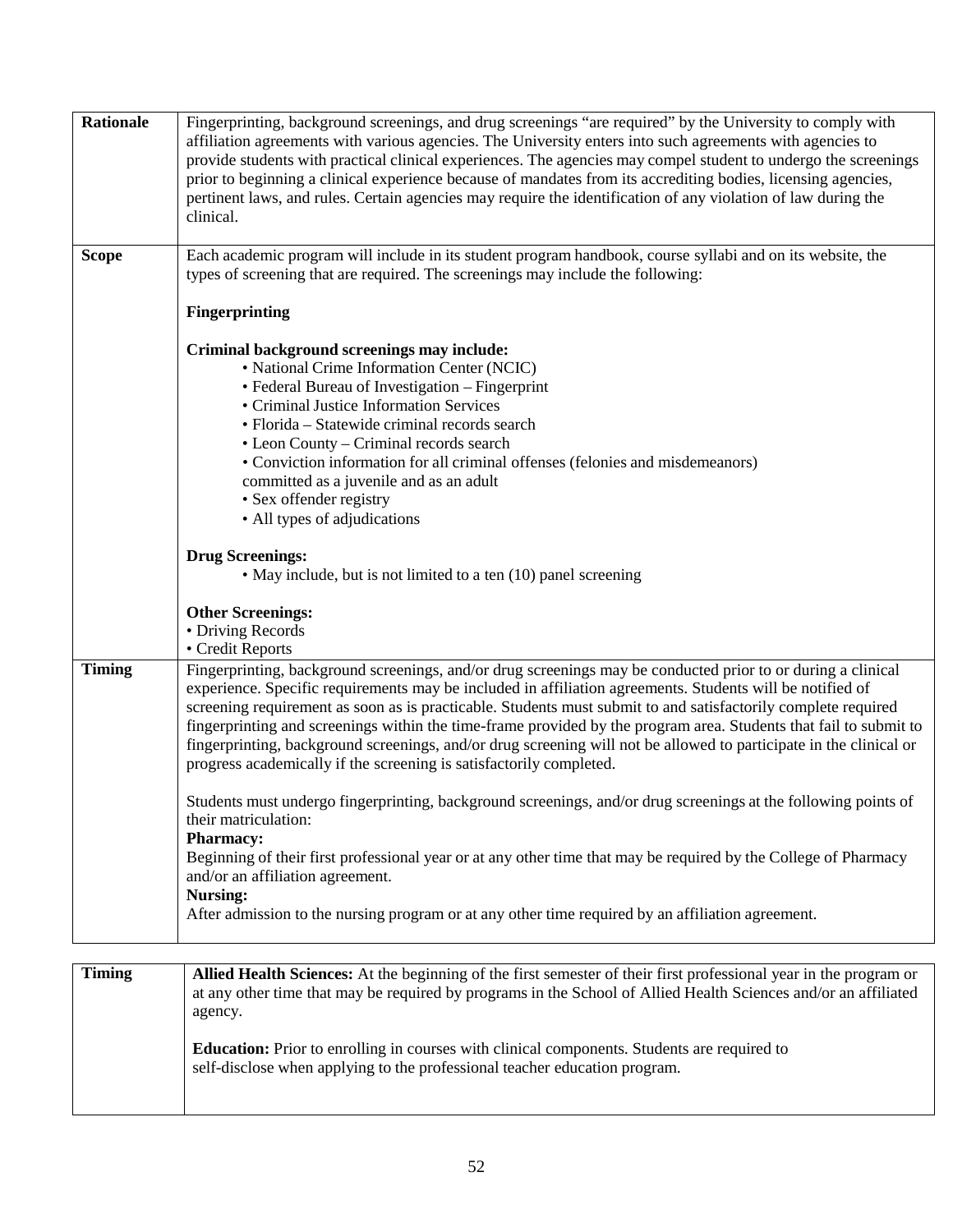|                                       | Criminal Justice and Sociology: Prior to enrolling in the internship course and completing the field work<br>requirements.                                                                                                                                                                                                                                                                                                                                                                                                                                                                                                                                                                                                                                                                                                                                                                                                                                                                                                                                                                                                                                                                                                                                                                                                                                                                                                                                                                                                                                                                                                                                                                                                                                                                                                                                         |
|---------------------------------------|--------------------------------------------------------------------------------------------------------------------------------------------------------------------------------------------------------------------------------------------------------------------------------------------------------------------------------------------------------------------------------------------------------------------------------------------------------------------------------------------------------------------------------------------------------------------------------------------------------------------------------------------------------------------------------------------------------------------------------------------------------------------------------------------------------------------------------------------------------------------------------------------------------------------------------------------------------------------------------------------------------------------------------------------------------------------------------------------------------------------------------------------------------------------------------------------------------------------------------------------------------------------------------------------------------------------------------------------------------------------------------------------------------------------------------------------------------------------------------------------------------------------------------------------------------------------------------------------------------------------------------------------------------------------------------------------------------------------------------------------------------------------------------------------------------------------------------------------------------------------|
|                                       | Social Work: After admission to the Social Work program and at any other time required by<br>an affiliation agreement.                                                                                                                                                                                                                                                                                                                                                                                                                                                                                                                                                                                                                                                                                                                                                                                                                                                                                                                                                                                                                                                                                                                                                                                                                                                                                                                                                                                                                                                                                                                                                                                                                                                                                                                                             |
| <b>Costs</b>                          | Students will pay for all fingerprinting, background screenings, and/or drug screenings, unless the costs are<br>paid by the affiliated agency.                                                                                                                                                                                                                                                                                                                                                                                                                                                                                                                                                                                                                                                                                                                                                                                                                                                                                                                                                                                                                                                                                                                                                                                                                                                                                                                                                                                                                                                                                                                                                                                                                                                                                                                    |
| Identification<br><b>Of Vendors</b>   | Florida A&M University will designate, through a competitive solicitation process, a list of companies that<br>meet the requirements of the programs and any affiliation agreements.                                                                                                                                                                                                                                                                                                                                                                                                                                                                                                                                                                                                                                                                                                                                                                                                                                                                                                                                                                                                                                                                                                                                                                                                                                                                                                                                                                                                                                                                                                                                                                                                                                                                               |
| Duty to<br><b>Report</b>              | Students affected by this policy have a continuing duty to report any updates to their criminal records, after<br>their criminal history has been reported to the University.                                                                                                                                                                                                                                                                                                                                                                                                                                                                                                                                                                                                                                                                                                                                                                                                                                                                                                                                                                                                                                                                                                                                                                                                                                                                                                                                                                                                                                                                                                                                                                                                                                                                                      |
| <b>Significant</b><br><b>Findings</b> | Students may request the vendor to verify the accuracy of their background and/or drug screening report.<br>Following verification, the report will be submitted to the clinical site for the site to determine the suitability of<br>the student to participate in the clinical experience. In the event a facility does not accept a student, the<br>University will make reasonable efforts to locate an alternative placement. (Students may be required to update<br>background and drug screenings to participate in clinical experiences.)<br>Students with a positive drug screening will not be allowed to participate in the clinical experience and may be<br>subjected to disciplinary action, up to dismissal from the University.<br>Students' ability to progress through the professional program and eligibility to sit for licensure<br>exams may be affected by an adverse background and/or drug screening.<br>In addition to the above, the individual programs have the following specific requirements:<br><b>Pharmacy:</b> The student may be required to appear before the Board of Pharmacy in the event<br>any convictions are revealed. Each incident will be dealt with on a case-by-case basis.<br>Nursing: A student's ability to participate in the clinical experience is dictated by the<br>affiliation agreement. Students with adverse background and/or drug screenings may not be<br>allowed to complete the clinical requirements of the program, thus making them ineligible to<br>meet the graduate requirements. Each instance will be dealt with on a case-by-case basis.<br>Allied Health Sciences: The student may not be able to matriculate academically in the<br>professional program until the criminal background and drug screenings are cleared. Each<br>incident will be dealt with on a case-by-case basis. |

| <b>Significant</b> | <b>Education:</b> Upon self-disclosure of adverse criminal background, students will be referred to the Florida                                                                                                                                                                                                                                                                                    |
|--------------------|----------------------------------------------------------------------------------------------------------------------------------------------------------------------------------------------------------------------------------------------------------------------------------------------------------------------------------------------------------------------------------------------------|
| <b>Findings</b>    | Department of Education, Bureau of Professional Practice Services. There the student's background will be<br>reviewed and a suggestion made regarding whether the student would have problems becoming certified to teach<br>in the public schools. If significant, the student will be provided academic counseling by the College of<br>Education to assist them in selecting a different major. |
|                    | Criminal Justice and Sociology: Students with criminal backgrounds will be counseled regarding the limited<br>likelihood of employability in the criminal justice field.                                                                                                                                                                                                                           |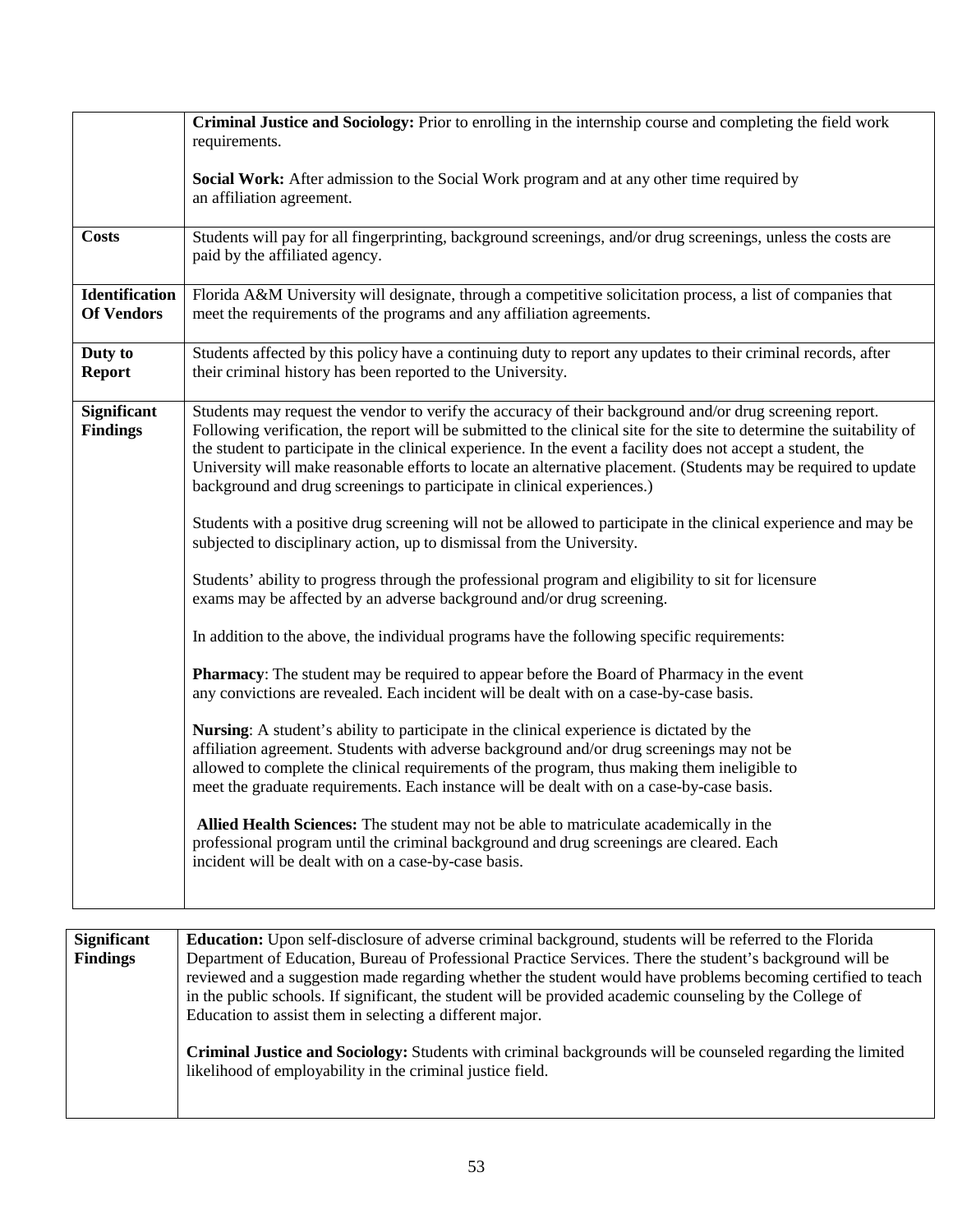|                                                                                           | Social Work: Students with criminal backgrounds will be advised as to the potential limitations in field<br>placement options, employment and professional licensure.                                                                                                                                                                                                                                                                                                                                                                                                                                                                                                                                                                                    |
|-------------------------------------------------------------------------------------------|----------------------------------------------------------------------------------------------------------------------------------------------------------------------------------------------------------------------------------------------------------------------------------------------------------------------------------------------------------------------------------------------------------------------------------------------------------------------------------------------------------------------------------------------------------------------------------------------------------------------------------------------------------------------------------------------------------------------------------------------------------|
| <b>Record</b><br><b>Keeping</b>                                                           | The report and information generated from fingerprinting, background screenings, and/or drug<br>screenings are confidential and will only be provided to and reviewed by designated University<br>officials, the affiliation site coordinator, and the student. The Family Educational Rights and<br>Privacy Act (FERPA) requires that faculty and preceptors not have access to these records, as<br>it may unduly influence how they evaluate a student's performance.<br>Reports from fingerprinting, background screenings and/or drug screening will be maintained<br>in a locked file until the student graduates or is no longer enrolled in the academic program.<br>These reports must be kept separate from the student's educational records. |
| <b>Falsification</b><br><b>of</b><br>Information,<br><b>Failure to</b><br><b>Disclose</b> | Students that provide false information and/or fail to disclose criminal history may not be<br>allowed to participate in the clinical experience and may be subject to appropriate disciplinary<br>action.                                                                                                                                                                                                                                                                                                                                                                                                                                                                                                                                               |
| <b>Refusal to</b><br>Submit to<br><b>Screening</b>                                        | Students that fail to submit to the fingerprinting, background screening and/or drug screenings<br>will not be allowed to participate in any clinical activities and may be subject to disciplinary<br>action, as appropriate.                                                                                                                                                                                                                                                                                                                                                                                                                                                                                                                           |
| Students'<br><b>Rights</b>                                                                | Students shall have the right to review any information that is revealed through the<br>fingerprinting, background screenings, and/or drug screenings, as permitted by law and in<br>accordance with all applicable procedures. Students may provide additional documentation to<br>explain or correct inaccurate information.<br>Prior to making any decision that is based upon the background screening, the student will<br>obtain a copy of or access to the report directly from the company, as provided above. The<br>student will also be provided contact information for the company that issued the report.                                                                                                                                  |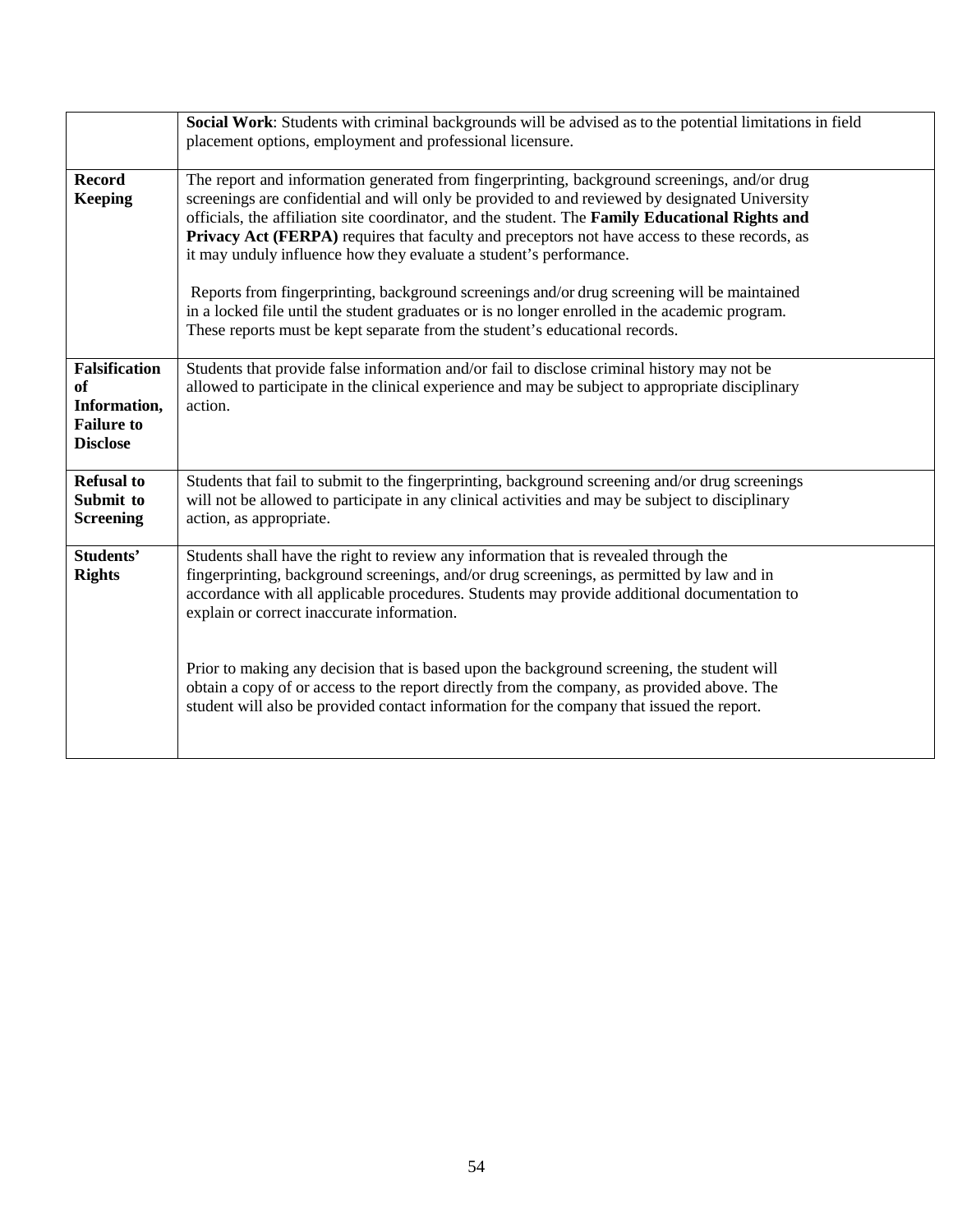## <span id="page-54-0"></span>Science Research Center Library Resources and Services

We welcome you to a brief or extended educational encounter in the College of Pharmacy and Pharmaceutical Sciences Library. Our motto is providing quality library services with care and efficiency.

The library provides for the specialist research materials and assistance supportive of Pharmacy, Nursing, Allied Health Services, Environmental Science, Computer Sciences, and Physics Education.

The College of Pharmacy Library is housed on the fourth floor of the Science Research Building. A team of library professionals and assistants are available to assist you in your quest for information. Traditional as well as non-traditional services are available.

**Multidisciplinary Collection -**The Science Research Center Library maintains a library collection reflecting the multidisciplinary and dynamic nature of current research interests and course offerings within the sciences. The collection consists of cataloged books and journals including: toxicology and occupational health and safety reference works and standards. Other relevant books and materials including government documents are housed in [Coleman,](http://www.hslib.washington.edu/) the main campus library.

**Collection Indexed Online in FAMU Libraries ENDECA Catalog -** Most of the library collection is available for circulation, part of which is searchable on the FAMU Libraries online catalog. SRC Library's computer workstations provide access to the FAMU Libraries' catalog and many databases, including Pub Med, TOXNET, Web of Science and other online resources.

**Rattler Card Is Key to Remote Access -** Off-campus access to these databases is restricted to FAMU learners, staff and faculty.

**Professional Librarian Assistance -** is available to help with reference questions, library research methods, literature searching, and general information needs for its specialist users:

- o The librarian and staff will address any reference questions you might have, such as: "Where can I find information on...?", "How do I use this online database?", "Can I find this information on the Web?", "What is the best source for...?", "What is the standard citation format for my thesis?", "How can I get works not available on campus?", "Where do I begin?".
- o We can assist with locating information, interlibrary loan requests, citation confirmations for purchasing or publication, creating bibliographies, etc. Please contact the librarian with your questions.
- o Appointments are recommended for prolonged research or reference assistance.

**A study room is available -** Small groups can reserve the room by completing a form and presenting Rattler Cards at the circulation desk.

**Suggestion Box Monitors User Needs and Concerns** - Submit at the circulation desk any questions, comments, ideas, or purchasing suggestions for the librarian.

**Specialist pharmacy books** and **basic textbooks** are available in the reference and reserve collections to be used in the library. Other books, including books from the pharmaceutical field are available in a circulation collection for loan periods up to 21 days. A periodical collection of approximately 500 journal titles, eight indexes and four newspapers are also available to be used in the library.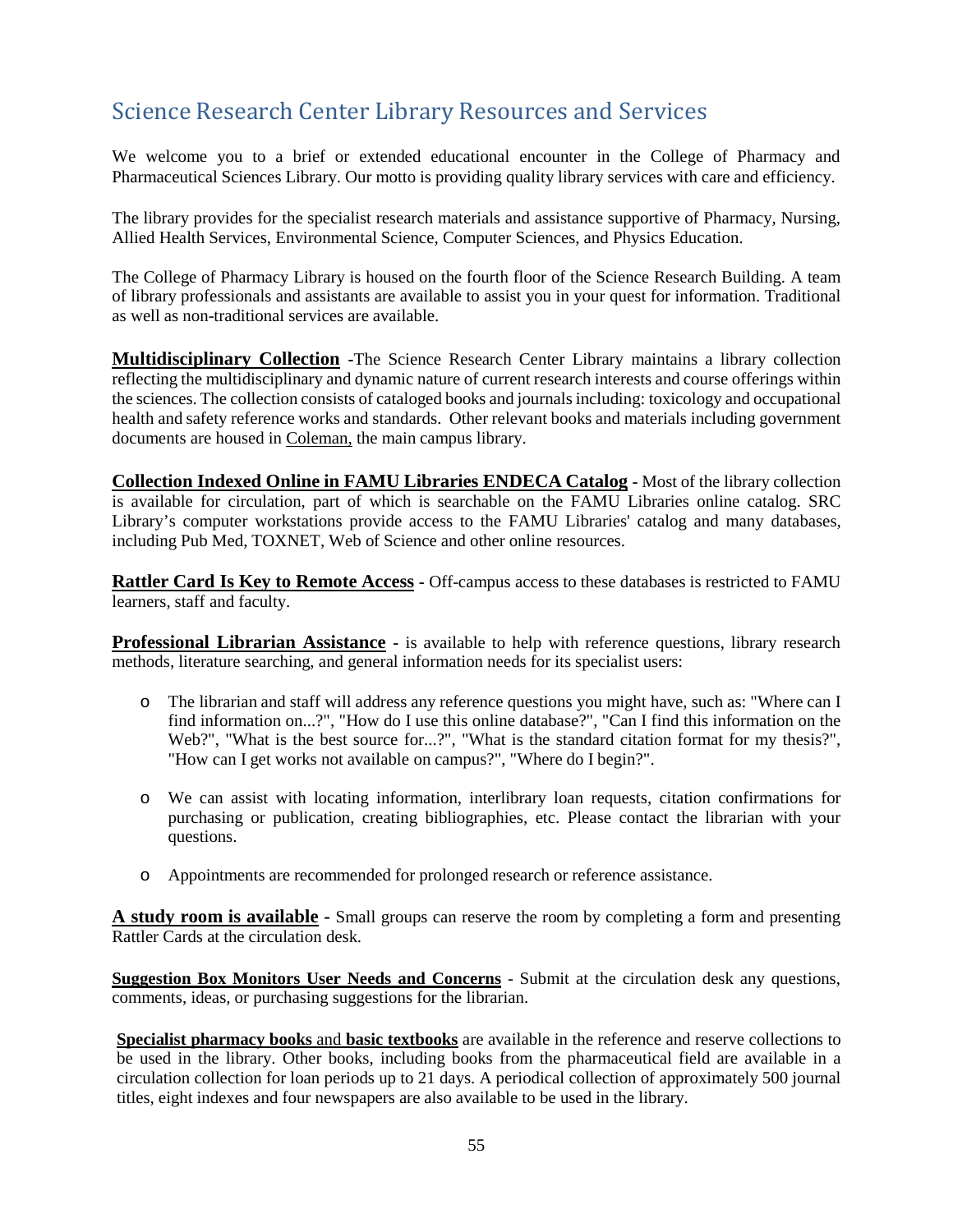**Automated Circulated System** of Pharmacy materials with a loan period of 21 days.

**Reserve collection of books** and **classroom study** materials for use in the library only.

**Customized Reference Service –** Help in locating and using materials in the pharmacy library and making referrals to other libraries as needed.

**Information Literacy Instruction –** Including tours of the library and orientation to its automated systems.

#### **Book Security System:**

- 1. To remind learners who may have forgotten to check out materials at the circulation desk.
- 2. To remind learners who may have library materials that do not leave the library; such as reference books, reserve books, and periodicals.

**Coin Operated Photocopier, computer printer and Microfilm Reader Printer** – For convenience in duplicating needed materials.

Learners and users are expected to preserve a library climate that is attractive, clean, and quiet, because such surroundings are conducive to serious concentrated study and research. To promote such an atmosphere, these rules are imposed on the library users:

To promote such an atmosphere, these rules are imposed on the library user**s:**

- **1.** Noise control, especially social communication<br> **2.** No eating and drinking
- **2.** No eating and drinking
- **3.** No smoking

Otherwise, learners are encouraged to make full use of the facilities anytime during the library hours. Hours of operation are posted at the Pharmacy Library Entrance. For more information regarding library hours, please call (850) 599-3393.

| The SRC Library is located: | Science Research Center                         |
|-----------------------------|-------------------------------------------------|
|                             | Frederick S. Humphries Building                 |
|                             | Fourth Floor, Rooms 401-502,                    |
|                             | 309 Pershing Street, Tallahassee, Florida 32307 |

All FAMU Library users have access to a simple-to-use, web-based catalog they can access by typing in the Internet browser: *[www.famu.edu.](http://www.famu.edu/)* It is searchable by title, author or keyword. Borrowers should bring the title, author and call number of any items wanted for a loan. Loans are for four weeks and are renewable by request.

#### **Library Hours are subject to vary during holidays and special occasions.**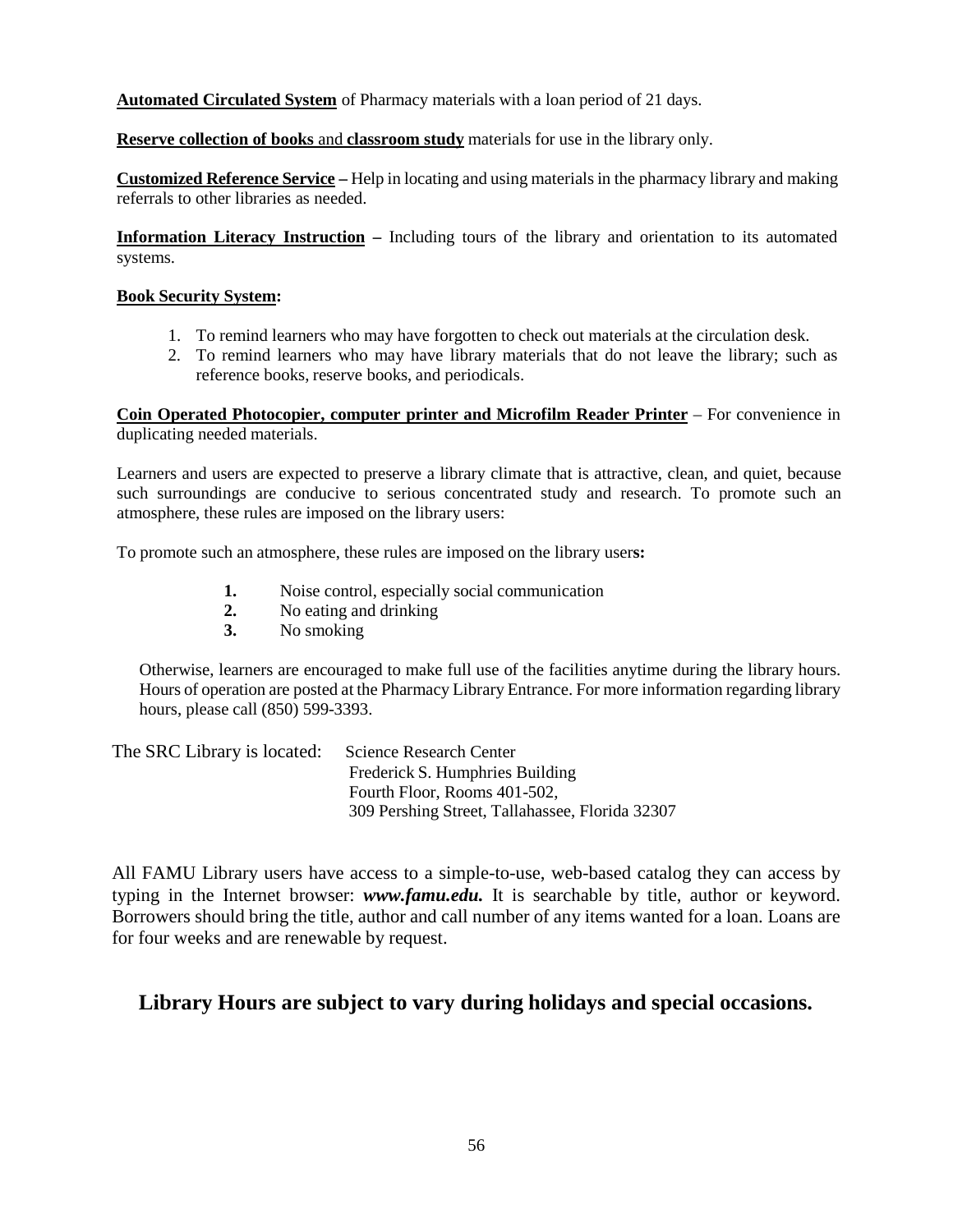## College and University Contacts

<span id="page-56-0"></span>

| <b>Purpose</b>                                          | <b>Contact</b>                      | <b>Phone</b>                    |
|---------------------------------------------------------|-------------------------------------|---------------------------------|
| Academic Policy                                         | Dr. Debora Taylor                   | $(850) 599 - 3016$              |
| Admissions                                              | Dr. Debora Taylor                   | $(850) 599 - 3016$              |
| Academic Advisement                                     | Tallahassee                         | $(850) 599 - 3016$              |
| <b>Office of Student Affairs Advisors</b>               | Mr. Anthony Norton - PP1-PP2        |                                 |
|                                                         | Dr. Debora Taylor - PP1 - PP2       |                                 |
|                                                         | Mrs. Nichole Jefferson - $P1 - P4$  |                                 |
|                                                         | Mrs. Leshi Wyche - P1 - P4          |                                 |
|                                                         | Ms. Tera Waldo - P1- P4             |                                 |
|                                                         | Crestview                           |                                 |
|                                                         | Ms. Patricia Lamb- P1- P4           |                                 |
|                                                         | Ms. D'Arcie Lennard - P1- P4        | $(850) 689 - 7871$              |
| Advance Pharmacy Practice Experience Programs (APPE)    | Dr. Mildred Brickler                | $(850)$ 412-7373                |
| <b>Cancellation of Registration</b>                     | <b>Office of Student Affairs</b>    | $(850) 599 - 3301$              |
| Career Fair                                             | Dr. James Moran                     | $(850) 599 - 3827$              |
| Change of Major                                         | Office of Student Affairs (Advisor) | $(850) 599 - 3016$              |
| <b>Clinical Programs</b>                                | Dr. Jocelyn Spates                  | $(850) 599 - 3344$              |
| <b>Community Service Requirements</b>                   | Dr. Debora Taylor                   | $(850) 599 - 3016$              |
| <b>Dissertation Information</b>                         | Dr. Bryan Lewis                     | $(850) 599 - 3301$              |
| <b>Excused Absences</b>                                 | Office of Student Affairs (Advisor) | $(850) 599 - 3016$              |
| <b>Financial Aid</b>                                    | <b>FAMU Financial Aid Office</b>    | $(850) 599 - 3115$              |
| Florida Board of Pharmacy                               | Mr. Michael Jackson                 | $(850)$ 222-2400                |
| <b>Graduate Programs</b>                                | Dr. Bryan Lewis                     | $\overline{(850) 599}$ -3301    |
| <b>Graduation Certification</b>                         | Mrs. Leshi Wyche                    | $(850) 599 - 3016$              |
| <b>Graduation Procedures</b>                            | Mrs. Leshi Wyche                    | $(850) 599 - 3016$              |
| Grievances                                              | <b>Office of Student Affairs</b>    | $(850) 599-3016$                |
| Honors (Academic)                                       | Dr. Emma Dawson                     | $(850) 599 - 3540$              |
| <b>Institute of Public Health</b>                       | Dr. Cynthia M. Harris               | (850) 599-3254                  |
| <b>Internship Programs</b>                              | Dr. Mildred Brickler                | $(850)$ 412-7373                |
| <b>Introductory Pharmacy Practice Experience (IPPE)</b> | Dr. Mildred Brickler                | $(850)$ 599-3636                |
| <b>Jacksonville Instructional Sites</b>                 | Dr. Frank Emanuel                   | $(904)$ 391-3901                |
| Davie Instructional Sites                               | Dr. Nathan Eraikhuemen              | $\overline{(305)325\cdot 2675}$ |
| <b>Residency Status</b>                                 | University Registrar's Office       | $(850)$ 599-3115                |
| Re-Admission                                            | <b>Office of Student Affairs</b>    | $(850) 599 - 3016$              |
| Recruitment                                             | <b>Office of Student Affairs</b>    | $(850) 599 - 3016$              |
| Retention and Academic Support/Tutorial Services        | Dr. Debora Taylor                   | $(850) 599 - 3016$              |
| <b>Sexual Harassment Reports</b>                        | Ms. Carrie Gavin                    | $(850) 599 - 3301$              |
| <b>Student Activities and Organizations</b>             | <b>Office of Student Affairs</b>    | $(850)$ 599-3016                |
| <b>Tampa Instructional Sites</b>                        | Dr. Charlie Colquitt                | $(813)$ 975-6500                |
| Total Semester/University Withdrawal                    | University Registrar's Office       | $(850) 599 - 3145$              |
| <b>Transfer Credits</b>                                 | University Registrar's Office       | $(850) 599 - 3115$              |
| <b>University Academic Appeals</b>                      | Office of Student Affairs           | $(850) 599 - 3016$              |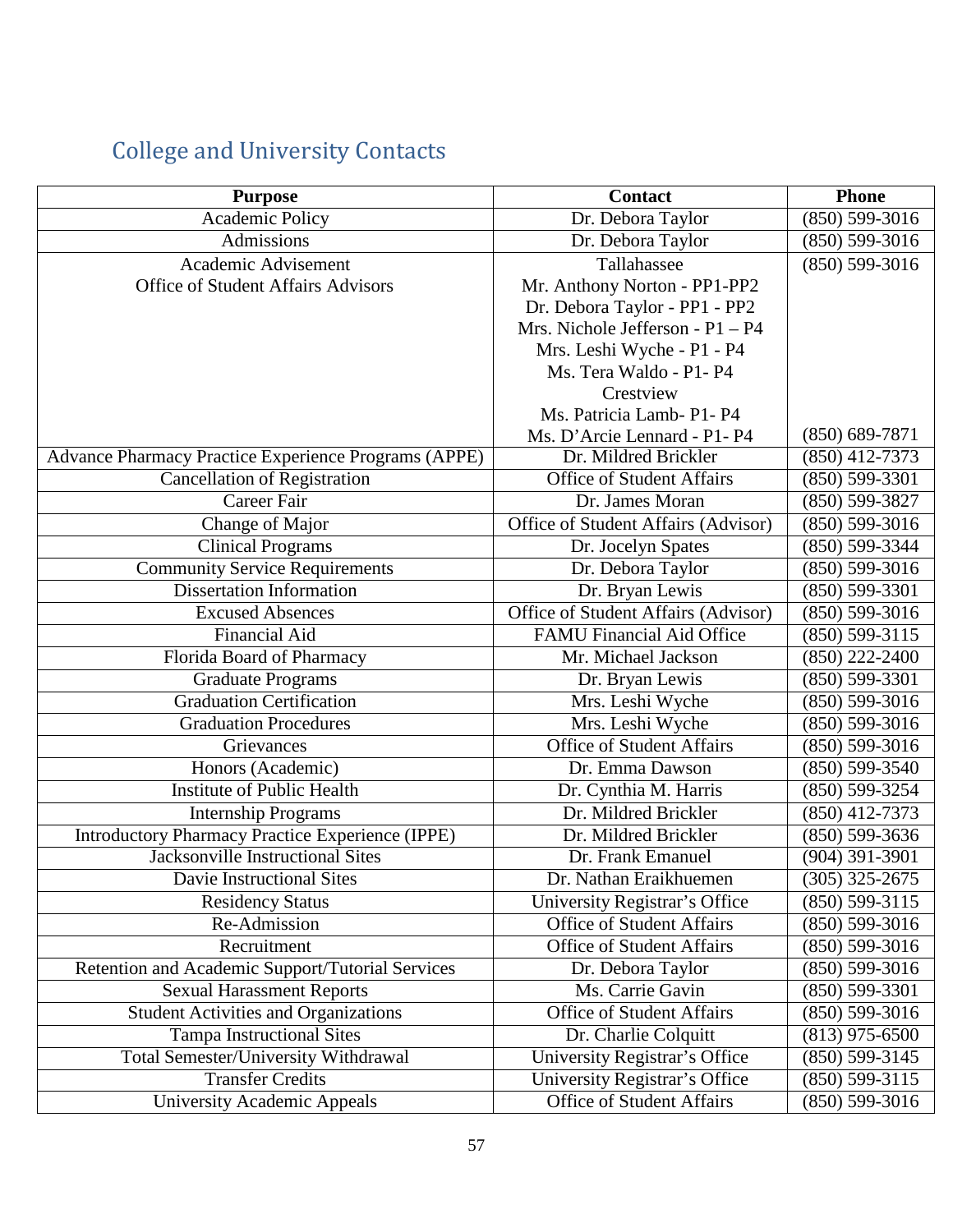### <span id="page-57-0"></span>Resources for Academic Success

**Financial Aid:** The mission of the Office of Financial Aid is to provide access to financial resources in a fair, sensitive and confidential manner; to inform and educate learner and their families about their financial options; and, to continually improve our services so that learners may take full advantage of their educational opportunities.

**Office of the Registrar:** The specific responsibilities of the office are to collect and maintain academic information; conduct registration for regular degree-seeking and non-degree seeking learners, and continuing education learners; process requests for veteran benefits; process the graduation of degreeseeking learners; process change of grades and acceptance of transfer credits; prepare and distribute transcripts; maintain accurate academic, historical, biographical, and directory information; provide information and data for use and review by college deans, planning directors, vice presidents, the President, the Board of Governors, U.S. Department of Education, and other authorized personnel and agencies.

**Center for Academic Retention and Enhancement (CARE):** The Center for Academic Retention and Enhancement (C.A.R.E.) promotes the academic success of pharmacy learners by providing a comprehensive array of academic enhancement services and activities. CARE will provide academic support to the learners in the Pre-Professional and Professional programs. Courses with a history of difficulty will be given special consideration for tutoring services. Learner located at distance sites, such as Crestview, will gain access to CARE service through telecommunication as well as through the utilization of peer tutors. Utilization of the CARE program will enhance academic success as learners matriculate into upper division courses and progress toward graduation. If you have any questions please contact: Debora Taylor, 358 New Pharmacy Building/**850-599-3016**.

**Pharmacy Computer Lab:** The Computer laboratory located on the second floor of the New Pharmacy Building provides Internet access and printing services through its 98 computers that are equipped with the latest software that enables word processing, creating presentations, etc. Contact: Vince Lanh, 200 New Pharmacy Building/**850-412-7493**.

**Math Lab:** The Math Lab is located in Jackson Davis Hall, rooms 105 and 106 and is funded by Title III. It is open to all Florida A&M University learners. Free tutoring is provided for all 1000 and 2000 level general mathematics courses which include MGF 1106 Liberal Arts Math I, MGF 1107 Liberal Arts Math II, STA 2023 Statistics, MAC 1105 College Algebra, MAC 1114 Algebraic and Trigonometric Functions, MAC 1147 Pre-Calculus, MAC 2233 Business Calculus, MAC 2311 Calculus I, MAC 2312 Calculus II, and MAC 2313 Calculus III. Contact: **850-599-3755/2560**.

**Information Technology:** The Division of Enterprise Information Technology (EIT) provides technology support services for the campus community. EIT makes learner life on Florida A&M University's (FAMU) campus easier with user friendly and innovative technology. EIT's interaction with learners begins early during the admissions process when they receive their FAMNetID. A learner's FAMNetID is the username they will use throughout their entire learner and alumni experience at FAMU. Learners use their FAMNetID to access four major systems: FAMMail, iRattler, FAMU Wireless Internet, and theHILL.850-412-4357

**Library Services:** The mission of the Florida A&M University Libraries is to provide information, technology, resources and services to our users whether on campus or across the globe. These services and resources will be provided in such a way that we positively meet and exceed all expectations. Virtual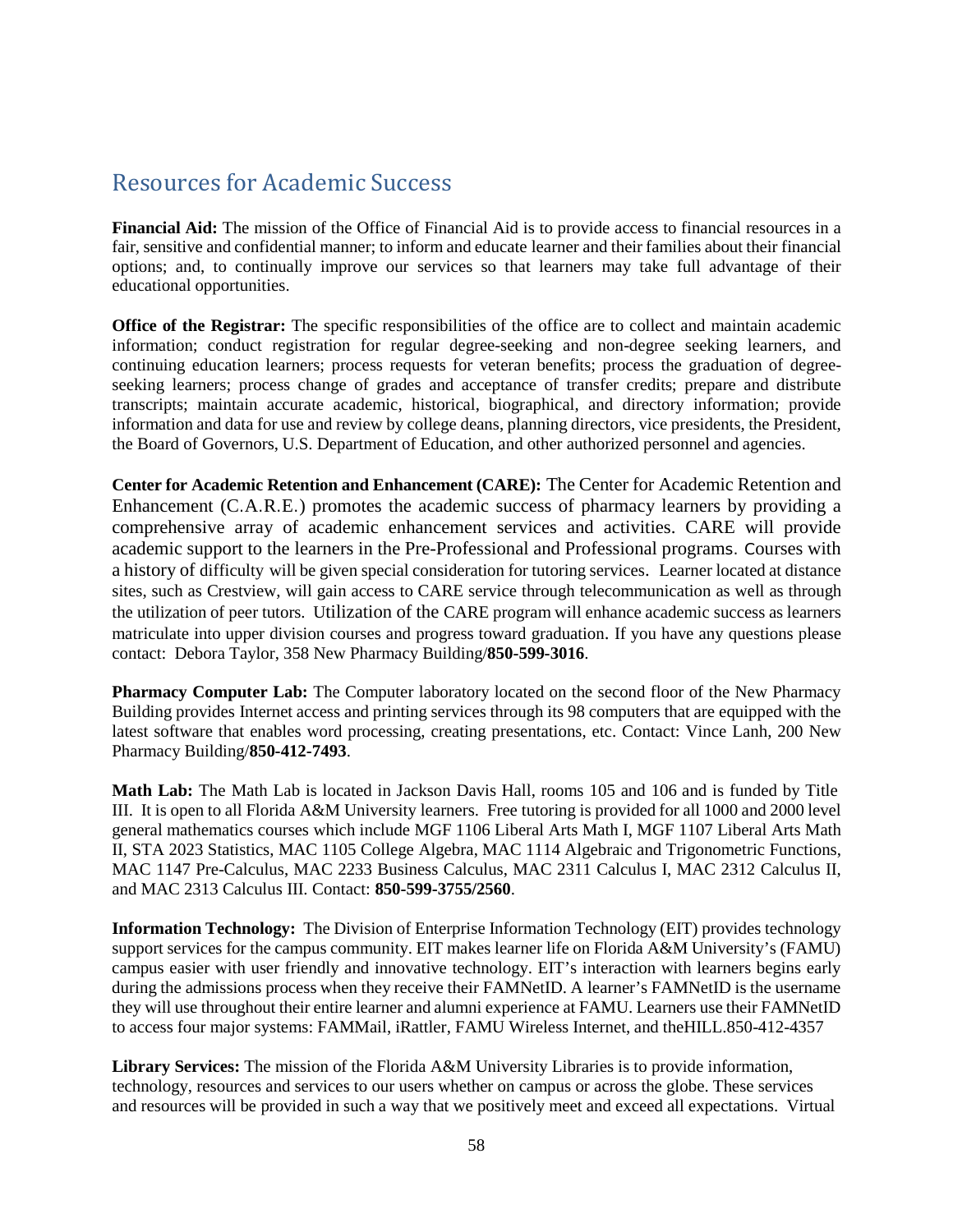*Ask-A-Librarian* library assistance and further information about library services are available through the library website: [http://www.famu.edu/library.](http://www.famu.edu/library) Contact: **850-599-3330**/1500 S. Martin Luther King Blvd.

**Office of Counseling Services:** The mission of the Office of Counseling Services is to increase learners' academic success, self-awareness, and knowledge of potential growth and challenges of collegiate experiences through outreach, counseling, consultation, and crisis intervention. The Office of Counseling Services exemplifies, and seeks to foster within those whom they serve the following values: courage, diversity, ethics, excellence, respect, scholarship, and service.

All services offered by the Office of Counseling Services are free, and learners may have up to twelve counseling sessions per semester. The office is located in Sunshine Manor. Learners may also access our online services at [www.famu.edu/counseling](http://www.famu.edu/counseling) . For more information, contact the office at **(850) 599-3145**.

**Student Health Services:** FAMU Student Health Services (SHS) is an outpatient primary care clinic that provides services to currently enrolled FAMU learners. Learners are assessed a health fee that is included with tuition each semester that allows unlimited office visits and reduced costs for procedures, specialty services, lab tests and pharmaceuticals. SHS is staffed with Florida licensed physicians, advance registered nurse practitioners and other health care professionals to provide high quality, convenient, and affordable services. Location: Foote-Hilyer Administration Center Monday – Friday, 8:00 a.m. – 4:30 p.m. Closed Saturday, Sunday and university holidays **850-599-3777**.

**Judicial Affairs:** It is the desire of the Office of Student Judicial Affairs to work collaboratively with the Florida A&M University community to create a safe and secure scholarly atmosphere, where academic and personal pursuits are achieved through interpersonal care and respect for the academic mission of Florida A&M University. The office is located at 101 H. Manning Efferson Student Union Building/ **(850) 599- 3541**.

**Center for Disability Access and Resources:** Welcome to the homepage of the Center for Disability Access and Resources (CeDAR) at Florida A & M University. The CeDAR provides comprehensive services and accommodations to FAMU learners with disabilities. As an advocate for learners with disabilities, the CeDAR collaborates with faculty, staff, and community partners to provide accommodations for the unique needs of learners both in and out of the classroom. The office is located at 667 Ardelia Court/(850) 599-3180.

**Public Safety Department:** The Florida A&M University Department of Public Safety (FAMU DPS), as its name implies, is at the forefront in providing a safe and secure environment to proactively enhance the spirit and ambiance of the campus community. The support services provided by the Department of Public Safety are an inclusive endeavor designed to assist in promoting the goals and objectives of the University.

**FAMU DPS Headquarters** is located in the Plant Operations Building at 2400 Wahnish Way, and is operational 24 hours a day, 365 days a year. The full-service law enforcement agency is comprised of the police and parking services to more efficiently serve the university community. To place a call for service, or to report criminal activity, individuals should call 850-599-3256 where a police communications operator will provide assistance.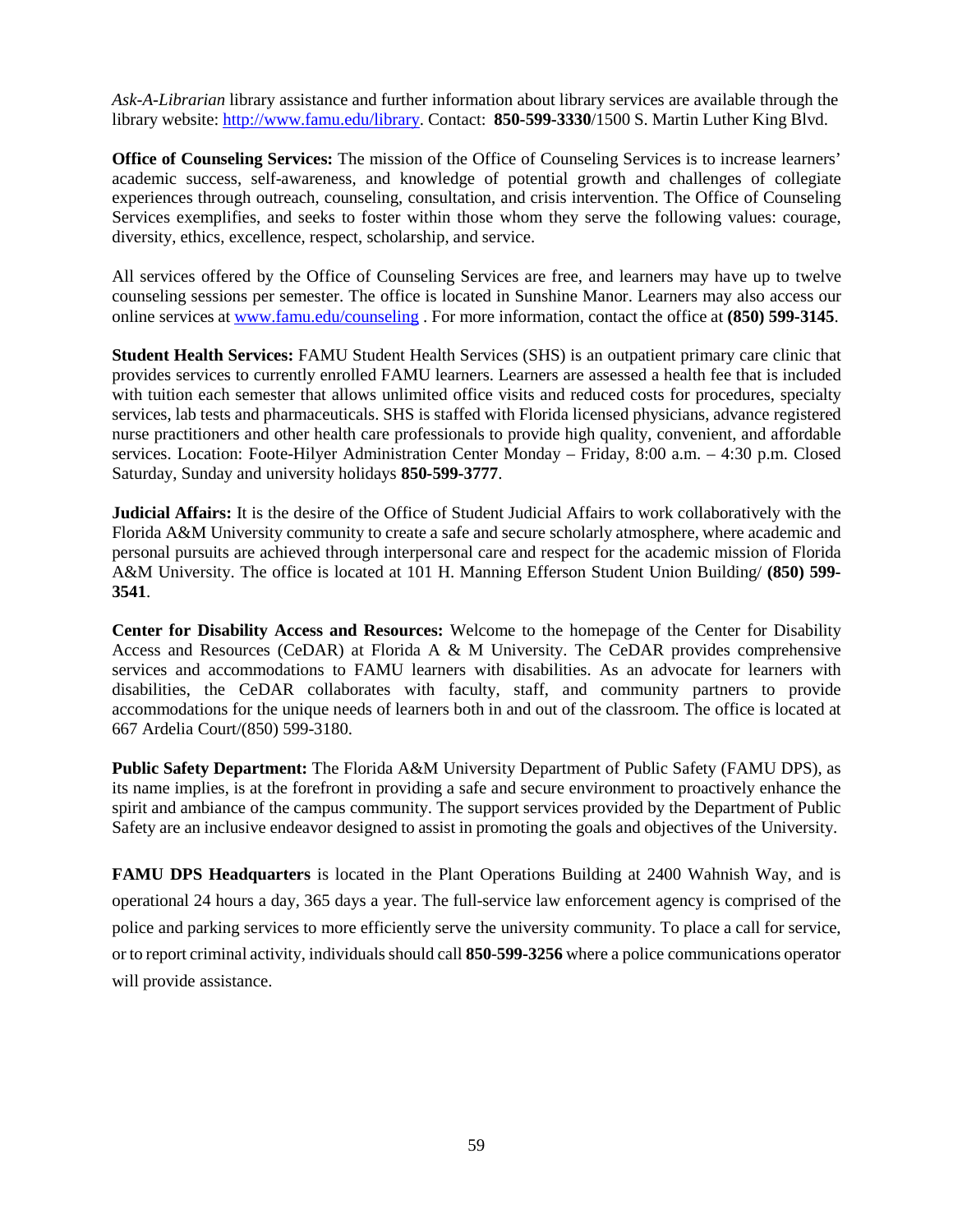## <span id="page-59-0"></span>Doctor of Pharmacy –Professional Curriculum

#### *FAMU COPPS Doctor of Pharmacy Curriculum*

#### *Professional Curriculum (BEGINNING GRADUATING CLASS OF 2021)*

Semester 1:

| <b>COURSES (FALL SEMESTER)</b>                                                              | <b>SEM</b><br><b>HRS</b> |
|---------------------------------------------------------------------------------------------|--------------------------|
| PHA 3567 Disease States I: Pathophysiology I-Altered Health States and Organ Systems        |                          |
| PHA 3102 Drug Delivery I: Physical Pharmacy                                                 |                          |
| PHA 3102L Drug Delivery I Skills Lab: Calculations                                          |                          |
| PHA 3015 Integrated Science I: Clinical Biochemistry and Nutrition                          |                          |
| PHA 3003 Pharmaceutical Science I: Foundations of Medicinal Chemistry and Pharmacology      |                          |
| PHA 3003L Pharmaceutical Science I Skills Lab                                               |                          |
| PHA 3013L Professional Pharmacy Practice I: Introduction to Comprehensive Professionalism   |                          |
| PHA 3030 Social, Administrative and Behavioral Sciences I: US Healthcare Systems and Policy |                          |
| PHA 3884 Pharmacy Forum and Colloquium V                                                    | 0                        |
| <b>Total Semester Hours</b>                                                                 | 18                       |

### Semester 2:

| <b>COURSES (SPRING SEMESTER)</b>                                                  | <b>SE</b><br>M |
|-----------------------------------------------------------------------------------|----------------|
|                                                                                   | <b>HRS</b>     |
| PHA 3568 Disease States II: Organ Systems                                         | 3              |
| PHA 3106 Drug Delivery II - Dose Forms and Drug Delivery                          | 3              |
| PHA 3106L Drug Delivery II Skills Lab Compounding                                 |                |
| PHA 3016 Integrated Science II: Medical Microbiology and Principles of Immunology | 3              |
| PHA 3010 Pharmaceutical Science II: Basic Pharmacology                            | 3              |
| PHA 3010L Pharmaceutical Science II Skills Lab                                    |                |
| PHA 3014 Professional Pharmacy Practice II: Comprehensive Professionalism         | 2              |
| PHA 3031 Social, Administrative and Behavioral Sciences II: Biostatistics         | 2              |
| PHA 3885 Pharmacy Forum and Colloquium VI                                         | 0              |
| <b>Total Semester Hours</b>                                                       | 18             |

| <b>COURSES</b>                                | SEM<br>HRS |
|-----------------------------------------------|------------|
| <b>IPPE I (Summer Experience) (160 hours)</b> |            |

### Semester 3:

| COURSES (FALL SEMESTER)                                                                        | <b>SEM HRS</b> |
|------------------------------------------------------------------------------------------------|----------------|
| PHA 4569 Disease States III: Immunology and Infectious Diseases                                |                |
| PHA 4107 Drug Delivery III: Biopharmaceutics and Biotechnology                                 |                |
| PHA 4107L Drug Delivery III Skills Lab: Advanced Calculations                                  |                |
| PHA 4018 Integrated Science III: Patient Safety & Toxicology                                   |                |
| PHA 4019 Pharmaceutical Science III: Advanced Pharmacology and Therapeutics                    |                |
| PHA 4019L Pharmaceutical Science III Skills Lab                                                |                |
| PHA 4240 Professional Pharmacy Practice III: Healthcare Information Retrieval and Informatics  | 2              |
| PHA 4035 Social, Administrative and Behavioral Sciences III: Health Care Delivery and Behavior | 2              |
| PHA 4886 Pharmacy Forum and Colloquium VII                                                     | 0              |
| <b>Total Semester Hours</b>                                                                    | 18             |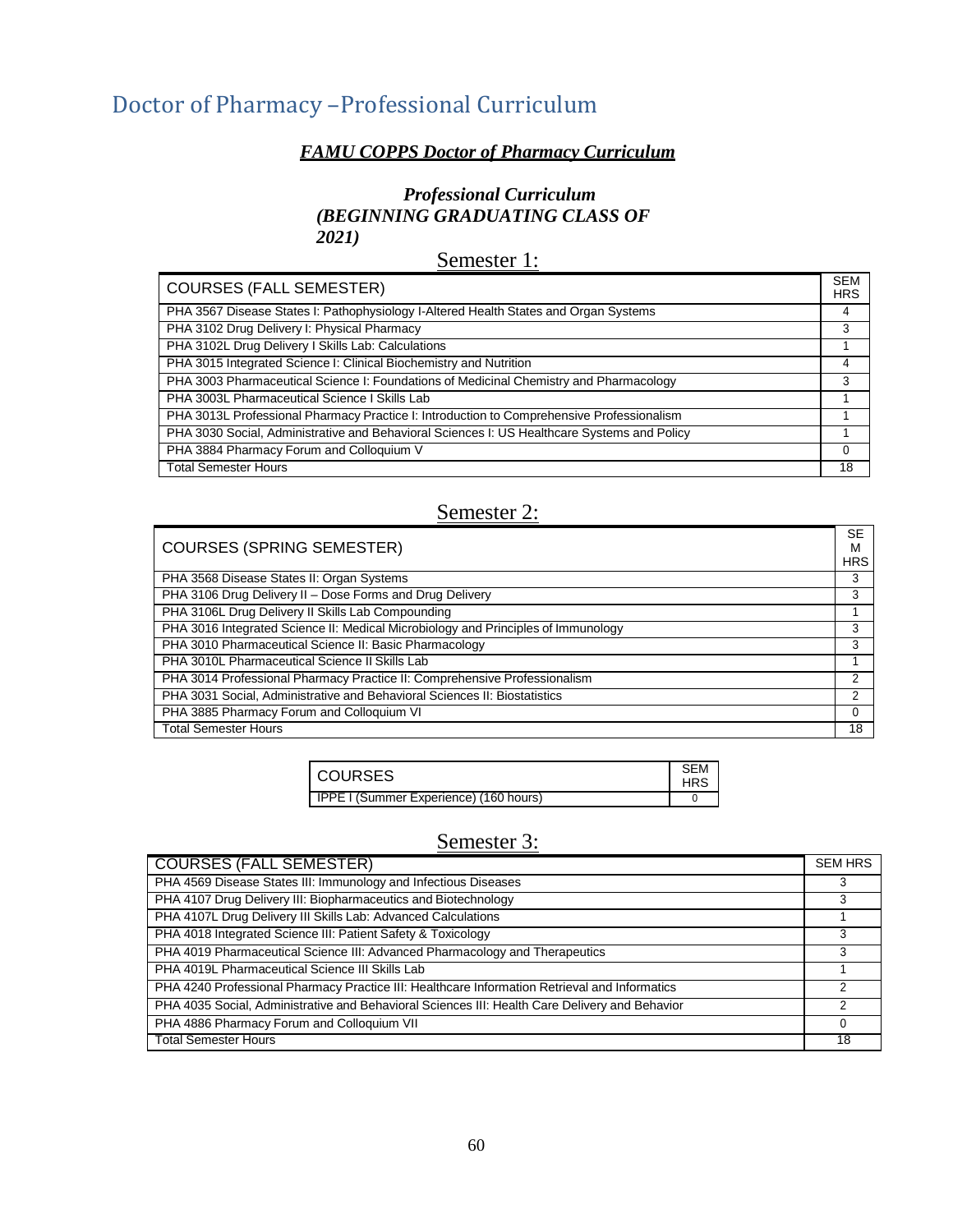## Semester 4:

| <b>COURSES (SPRING SEMESTER)</b>                                                                  | <b>SEM HRS</b> |
|---------------------------------------------------------------------------------------------------|----------------|
| PHA 4615 Patient Care I: Introduction to Patient Care Process                                     | 4              |
| PHA 4615L Patient Care I Skills Lab                                                               |                |
| PHA 4132 Professional Pharmacy Practice IV: Therapeutic Drug Monitoring and Personalized Medicine |                |
| PHA 4742C Patient Counseling, Advocacy and Education with Laboratory                              | 2              |
| HSC 4090 Interprofessional Education I: Patient Assessment                                        | 3              |
| PHA 4036 Population Based Care I: Health Promotion, Wellness and Clinical Research Methods        | 2              |
| PHA 4769 Self Care & Therapeutics                                                                 | 2              |
| PHA 4887 Pharmacy Forum and Colloquium VIII                                                       |                |
| <b>Total Semester Hours</b>                                                                       | 17             |

| COURSES                                 | <b>SEM</b><br><b>HRS</b> |
|-----------------------------------------|--------------------------|
| IPPE II (Summer Experience) (160 hours) |                          |

## Semester 5:

| <b>COURSES (FALL SEMESTER)</b>                                                                          | <b>SEM HRS</b> |
|---------------------------------------------------------------------------------------------------------|----------------|
| PHA 5631 Patient Care II: Clinical Reasoning in Pharmacotherapy                                         | 4              |
| PHA 5631L Patient Care II Skills Lab                                                                    |                |
| PHA 5103 Principles of Medication Dispensing and Compounding                                            |                |
| PHA 5103L Principles of Medication Dispensing and Compounding Lab                                       |                |
| PHA 5230 Pharmacy Law, Compliance and Regulatory Affairs                                                |                |
| HSC 5091 Interprofessional Education II: Public Health, Global Health, Surveillance and Risk Assessment | $\mathcal{P}$  |
| PHA 5038 Population Based Care II: Evidence Based Medicine & Literature Evaluation Methods              | 3              |
| PHA XXXX Elective I                                                                                     | $2 - 3$        |
| PHA 5888 Pharmacy Forum and Colloquium IX                                                               | $\Omega$       |
| <b>Total Semester Hours</b>                                                                             | $17 - 18$      |

## Semester 6:

| Semester 6:                                                                                      |                |
|--------------------------------------------------------------------------------------------------|----------------|
| <b>COURSES (SPRING SEMESTER)</b>                                                                 | <b>SEM HRS</b> |
| PHA 5632 Patient Care III: Complex Patient Care                                                  |                |
| PHA 5632L Patient Care III Skills Lab                                                            |                |
| PHA 5223 Professional Pharmacy Practice VI: Leadership, Management and Medication Use Systems    | 2              |
| PHA 5617C Pre-APPE Performance Skills and Laboratory                                             | 2              |
| HSC 5092 Interprofessional Education III: Health Care Ethics and Decision Making                 | 2              |
| PHA 5037 Population Based Care III: Health Outcomes (Pharmacoepidemiology and Pharmacoeconomics) | 2              |
| PHA XXXX Elective II                                                                             | $2 - 3$        |
| PHA 5889 Pharmacy Forum and Colloquium X                                                         | $\Omega$       |
| <b>Total Semester Hours</b>                                                                      | $15 - 16$      |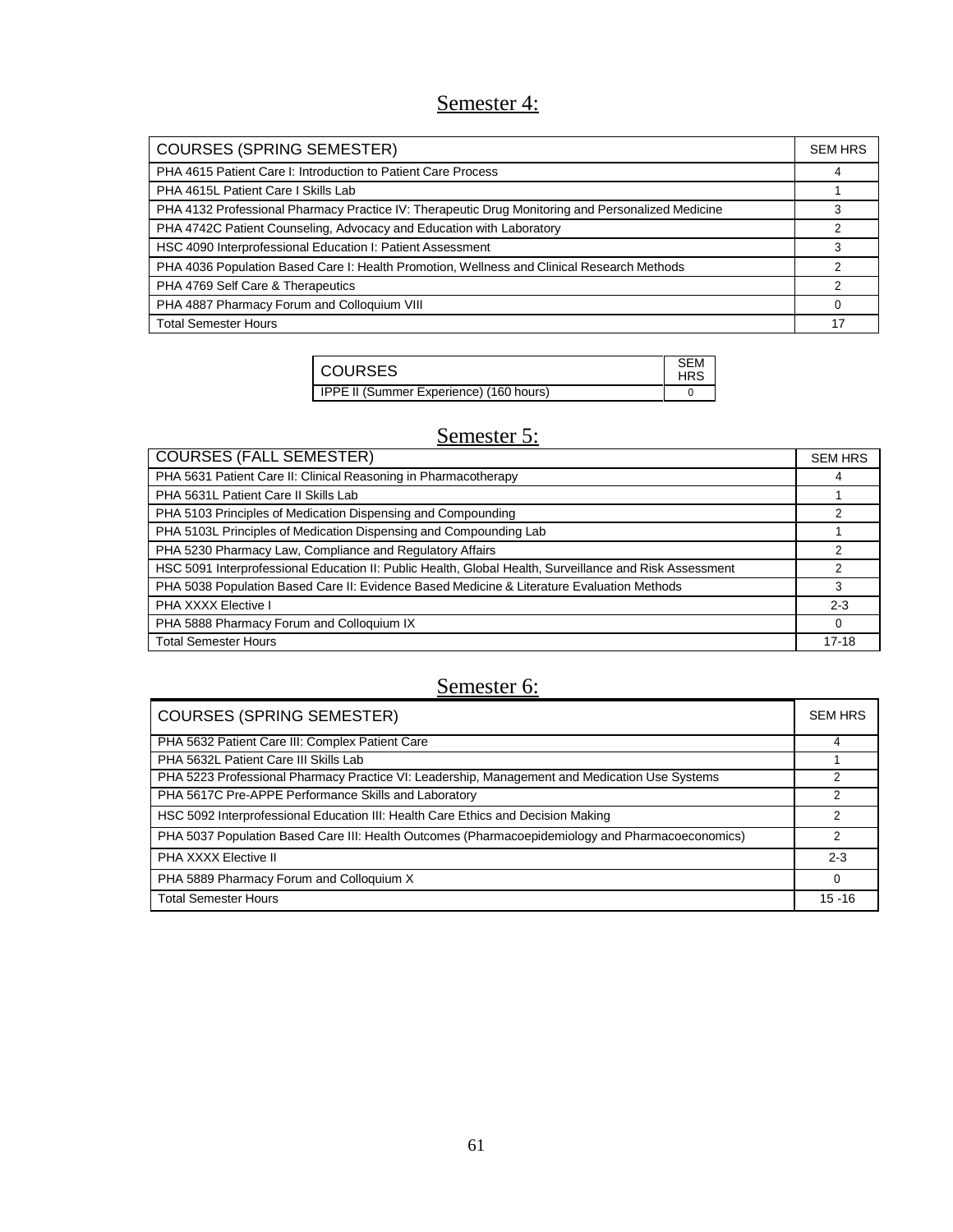## Summer thru Spring Year Year 6:

| APPE Year (THREE SEMESTERS)         | <b>SEM</b><br><b>HRS</b> |
|-------------------------------------|--------------------------|
| PHA 5917L APPE Seminar I            |                          |
| PHA 5918L APPE Seminar II           |                          |
| PHA 5919L APPE Seminar III          |                          |
| PHA 5627 Health Systems (Community) | 6                        |
| PHA 5626 Health Systems (Hospital)  | 6                        |
| PHA 5694 General Medicine           | 6                        |
| PHA 5692 Ambulatory Care            | 6                        |
| PHA 5651 Elective Experience I      | 6                        |
| PHA 5652 Elective Experience II     | 6                        |
| PHA 5653 Elective Experience III    | 6                        |
| <b>Total Hours</b>                  | 45                       |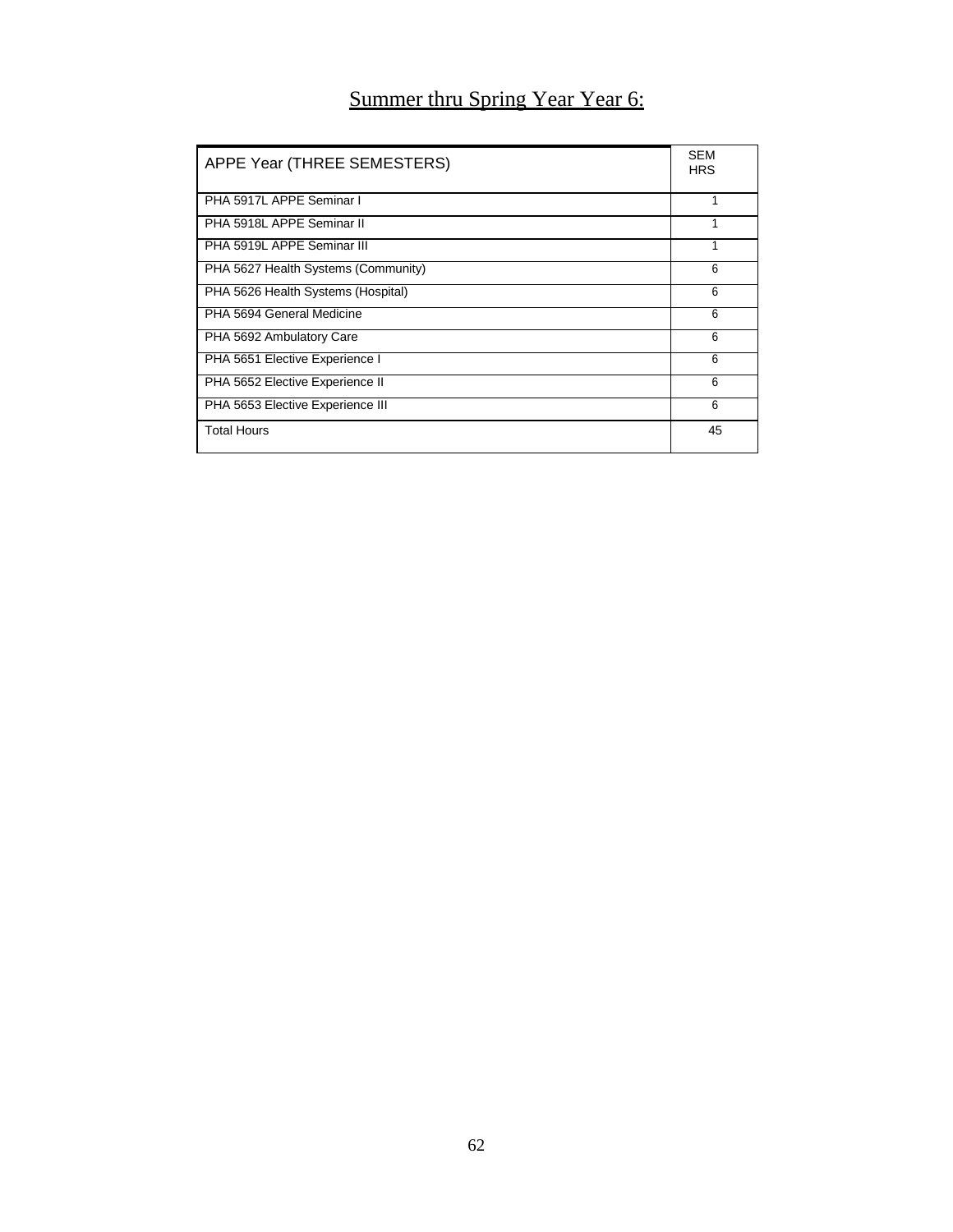#### **Florida A&M University College of Pharmacy and Pharmaceutical Sciences**

## <span id="page-62-0"></span>Doctor of Pharmacy (PharmD) P4 Checklist

Dean and Professor

**Student Name: All Doctor of Pharmacy (PharmD) candidates must successful complete all requirements listed below to be certified for graduation.** 1. Satisfied the graduation requirement of 200 Community Service Hours Dr. Debora Taylor Date: 2. Successful completion of Comprehensive Examinations NAPLEX  $LAW$  $\Box$  Passed  $\Box$  Failed □ Passed □ Failed Dr. Jocelyn Spates \_ Date: 3. Application for Graduation – Office of Student Affairs (Mrs. Leshi Wyche) 4. Completion of all required courses – Semester of completion: Office of Student Services (Advisor) Debora L. Taylor, EdD Date Associate Dean for Student Affairs Johnnie Early, II, PhD, RPh, Fellow NPhA Date